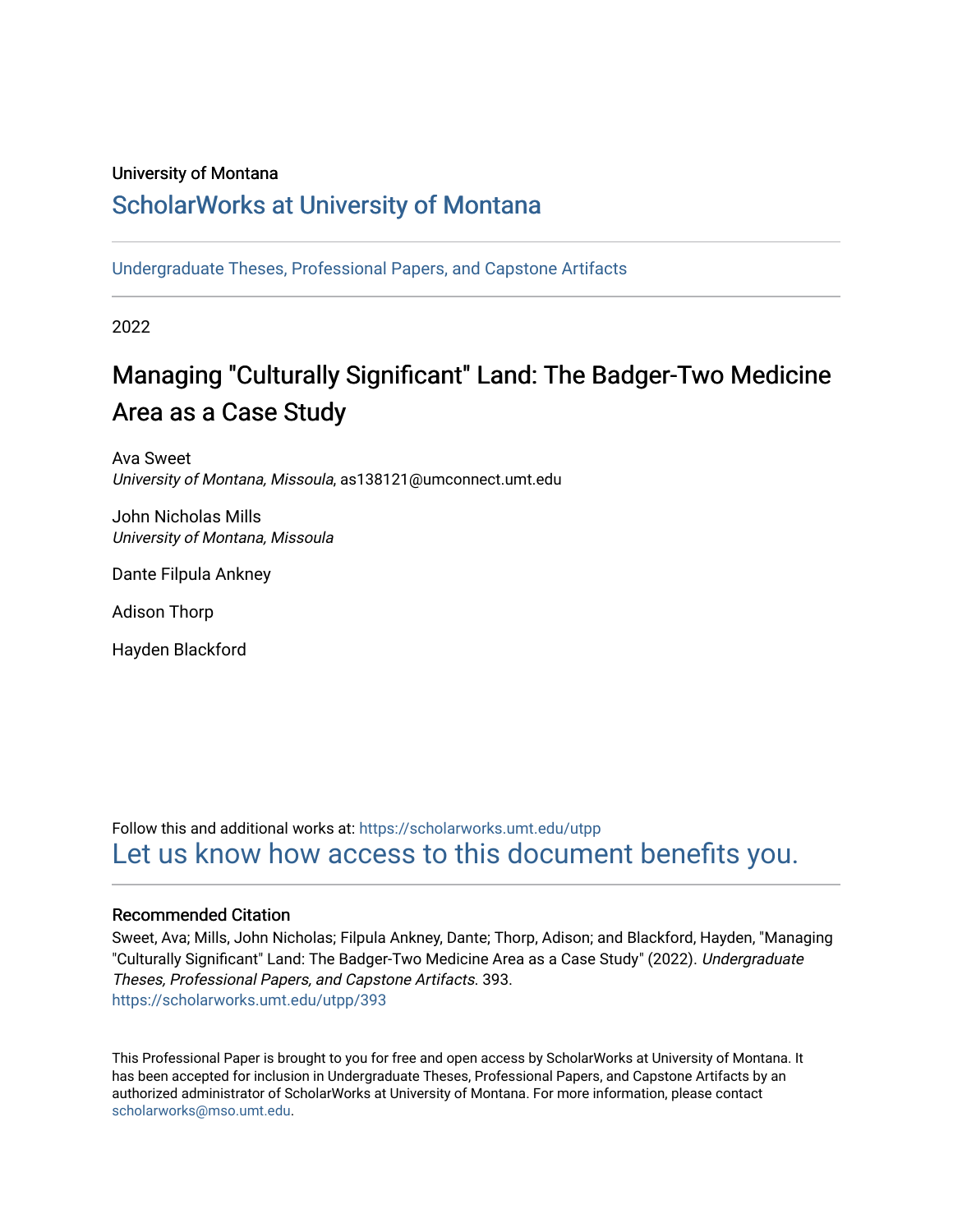# **Managing "Culturally Significant" Land:**

*The Badger-Two Medicine Area as a Case Study*

Ava Sweet, John Nicholas Mills, Dante Filpula Ankney, Adison Thorp, and Hayden Blackford

University of Montana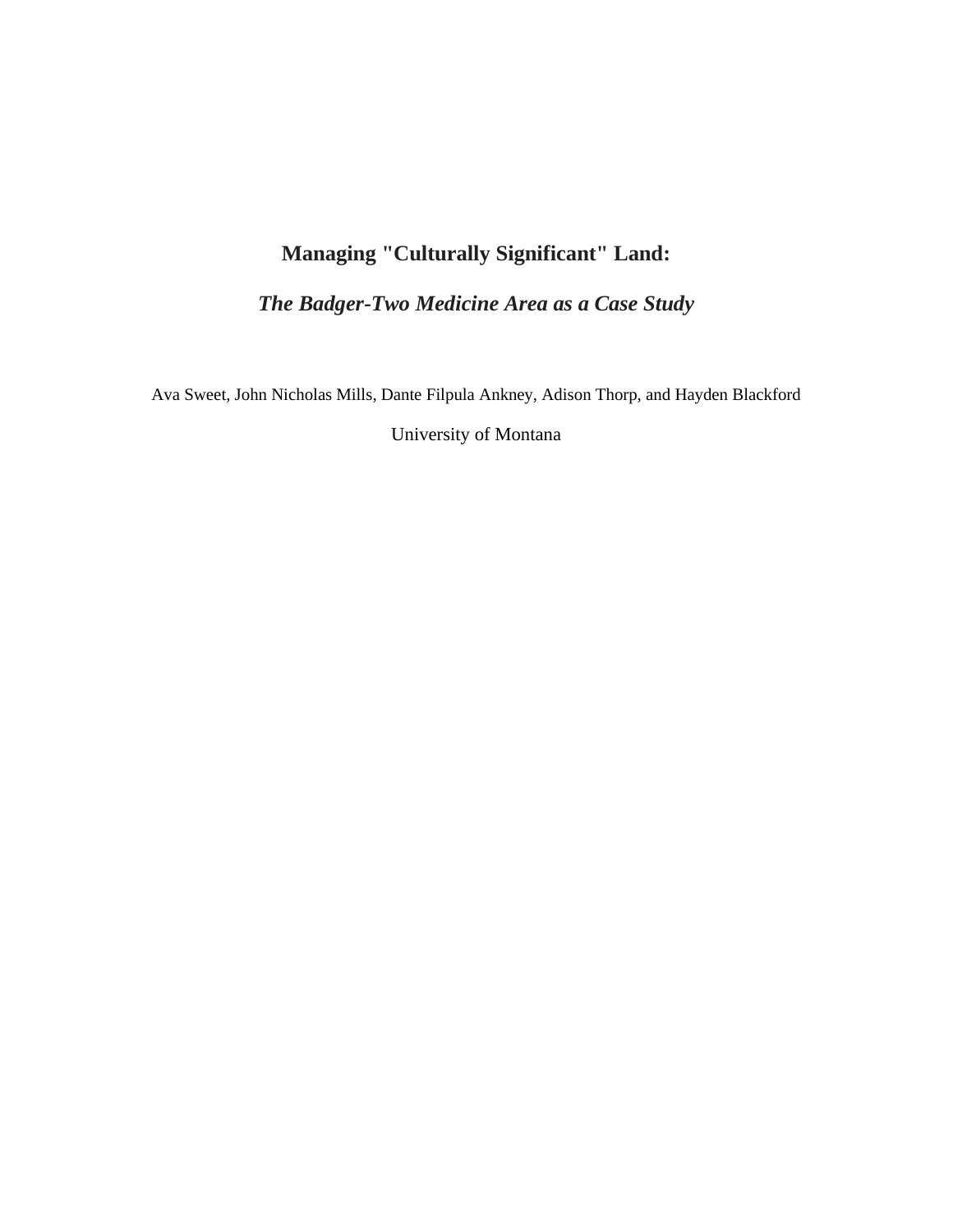# **Table of Contents**

| Past Legislation to Protect B2M and Other Indigenous Lands in the U.S5 |
|------------------------------------------------------------------------|
|                                                                        |
|                                                                        |
|                                                                        |
|                                                                        |
|                                                                        |
|                                                                        |
|                                                                        |
|                                                                        |
|                                                                        |
|                                                                        |
|                                                                        |
|                                                                        |
|                                                                        |
|                                                                        |
|                                                                        |
|                                                                        |
|                                                                        |
|                                                                        |
|                                                                        |
|                                                                        |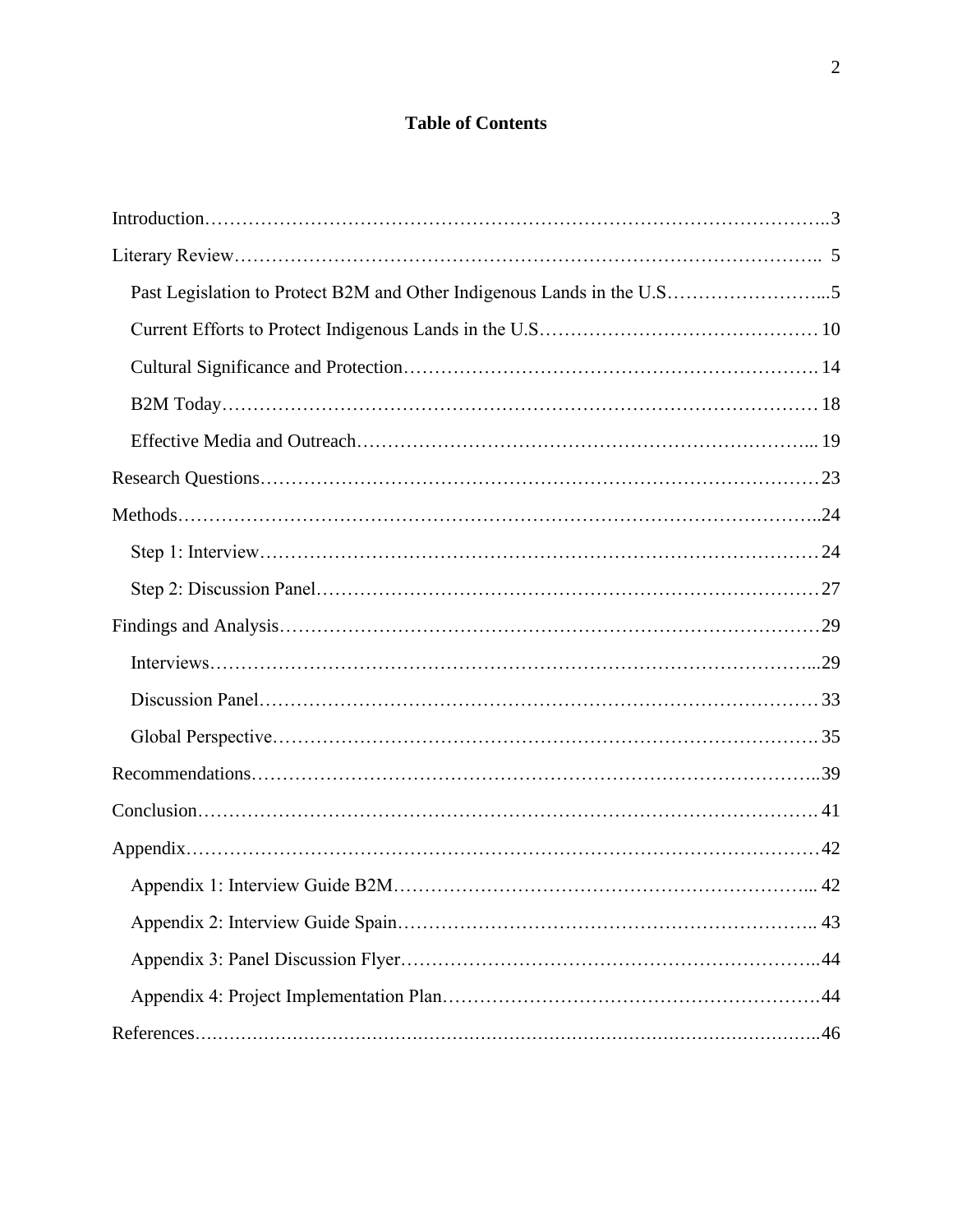#### **Introduction**

Each year millions of people from around the world travel to Glacier National Park to stand among evergreen pines, wade into the cool, turquoise water, and stare through clouds at obscure mountain peaks. But often unknown to visitors, just beyond the park's southern boundary and East of the Continental Divide, is the Badger-Two Medicine area (B2M). The B2M is a similar landscape known amongst many for its lush valley vegetation, towering peaks, and expansive drainages that form the habitats for a plethora of wildlife. But much unlike the nearby national park, this area has remained unprotected from threatening development for years.

In July of 2021, a novel piece of federal legislation called the Badger-Two Medicine Protection Act was introduced by Senator Jon Tester (D-MT). This legislation, drafted by the Blackfeet Nation, aims to protect the Badger-Two Medicine. The B2M is a 127,000-acre piece of land located at the intersection of the Blackfeet Indian Reservation, Glacier National Park, and the Bob Marshall Wilderness Complex. The B2M is "culturally significant" to the Blackfeet Tribe and while legislation protecting indigenous land is not a new concept--the Badger-Two Medicine Protection Act was originally proposed by Senator Baucus in 1993--there has not been legislation that asks for protections on the basis of cultural significance until now. This bill, a first of its kind, would designate the Badger-Two Medicine as a Cultural Heritage Area, meaning that the cultural and traditional uses of the land would be protected, and treaty rights would be upheld. This legislation has attracted the attention of many different groups and stakeholders, such as conservationists, hunters, local landowners, and politicians.

The lack of protection and exploitation of indigenous lands is a global issue spanning continents, countries, and the governments within. The B2M reflects abuses of indigenous lands seen on a global scale. The land has been proposed for development since U.S. ownership began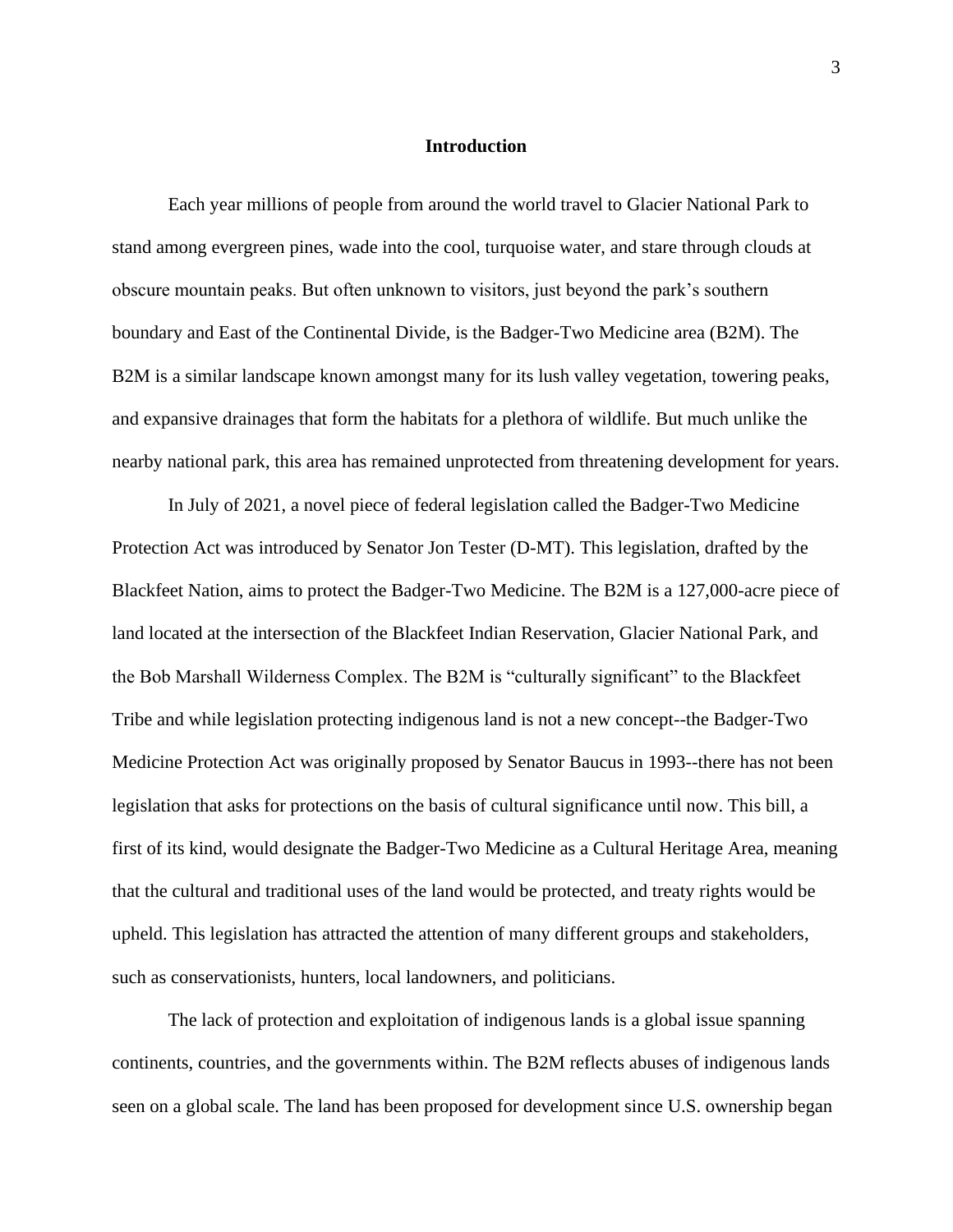in the 19th century. It is evident by the time elapsed between the initial proposition of protecting the Badger-Two Medicine, and the introduction of legislation that gained sufficient traction to be feasible, that new methods of protecting cultural land are needed. Our group views the introduction of the Badger-Two Medicine bill as an opportunity to increase public awareness and to explore public advocacy.

As a group, each of us enjoys and recognizes the physical, mental, and esthetic benefits that protected wilderness provides. (Marshall, 1930). However, we know that the protection of wilderness areas has often come at the expense of indigenous lands and lasting socioeconomic and cultural issues for indigenous peoples. We are interested in a study of advocacy for the Badger-Two Medicine Protection Act because the legislation takes a nuanced approach to protecting a land's ecological importance while acknowledging its cultural significance. We believe that this bill has the opportunity to set precedent and provide a model for protecting culturally significant lands in the future both in the U.S. and globally.

Through this study, we explored the historical context of indigenous land protection as well as what it means to protect land on the basis of cultural significance. We interviewed people who were involved with or affected by the Badger-Two Medicine, from all different perspectives, in order to have a more well-rounded idea of the history of the area and what is happening there currently. We then transcribed and coded them to analyze common themes. After our interviews were complete, we felt that it was more appropriate for us to center our final project around education rather than advocacy. Because of this, we opted to organize a panel centered around exploring cultural significance and its relationship to the Badger-Two Medicine. The goal of the panel was to increase awareness and education about the issue. It allowed us to get answers to some important questions that we had including what the future of B2M is going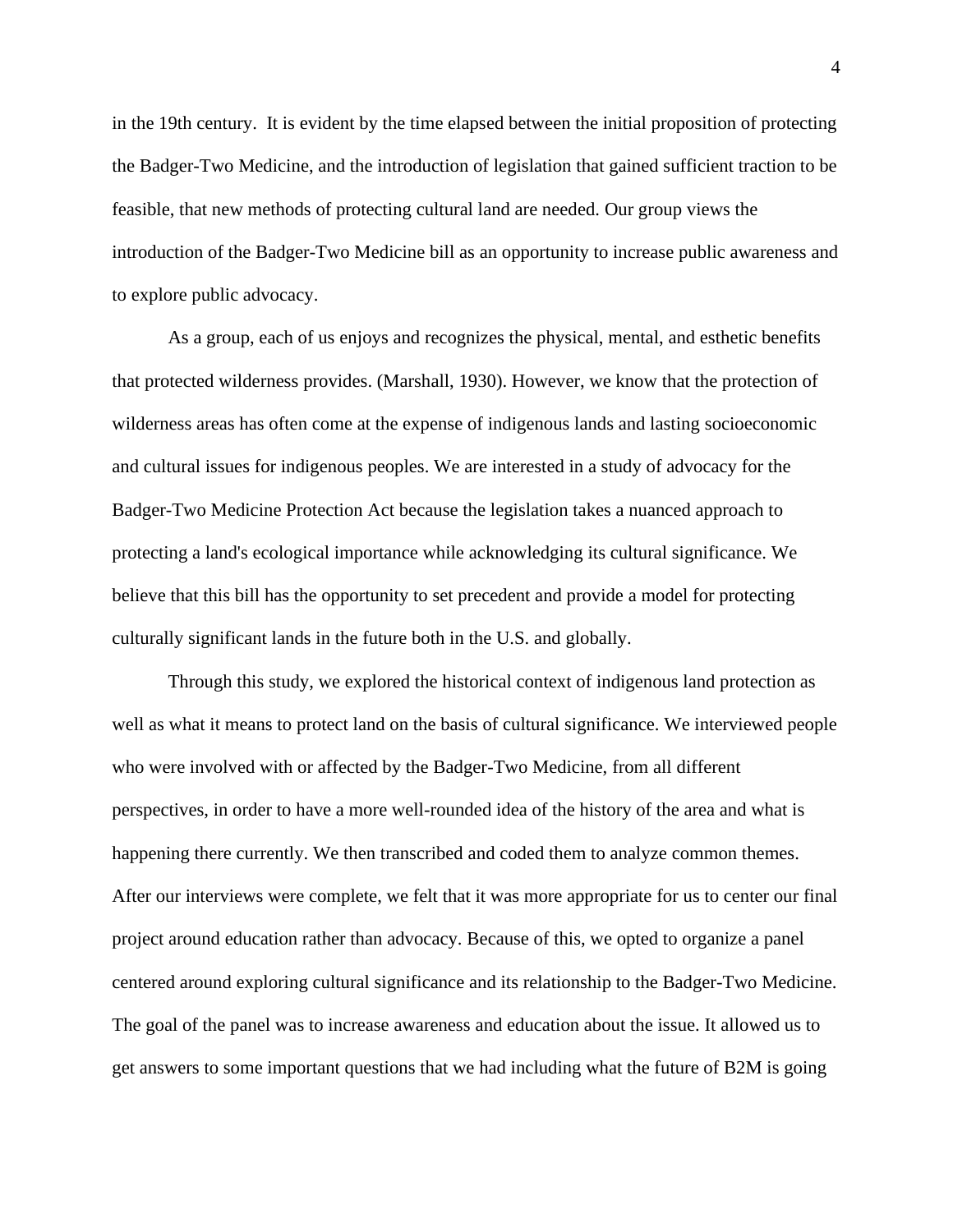to look like as well as how it can serve as an example of how to manage culturally significant land around the globe.

#### **Past Legislation to Protect B2M and Other Indigenous Lands in the U.S.**

Culturally significant Blackfeet land has historically been taken and developed without consultation or the consent of tribal stakeholders. Starting in 1851 with the passage of the Indian Appropriations Act, the US began entering into treaties with Native Americans in Montana, including the Blackfeet Tribe (Subramanian, 2019). The often misunderstood treaties laid the groundwork and legal basis for the US ownership of tribal lands (Hagen-Dillon, 2018). Through the Blackfeet Treaty of 1895 and 1896, the Blackfeet Tribe ceded nearly 400,000 acres of their land to the U.S. government in exchange for approximately \$1,500,000 (Mills and Nie, 2020). The treaty also stipulated that the Blackfeet have the right to fish, hunt, and gather timber on their ceded land (Blackfeet Agreement, 1896). Today, most of this land is now part of Glacier National Park and Lewis and Clark National Forest. The land within the Lewis and Clark National Forest managed by the U.S. Forest Service (USFS), sometimes referred to as the "ceded strip" (Nie, 2008:589), is collectively known as the Badger-Two Medicine. B2M possesses immense cultural and spiritual importance for the Blackfeet Tribe, who have occupied the area for generations. There are 147 culturally significant sites within B2M (Źedeno, 2013). B2M is also one of the last remaining refuges for vulnerable fish and wildlife species such as Westslope Cutthroat, Grizzly bears, wolverines, and mountain goats. The entirety of B2M possesses a very high or high conservation value for each of these species (Weaver, 2015). State and federal authorities have successfully conserved bordering land around B2M such as Glacier National Park, Bob Marshall Wilderness, and other surrounding protected areas designated by Montana. B2M is not yet part of this conservation legacy.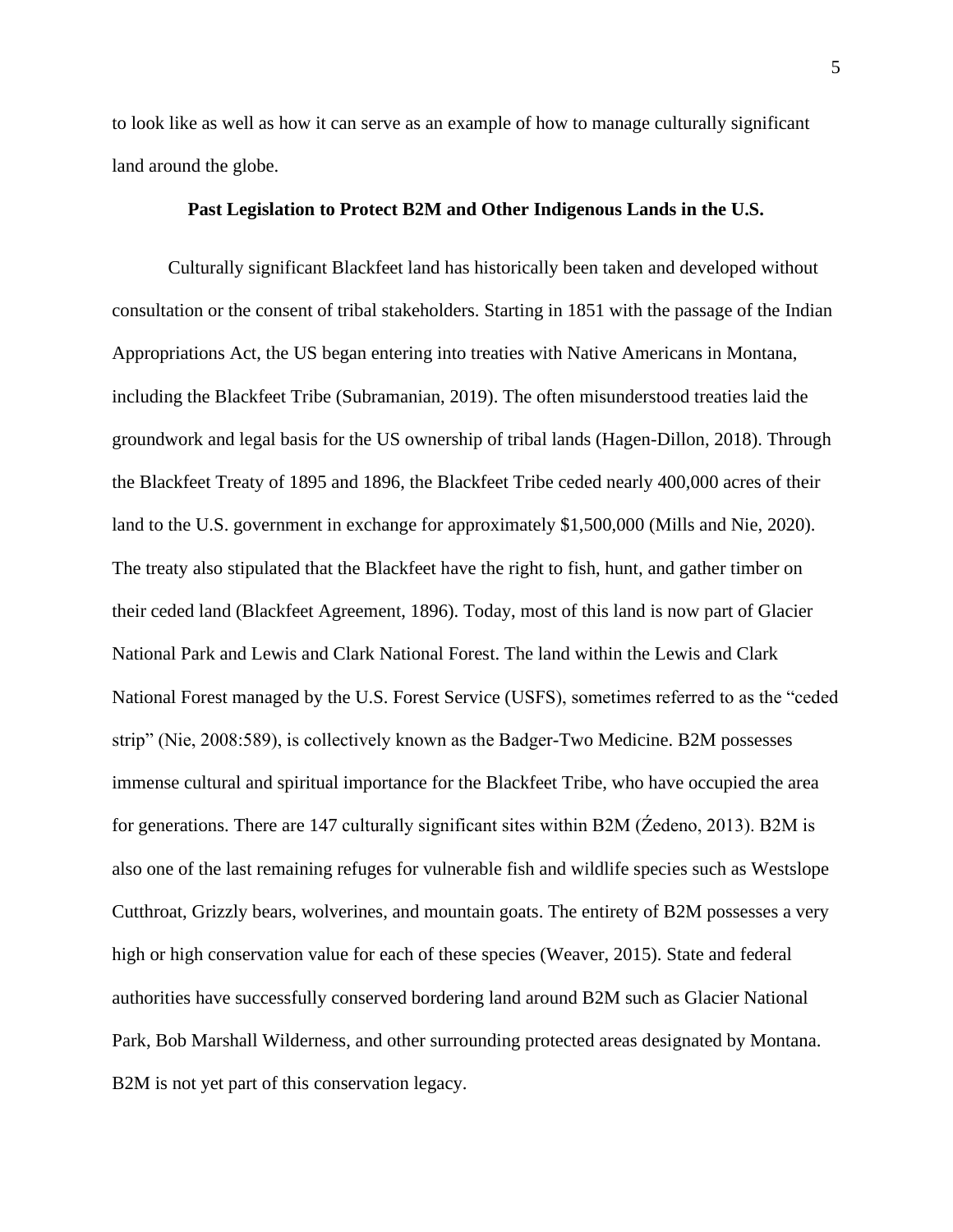In the early 1980s under the Reagan administration, 51 oil and gas leases were issued in the B2M area (Ore, 2017). Some Blackfeet tribal members such as the Pikuni Traditionalists Association opposed these actions and responded by advocating for wilderness B2M designation with exceptions for treaty rights such as timber removal (Weaver, 2015). Additionally, members of the Montana congressional delegation introduced legislation to protect B2M soon after. As a result of the pending legislation, the Bureau of Land Management subsequently paused all oil leases in B2M (Preso, 2014). Representative Pat Williams (D-MT) subsequently introduced the Badger-Two Medicine Act in 1990. The act would have ended all development in the area while also requiring the Forest Service to collaborate with the Blackfeet on a B2M management plan (H.R.3873). Rep. Williams also introduced the Montana Interim Roadless Lands Release and Conservation Act of 1990, seeking to withdraw 116,600 acres of B2M to protect its "wilderness qualities" (H.R.4635). The 1993 Badger-Two Medicine Protection Act introduced by Senator Max Baucus (D-MT) had similar ambitions (S.853). The Act created a committee with tribal representation to review the possibility of wilderness designation for the B2M while also prohibiting all future mining or energy development (Weaver, 2015). Although each of these bills aimed to protect treaty rights, wilderness qualities, and wildlife in B2M, none succeeded in becoming law (Nie, 2008). However, preservation efforts by the Blackfoot Confederacy and environmental groups led to Congress ending many leases through the Tax Relief and Health Care Act of 2006. The Act provided tax incentives for oil lease holders to transfer their leases to the federal government or qualified NGO's. 29 leaseholders took advantage of the offer from Congress and vacated their leases (Mills and Nie, 2020). In 2016 and 2017, the US Department of Interior canceled the remaining leases, citing B2M's status as a Traditional Cultural District and its cultural and ecological significance (Brubeck, 2017). Solenex was one of the owners of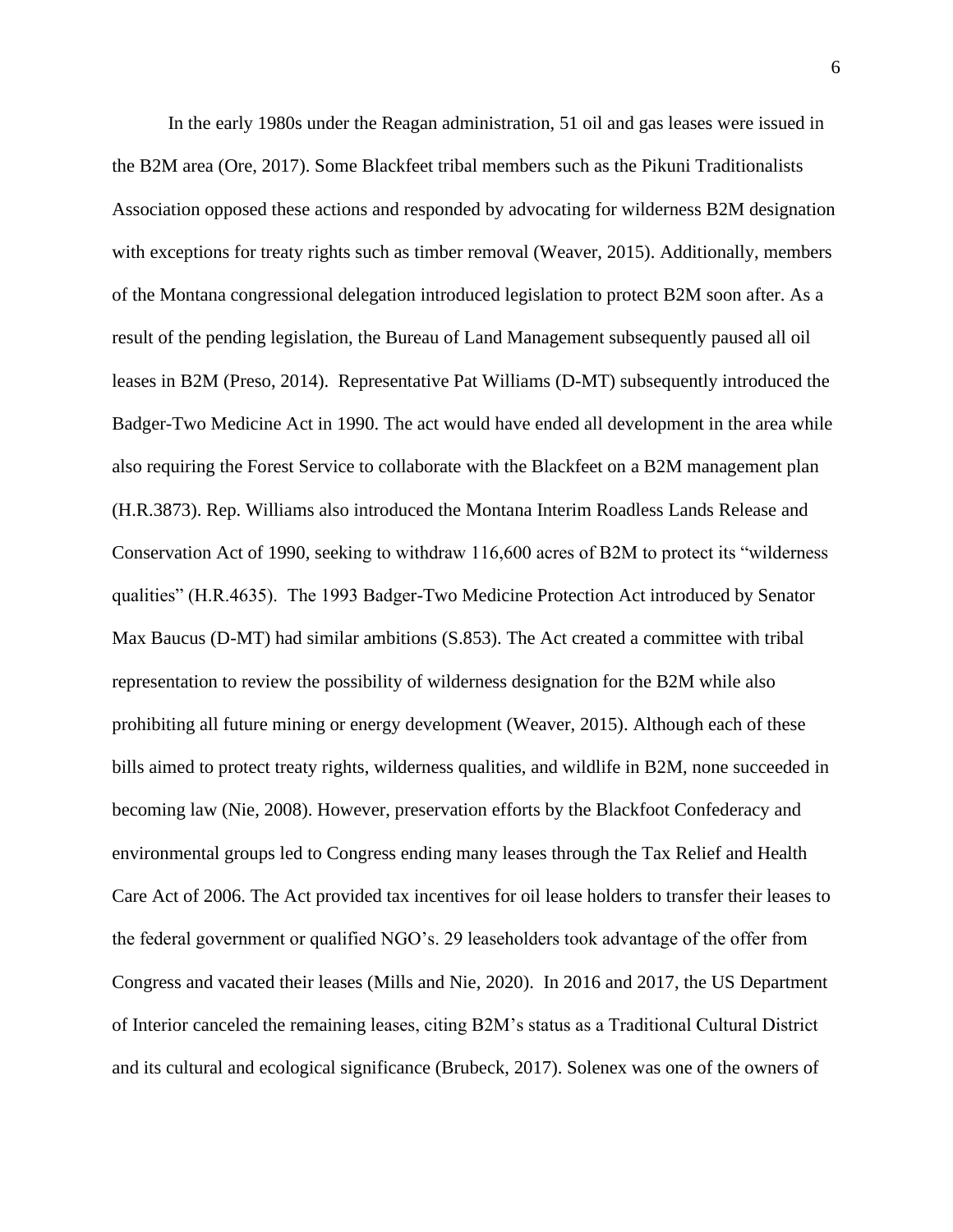the remaining leases. Headed by William Perry Pendley, the Trump-appointed director of the Bureau of Land Management from 2019-2021, a suit was filed against the decision to cancel the Solenex lease in court. But his challenge proved unsuccessful in June 2020 when his lease was canceled by the D.C. Circuit Court of Appeals (Randall, 2020).

Without permanent land designation legislation, Section 106 of the National Historic Preservation Act (NHPA) currently provides the best avenue for the preservation of B2M. This provision requires the federal government to consult with tribes to determine the impact that development projects may have on historical sites (DeSantis, 2020). If a federal agency determines that a proposed action could adversely impact an NHPA listed area, then a State Historic Preservation Officer (SHPO) must become involved in the consultation process (NHPA, 1966). Additionally, if the project could adversely impact Native American sites, then a Tribal Historic Preservation Officer (THPO) becomes involved in the consultation process. The Advisory Council on Historic Preservation facilitates the consultation process, consisting of SHPO's, THPO's, the general public, and other stakeholders (36 CFR § 800.2).

The procedural nature of section 106 means that the federal government is only required to follow a set of guidelines when making management decisions on NHPA sites like B2M; a certain decision is not mandated. This has created difficulties in creating "meaningful consultation" that values the voices of tribal members (Ore, 2017:207). In the past, only 2% of Section 106 consultation processes undertaken by SHPO's found that the proposed action could cause an adverse impact on NHPA listed areas (Barras, 2010). Even if an action is found to have an adverse impact, the agency isn't required to actively mitigate the proposal; only consider the effects. However, other aspects of the NHPA have amplified preservation arguments in B2M. As of 2014, 165,588 acres of B2M are designated as a "Traditional Cultural District" (TCD) under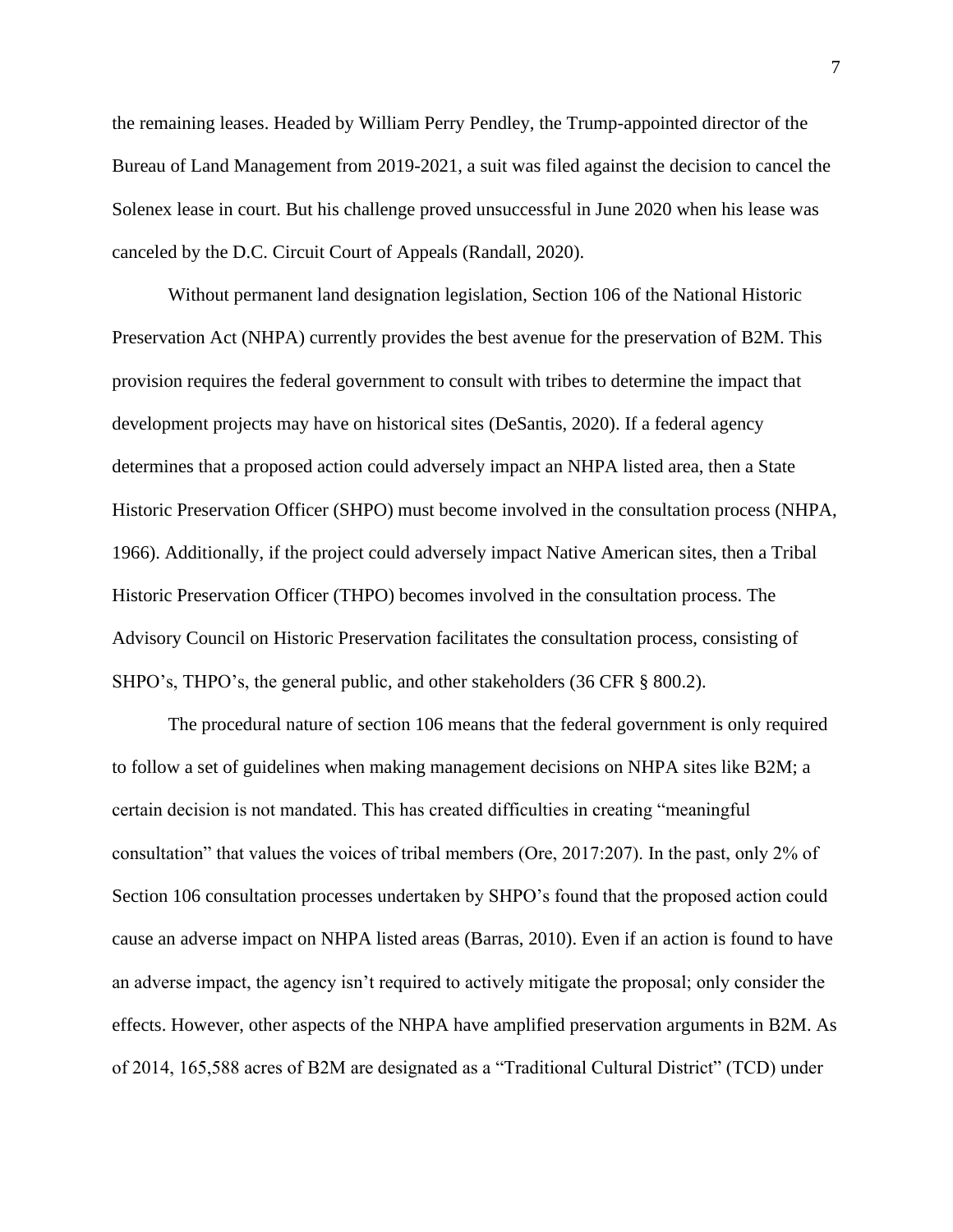the NHPA (Mills and Nie, 2020:46). While such a designation does not expressly prohibit development, the presence of a TCD in B2M has created a rationale for Congress, the Bureau of Land Management, and the Department of the Interior to extend or enact provisions prohibiting mining and oil drilling in the area (Mills and Nie, 2020).

Land management approaches with respect to co-management, traditional tribal uses, and treaty approaches have been approached differently in the past. The veto approach to preserving indigenous land was exhibited through the 2003 establishment of the T'uf Shur Bien Preservation Trust Area in New Mexico. Sandia Mountain in New Mexico's Cibola National Forest spans approximately 10,000 acres including the Wilderness Area in question (Freedman, 2002). The Pueblo of Sandia Tribe sued the Department of the Interior and Agriculture, arguing that activities conducted by the USFS hindered traditional tribal uses of the land. Pueblo of Sandia also argued that the primary ridge in the Sandia Mountains should be transferred back to tribal ownership based on a "1748 Spanish land grant" (Pueblo of Sandia v. Babbitt, 2000). The U.S. Court of Appeals agreed, ordering the federal government to transfer the land back to the tribes. After years of ensuing negotiations, the federal government retained ownership of the land as federal wilderness under the Wilderness Act (Nie, 2008). However, the Pueblo of Sandia tribe was guaranteed a management plan in the area that prioritized traditional cultural, religious, and spiritual uses of the land in perpetuity (Id.). Furthermore, the tribe was also effectively given veto power over any newly proposed use of the area in the future (T'uf Shur Bien, 2002).

Tribal wilderness areas managed collaboratively by the tribes and federal government has been deployed successfully. The Mission Mountains Tribal Wilderness is a good example. Under the Hellgate Treaty of 1855, the Confederated Salish Kootenai Tribe (CSKT) ceded large swaths of their traditional lands (CSKT, 2005). The Mission Mountains Tribal Wilderness, managed by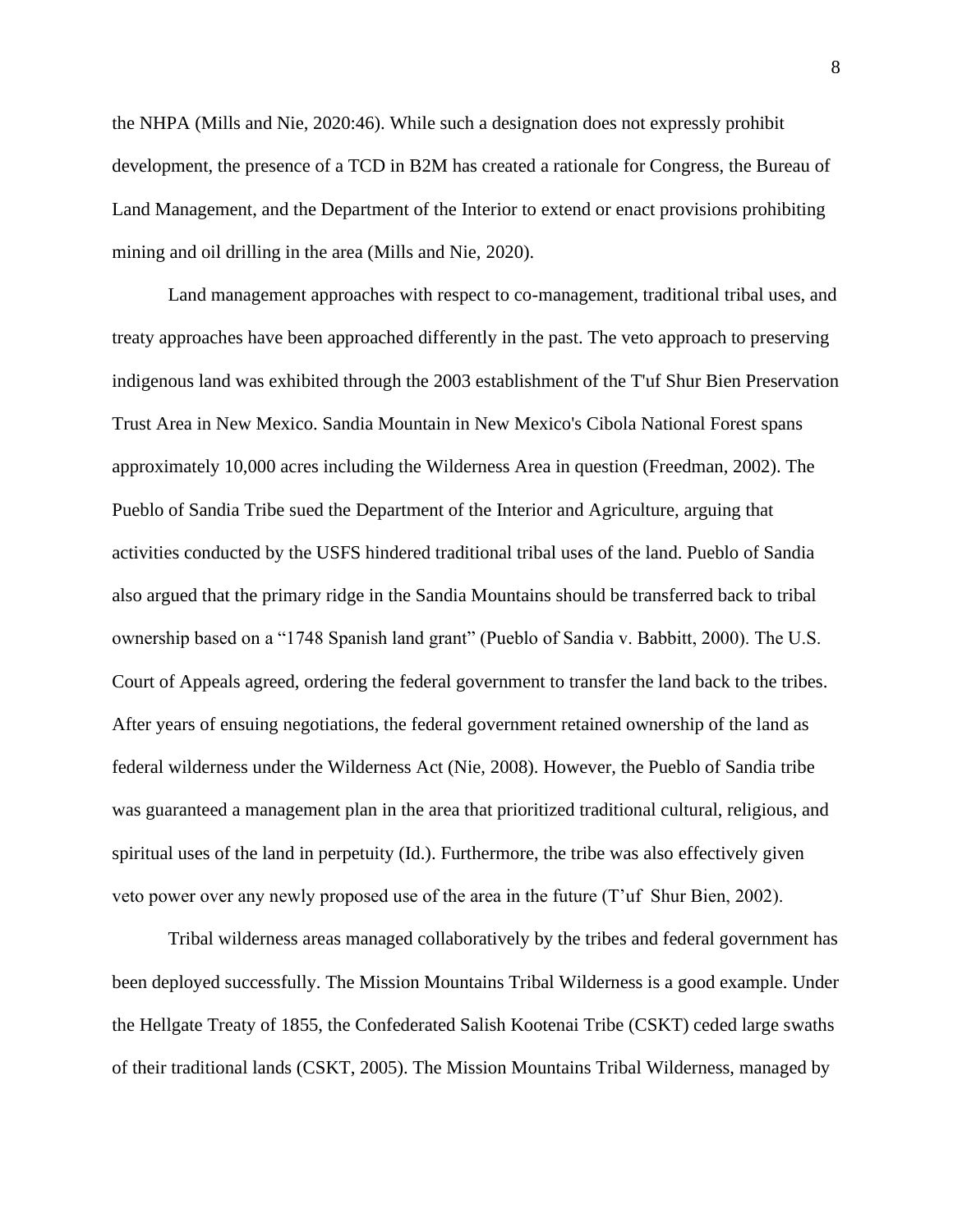the CSKT, spans 91,778 acres. The area possesses immense cultural, religious, economic, and spiritual value for the CSKT, who have relied on the area since time immemorial. In response to proposals by the federal government in the 1970s that would have introduced clearcutting timber practices and other forms of development to the area, the CSKT lobbied to designate the area as wilderness. Their efforts finally succeeded in 1982, when Wilderness Ordinance 79A formed the Mission Mountains Tribal Wilderness Management Plan. The Mission Mountains Tribal Wilderness has the distinction of being the first area in the United States to be recognized as designated tribal wilderness managed by the tribes with treaty assurances (Watson et al., 2011). Managed similarly to the Wilderness Act of 1964 provisions, the Mission Mountains Tribal Wilderness prioritizes the needs of tribal members while also allowing access to all. However, the CSKT wilderness plan specifically provides provisions that guarantee the CSKT's traditional use of the land, including hunting, fishing, cultural, spiritual, and religious activities. The CSKT and USFS continue to collaboratively manage this area, and it serves as an example of successful federal/tribal co-management.

Congress has passed recent legislation that transfers federal land into trust land managed by the tribes. The federal government ratified an 1854 treaty with the Cow Creek Band of Umpqua Tribe of Indians that forced the Tribe to cede around 800 miles square miles of their own land (Cow Creek Indians). In effect, the Umpqua was landless. After many years of litigation and attempts to regain their land, Congress finally passed the Western Oregon Tribal Fairness Act of 2018 (H.R.1306, 2018). The Act transferred upwards of 17,000 acres managed federally by the BLM to the Cow Creek Band to be held in trust. Additionally, approximately 15,000 acres of BLM land were transferred to the Confederated Tribes of Coos, Lower Umpqua, and Siuslaw Indians--another Oregon Tribe--to be held in trust.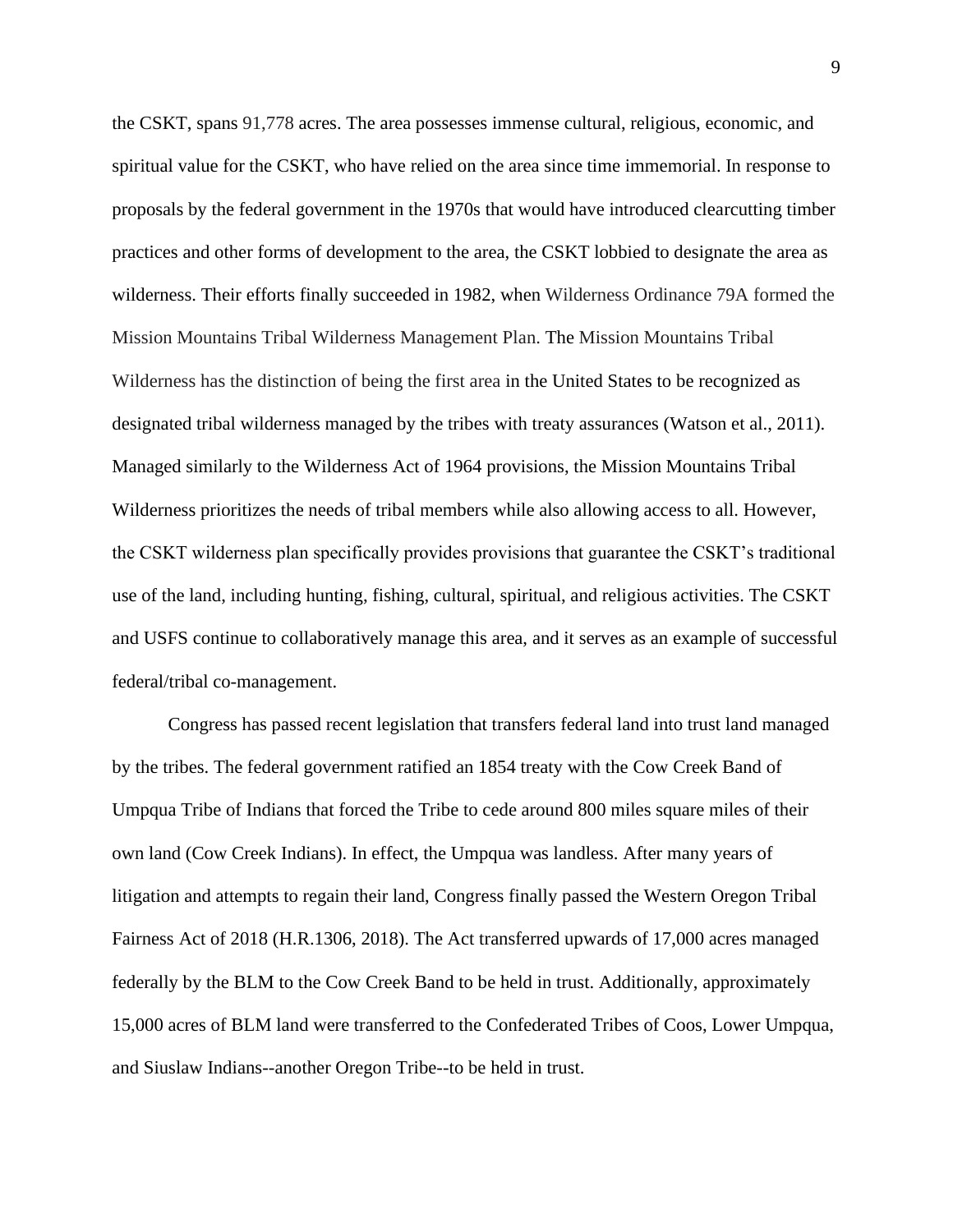#### **Current Efforts to Protect Indigenous Lands in the U.S.**

From Hawaii to North Dakota there are measures being supported or implemented in an attempt to protect land that is significant to the native people of America. There are a few examples that underlie the importance of a new means of protecting culturally important areas. There are also a few examples of proposed land protections that focus more on legalese that would protect land in a similar way.

In the United States, there are many sites important to native people, and a number of their cultural areas are already protected in varying ways. The need for a new classification that would better facilitate the protection of an area of importance is mounting, and one proposed solution is a Cultural Heritage Area. This designation could provide a more viable method of protection and set a precedent for future legislation. The Badger-Two Medicine area could become the nation's first Cultural Heritage Area under the proposed legislation. This is important because it incentivizes a new protection measure for the area and a new opportunity for sacred areas in other parts of the country. Some existing important designations that protect Native American sacred, cultural, and ancestral lands include National Heritage Areas, National Historic Landmarks, National Monuments, within National Parks, and established wilderness areas.

Bears Ears National Monument is the closest example of an area being protected on the basis of cultural importance while also allowing tribal involvement.t. Initially, it was proposed to include tribal management, and some involvement would survive, but would not be as direct as initially proposed. This proposal could arguably have been the first time that the Antiquities Act was utilized by tribes for their benefit (ck ENZIE & RANDON, 2021). Initially, a group of five different tribes, advocating for the creation of Bears Ears, wanted to co-manage the area with the United States government. Obama's proclamation instead created the Bears Ears Commission.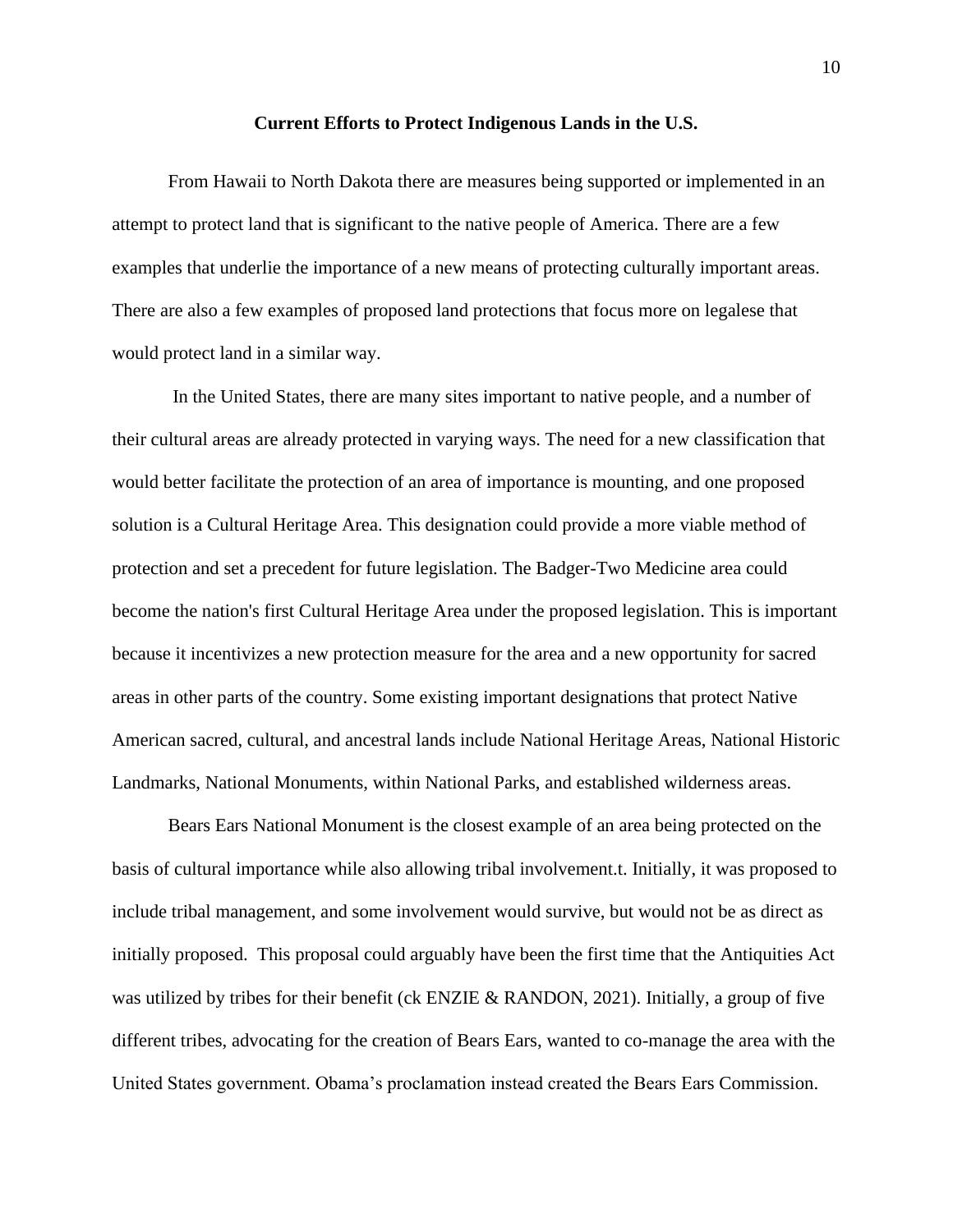While the tribes were not involved in the way originally proposed, they were still represented well under this style of management (CK ENZIE & RANDON, 2021).

Another action that can be taken to involve tribes in the protection of land is a designation under the National Register of Historic Places. According to the National Park Service, "A Traditional Cultural Property (TCP) is a property that is eligible for inclusion in the National Register of Historic Places (NRHP) based on its associations with the cultural practices, traditions, beliefs, lifeways, arts, crafts, or social institutions of a living community," (National Park Service, 2021). When a historic site falls under either of these classifications, it becomes mandatory to consult with tribes about the impact of changes to these areas.

For example, a similar initiative to protect culturally important land is H.R 1884, which relies mainly on the NRHP designation for protection (Save Oak Flat Act.2021). Another potential way of protecting the Oak Flats area is the passage of the act "To repeal section 3003 of the Carl Levin and Howard P. 'Buck' McKeon National Defense Authorization Act for Fiscal Year 2015, and for other purposes". This act was introduced in response to the development proposed on an area known as Oak Flats (Save Oak Flat Act.2021). The bill would eliminate section 3003 of the original act that initiates a land swap allowing mining on sacred land. Without the passage of the act, the NRHP would be the only protection for this sacred site from mineral extraction.

Looking at indigenous land protection from an international perspective, the United Nations admits that "Indigenous peoples today, are arguably among the most disadvantaged and vulnerable groups of people in the world," (Indigenous Peoples at the United Nations, 2021). The UN saw the opportunity to revitalize its previous action plan in 2020. Upon approval, their focus was to strengthen collective and coherent UN system efforts through a call to action on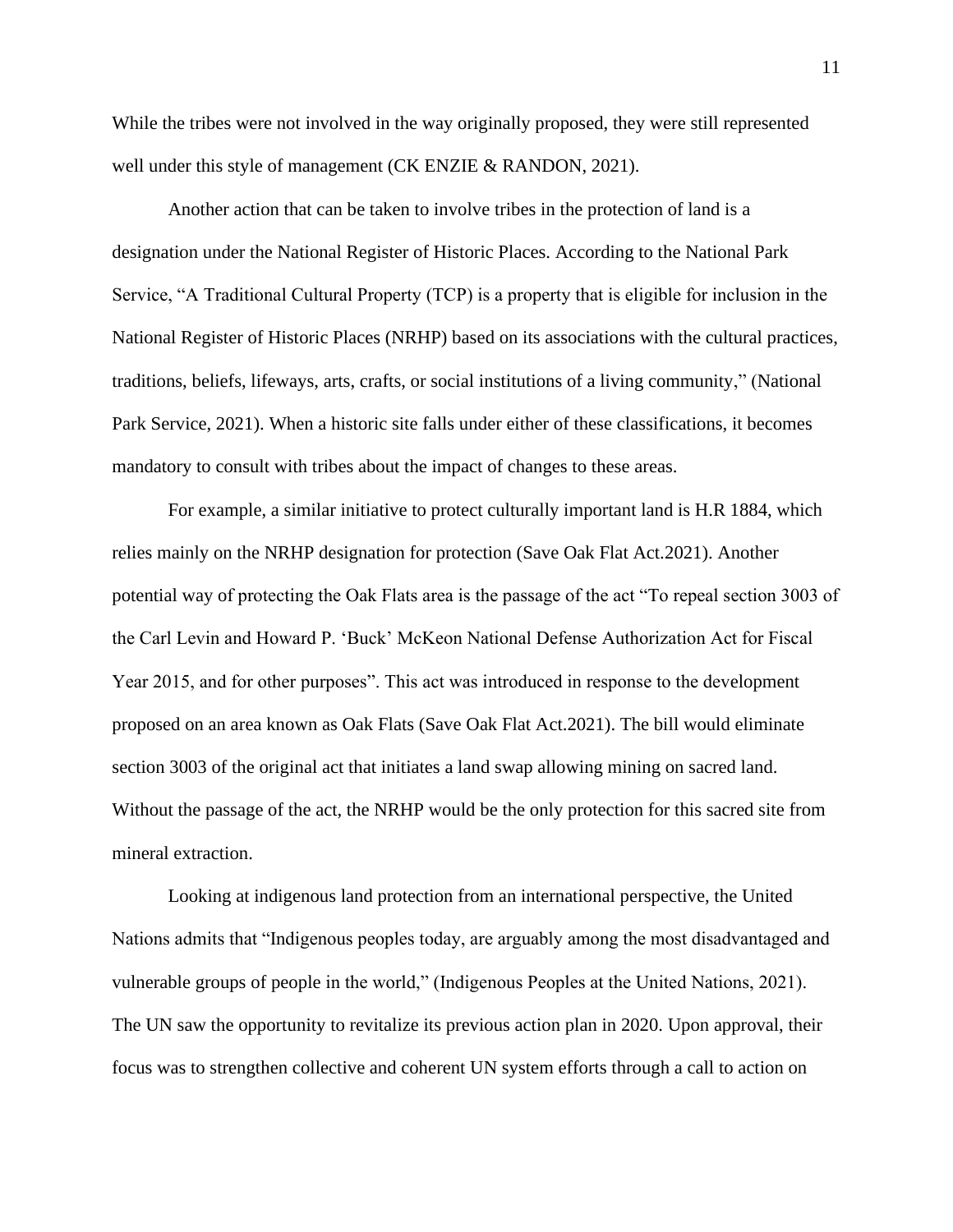building an inclusive, sustainable, and resilient future with indigenous peoples (Indigenous Peoples at the United Nations, 2021).

In Norway for instance, the Sami indigenous people have a process for identification of their cultural lands. Their lands are protected on the basis of "...the scope and content of the rights held by Same and other people on the bases of prescription or immemorial usage or on some other basis" (Ravna & Bankes, 2017). In other words, their land is being protected because of their cultural history and the land's long-standing value to the Sami that is recognized legally. The government of Norway established a special court to settle disputes concerning land rights in Finnmark.

In Canada, native people are also fighting for the protection of land. Canada was colonized during a similar timeline to the United States, and in a way that affected a previously solitary population. The colonization of the Americas, as well as many nations in the South Pacific such as Australia, could be better compared to the United States than European or Asian states.

Canadian indigenous people also can have similar belief systems to American native peoples, and some tribes traditionally moved between the two current countries. Like in the United States, there are also belief systems in Canada that think of animals and land as parts of society, and therefore a relationship to the land is more substantial than ownership in certain cultures. This can impact ideas, like sovereignty, that assert ownership of something. Some ideologies would prefer to think of sovereignty as acting out of the relationship between the individual and the environment (Hiller & Carlson, 2018). In Canada, like the U.S, it is hard to determine what should be considered cultural or sacred since large amounts of the land could be classified both ways. It is false to agree with the "[assertion] that in contexts of settler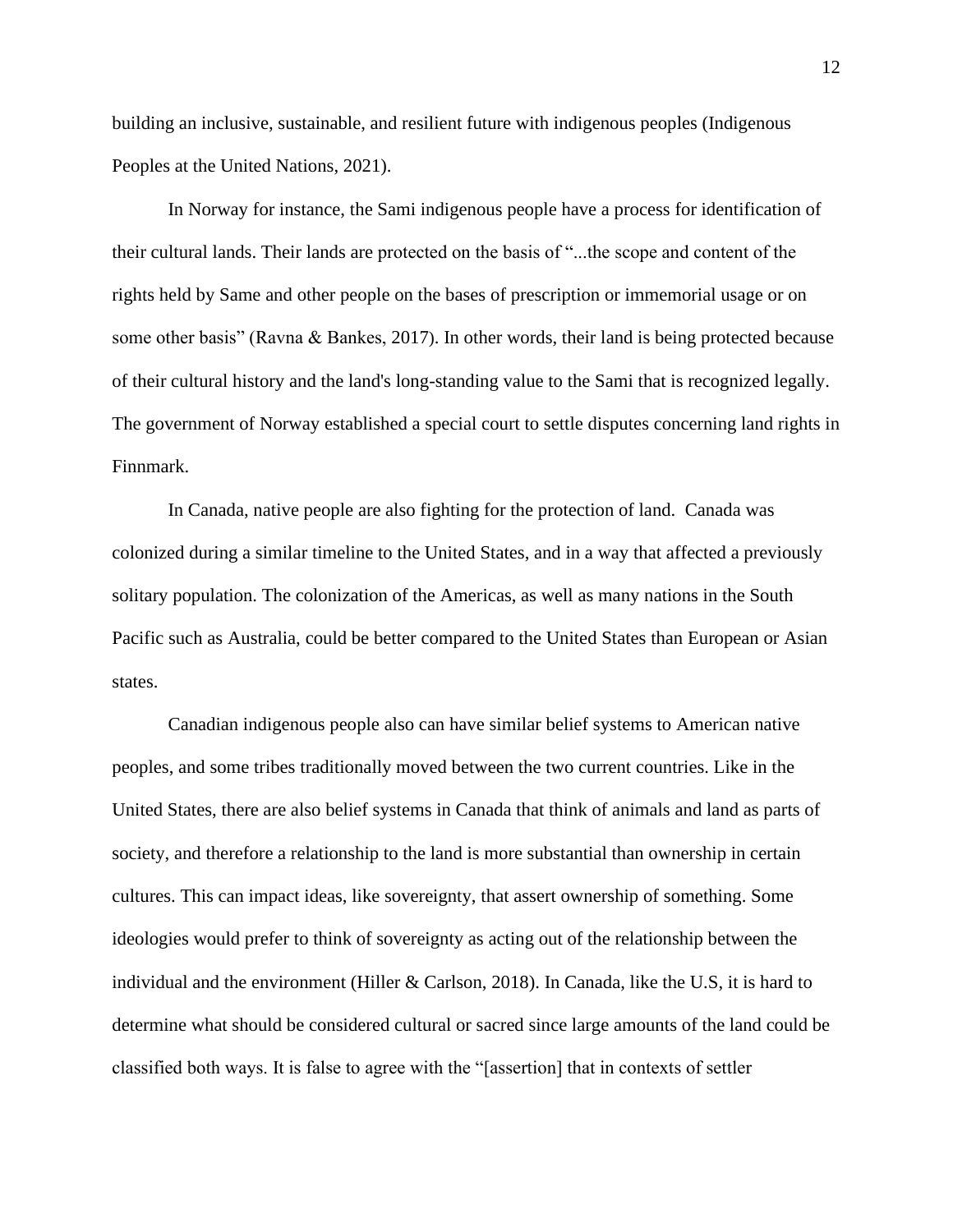colonialism, there was no empty land prior to its 'discovery' and settlement, and hence there is no 'environment' that exists outside of the histories of colonization and Indigenous resistance and resurgence" (Hiller & Carlson, 2018:60).

Legally in Canada, "There must be evidence of a strong presence on or over the land claimed, manifesting itself in acts of occupation that could reasonably be interpreted as demonstrating that the land in question belonged to, was controlled by, or was under the exclusive stewardship of the claimant group." (Ravna & Bankes, 2017, 109). This evidence, as described by the Tsilhqot'in ruling of 2014 brought by the Supreme Court of Canada, reflected the desires of the indigenous community.

In Australia, there are similar problems between colonizers and colonized people. Indigenous people in Australia are trying to gain legal protections for their lands and cultural practices. Similarly, for native people in the United States and other countries in North America, there are many legal obstacles. For instance, the Wanjina people in the Kimberly region gained some legal protection near the turn of the century from the Australian government for a large area of the Kimberley region. This region was recognized because the tribes could provide physical evidence of their use of the land. The Ngarinyin, Wunambal, and Worora people believe that creation comes from the Earth. Rock paintings done by the Wandjina people, dating from pre-colonial to post-colonial times, proved that the people had been living traditionally in the area. (Graber, 2009)

Complicating the issue of land protection is that in Australia, indigenous sovereignty is a hard concept to define, and this is mainly due to a lack of a treaty with the government. Australia's legal position on sovereignty is that "recognition of Aboriginal and Torres Strait Islander peoples in the Constitution as equal citizens could not foreclose on the question of how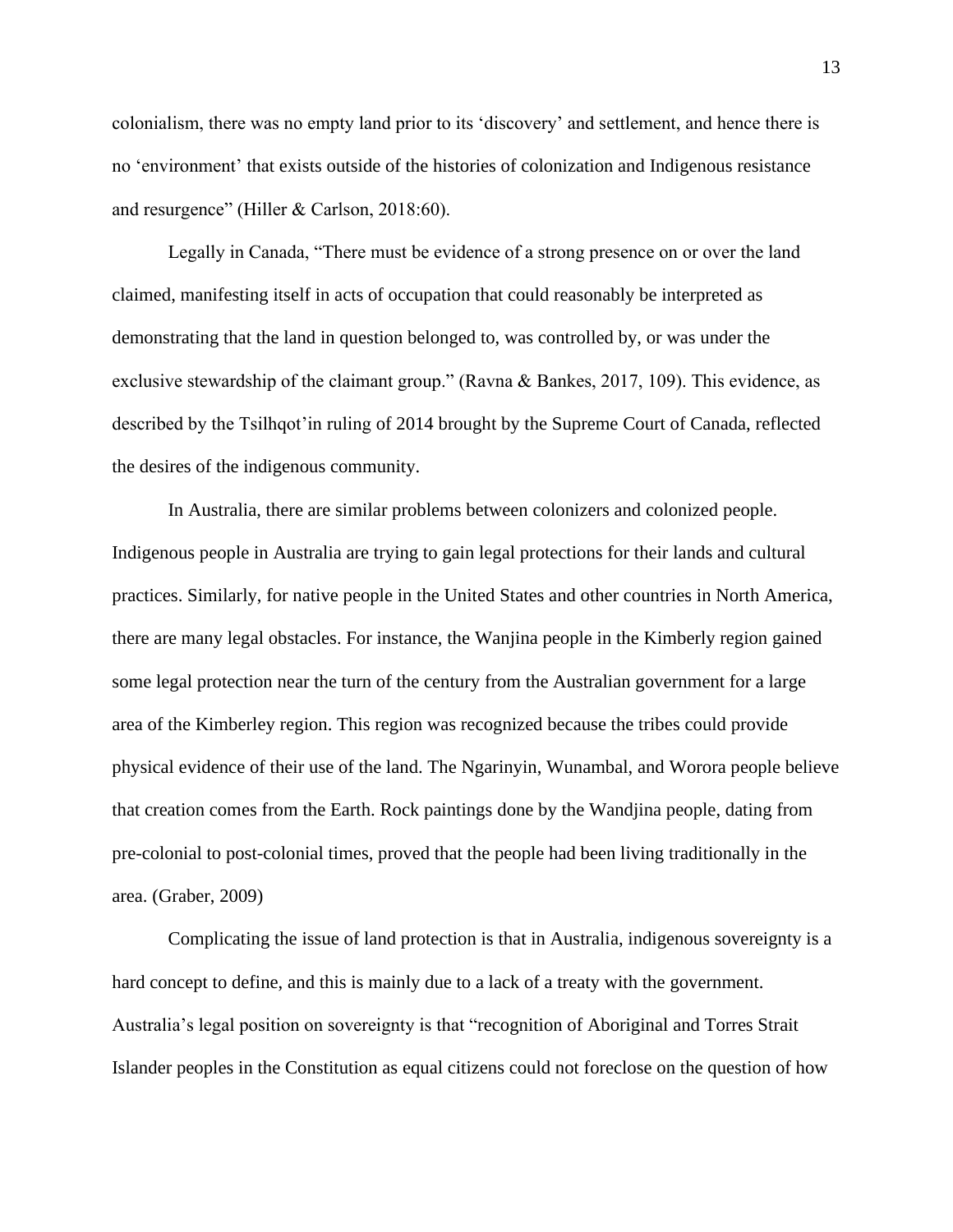Australia was settled. Nor should constitutional recognition, in general, have any detrimental effect, beyond what may already have been suffered, on future projects aimed at a greater place for customary law in the governance of Australia," (Williams, 2012). The native people have never consented or ceded to the government of Australia, but laws made by the government still affect them (Williams, 2012). As a consequence of this, understanding the relationship between indigenous people and their land comes down to modern laws and understanding of property ownership (Graber, 2009). While successes like the protection of the Kimberly area are beneficial, they highlight the inconsistencies in protections across the country of Australia.

#### **Cultural Significance and Protection**

Everything about indigenous society is inextricably interwoven with, and connected to, the land. Culture is land (White, 2014). The cultural significance of something on the land can be defined as an Ethnographic Resource; "landscapes, objects, plants and animals, or sites and structures that tribal communities depend on for their continued cultural identity and way of life" (Scheld et al., 2014). The amount of cultural significance that a land holds to a certain indigenous tribe is dependent on these resources and the way that they are valued. Cultural values can be defined as "the shared meanings associated with people's lives, environments, and actions that draw upon cultural affiliation and living together" (Scheld et al., 2014). Cultural values are by far the best indicator of what people think and feel about the landscape. In addition to connecting people to their environment, cultural values can also be attached to objects, buildings, and landscapes through people having lived in a place for a long period of time, working in a place, and telling stories or myths about a place. These interactions generate a relationship between people and place, forming "cultural place attachment" (Scheld et al., 2014).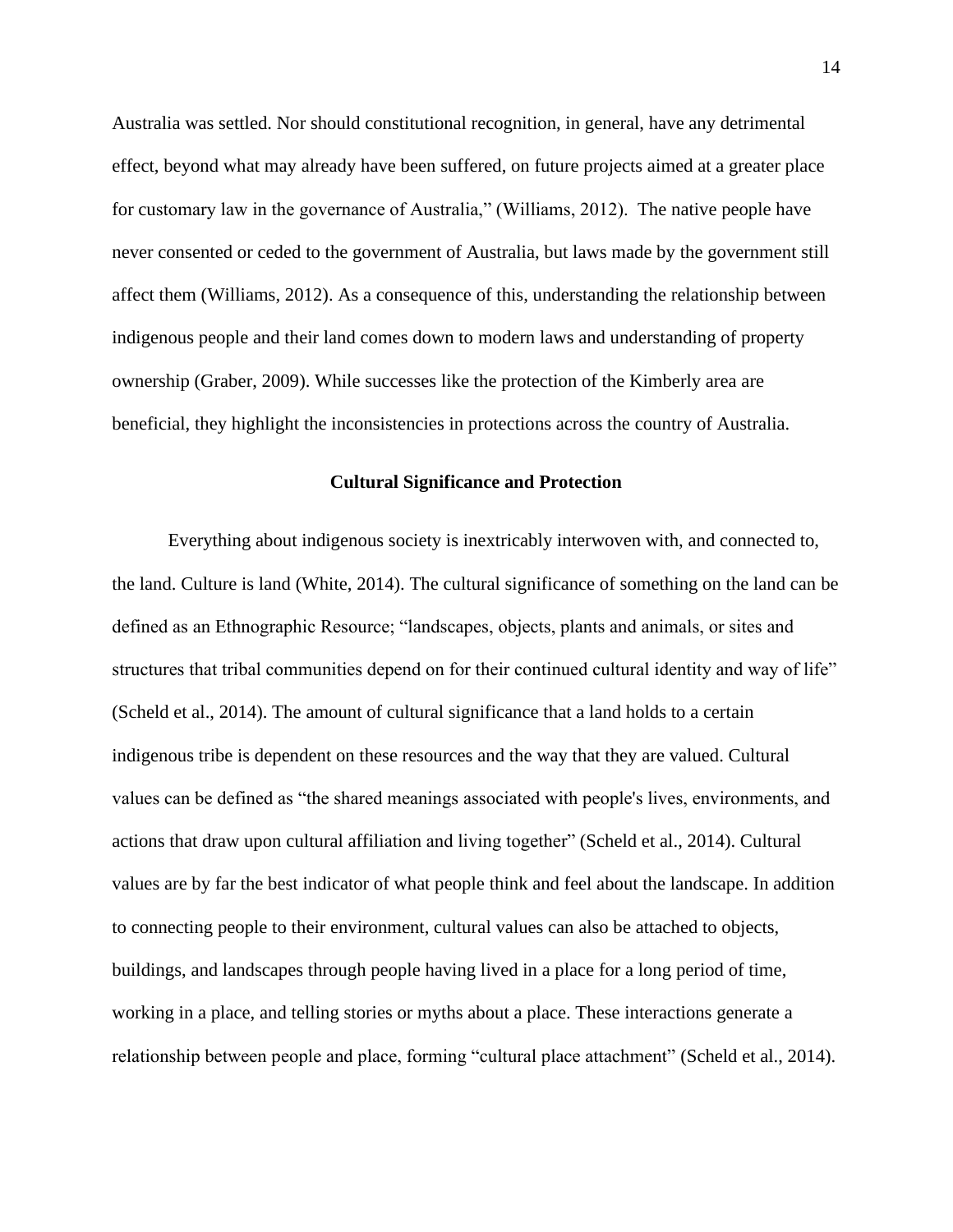Culturally significant landscapes are places valued by indigenous groups because of their long and complex relationship with that land and its embodiment of traditional knowledge (Zeppal, 2010). While indigenous groups hold cultural values that connect them to the land, they also hold intangible, spiritual, and identity values (Zeppal, 2010). Intangible values are those that enrich the intellectual psychological, emotional, spiritual, cultural, and/or creative aspects of human existence and well-being. Spiritual values inspire humans to relate with reverence to the sacredness of nature. Finally, identity values link people to their landscapes through myth, legend, and history. These core values are what make a landscape and its ethnographic resources culturally significant to an indigenous tribe. An example that stresses the importance of culturally significant landscapes was quoted in White, 2014 by a tribal member: "The land and spirituality of indigenous people, our cultural beliefs or reason for existence is the land. You take that away and you take away our reason for existence. We have grown the land up. We are dancing, singing, and painting the land. We are celebrating the land. Removed from the lands, we are literally removed from ourselves." This example stresses that the right of indigenous people to live on their traditional land as a community is not merely a lifestyle choice, it's an integral part of their identity. (White, 2014)

 When exploring the definitive meaning of cultural significance to indigenous communities, it is also important to acknowledge and define cultural heritage. The concept of cultural heritage is totalizing because everything becomes, or is considered, culture. There are "material culture, ritual culture, symbolic culture, social institutions, patterned behavior, language-as-culture, values, beliefs, ideas, ideologies, meanings and so forth" (Blake, 2000). The identification of cultural heritage in an indigenous community is based on an active choice as to which elements of culture are deemed worthy of preservation and inheritance for the future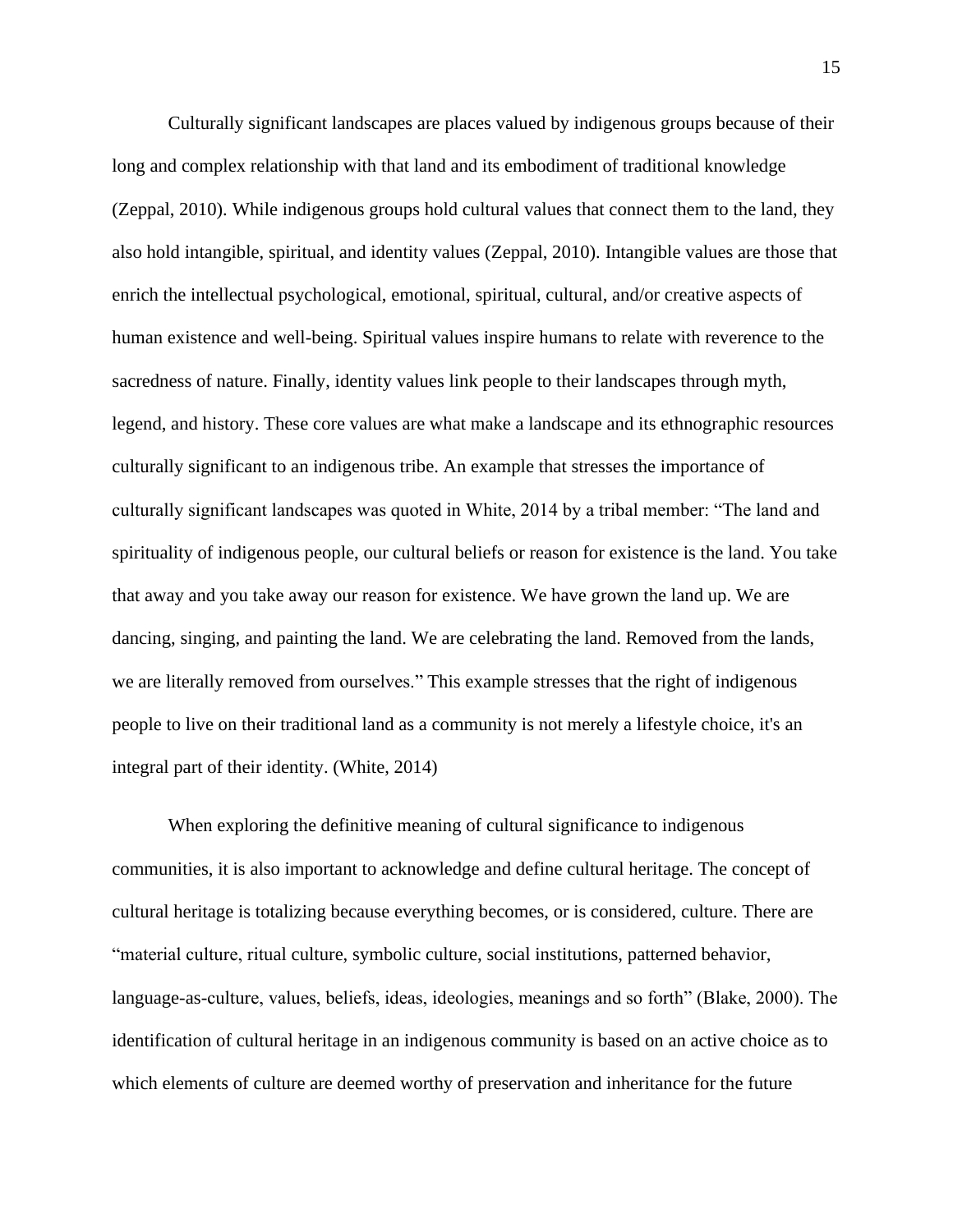(Blake, 2000). The ownership of this heritage is vested in the sovereign nation-state and, in the more recent declarations, rights of protection and use, if not ownership, are given to the descendant communities (Hodder, 2010). Valuing cultural heritage means valuing the cultural rights of Native American tribes to protect their identity. Protecting cultural heritage does not mean merely protecting objects or items that are of value to the community but realizing that cultural heritage is more so connected to social justice and the overall well-being of an indigenous tribe. The majority of indigenous cultural heritage is not owned in the way that an individual or a corporation owns land. Heritage ownership is often collective, and is more spiritual than pecuniary, more about identity and less about control (Hodder, 2010). Cultural heritage is mediated through the built environment and landscape, which is why it is important to protect certain areas that hold cultural significance. For many Native American groups, identity and well-being have become very entangled in cultural heritage. In such a context, the past matters at the level of fundamental human rights (Hodder, 2010).

Indigenous tribes have a right to participate in and benefit from cultural heritage that is of consequence to their well-being, and others have a duty to respect that right (Hodder, 2010). This right, however, is often in conflict with the processes of cultural hegemony, which rank the ideas and values of one cultural group's ideas over another's. Usually, these values are controlled by middle- to upper-middle-class whites who maintain the definitions of what can be considered relevant to other cultural groups (Scheld et al., 2014). When looking at indigenous culture, it is important to acknowledge this wider social context of "whiteness'' and the common-sense experience of white cultural practices as normative, natural, and universal (White, 2014). It is also important to note that most definitions of cultural heritage follow Western Values, which tend to evaluate cultural values in terms of quality, rarity, and diversity of things. Moving away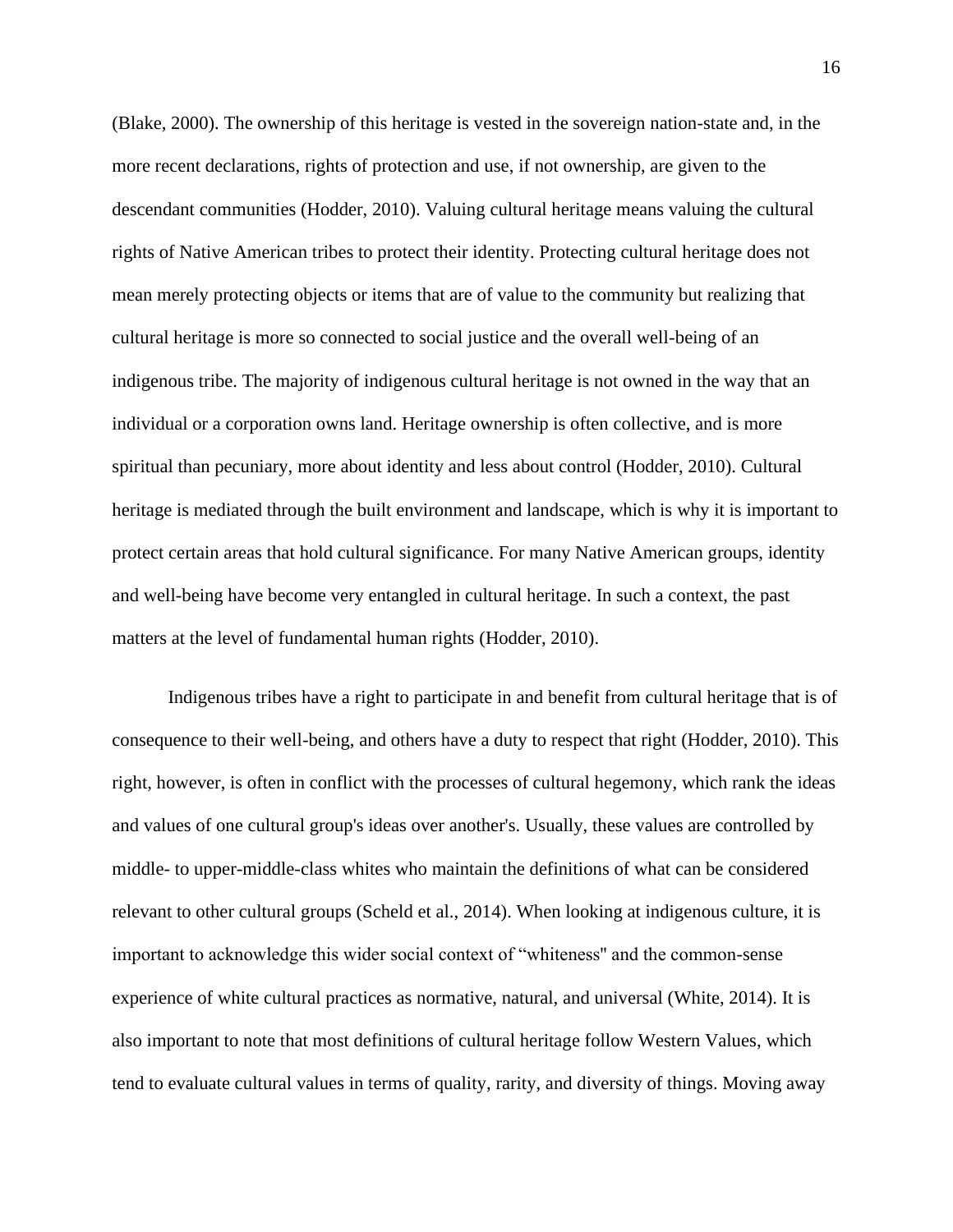from these processes of cultural hegemony is one of the challenges that many indigenous groups face when defining cultural significance. It is of the utmost importance, then, to acknowledge these underlying influences when trying to protect land that is culturally significant and define what makes the land "worthy of protection."

To more fully understand the historical and current aspects of contested lands regarding Indigenous communities, it is crucial to look at the current regime in place for natural resource management and how this differs from land managed for cultural significance. Many contested lands are in or adjacent to national, state, and provincial parks around the United States (McAvoy et al., 2003). Ecosystem management within these spaces tends to see humans as separate from nature, a trend that should be broken in order to better understand the cultural values of all groups involved in the management of an area. Sense of place describes the bonds that people develop with the land through long residence or frequent times spent in a defined place (McAvoy et al., 2003). The majority of contemporary place theories define place as a physical location that is made up of three components: physical activities, human activities, and the human psychological process relating to it. However, there are also emotional, symbolic, spiritual, and other widely perceived intrinsic values of the natural world that are inherent in the creation of a place (McAvoy et al., 2003). These values should be considered in both land and park management because not everyone sees humans as separate from nature and this needs to change.

Places embed environmental values and meaning in people. These meanings are then passed along by the traditions in indigenous social groups (McAvoy et al., 2003). Most indigenous groups hold these environmental values through a set of land ethics. These four land ethics help define what is culturally significant to an indigenous group and can be used in the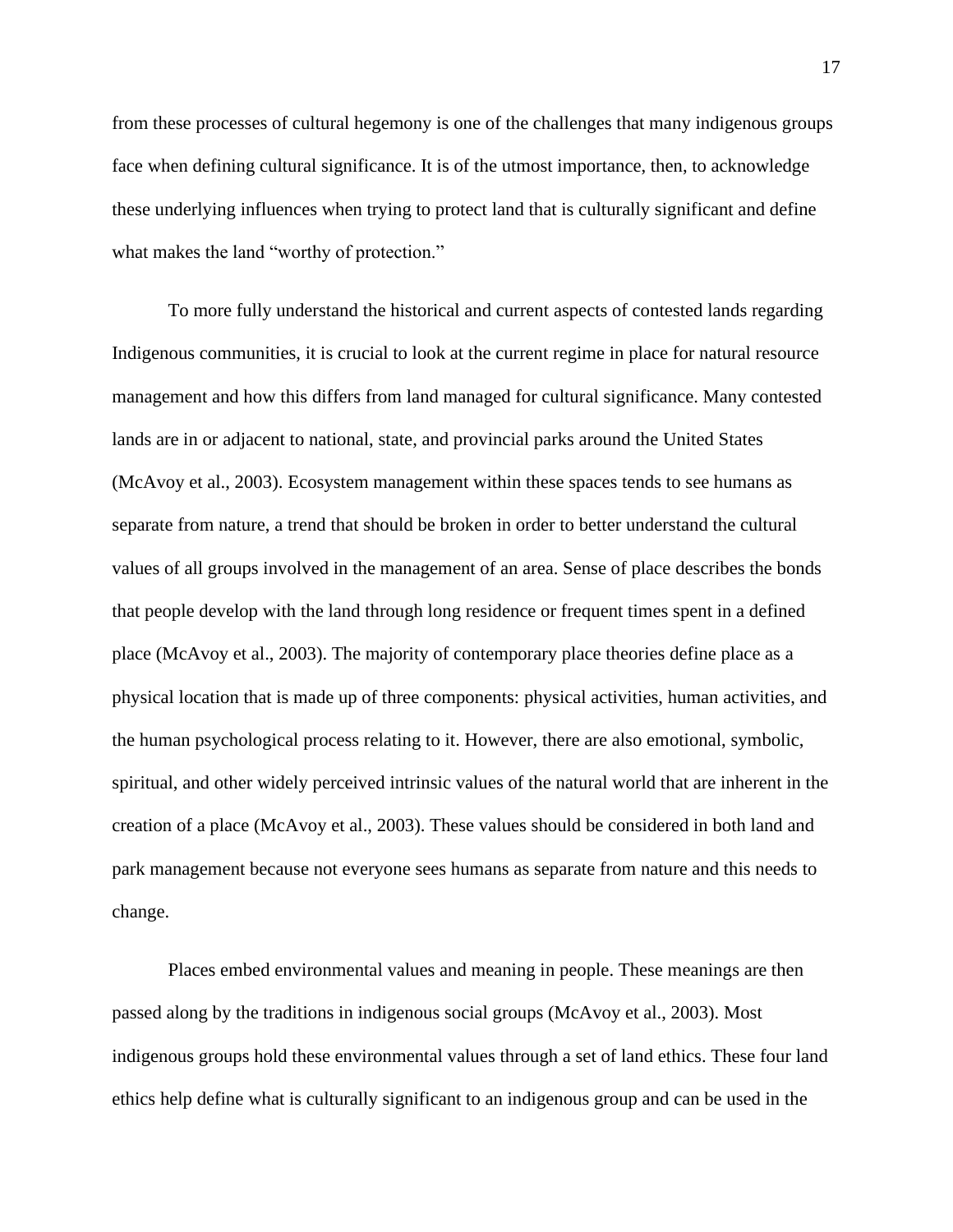protection and management of this land. The four land ethics are: (1) the pervasive belief in the sacredness of life – "spiritual management," (2) the belief that there is a clear, reciprocal, and interdependent relationship with all of creation and that humans are inseparable from nature, (3) the general view held by many Native Americans that a heightened sense of place or connection to the land is the result of the importance placed on the human/nature relationship and a long historical tie to the land, (4) the importance placed on the oral tradition and spoken word – tradition and stories passed down orally (McAvoy et al., 2003). These land ethics demonstrate how strongly indigenous people identify with the natural resources around them. If protected, these lands and parks can be places where indigenous communities fulfill their way of life as a part of the land on a level of co-existence which is not separate from these areas (McAvoy et al., 2003). If these indigenous tribes cannot live on their own terms with natural resources they historically used, then they cannot live fully. Understanding this means putting aside our preconceptualized ideas about cultural heritage and the values attached to them. We must seek to understand and acknowledge the misrepresentation of culturally significant land. It may be difficult to translate from one culture to another, but it is imperative that we try in order to protect culturally significant land for indigenous communities across the country.

#### **B2M Today**

 The cancellation of the final oil lease in 2020 opened up an opportunity to permanently protect the Badger-Two Medicine. Senator Jon Tester (D-MT) built on this momentum by introducing legislation that would permanently protect B2M in July of 2020. Sen. Tester expanded on Sen. Baucus' legislation by introducing the Badger-Two Medicine Protection Act (S.4288). The legislation was drafted in consultation with tribal stakeholders, paying special attention to treaty rights and preservation ("Permanently Protect The Badger-Two Medicine").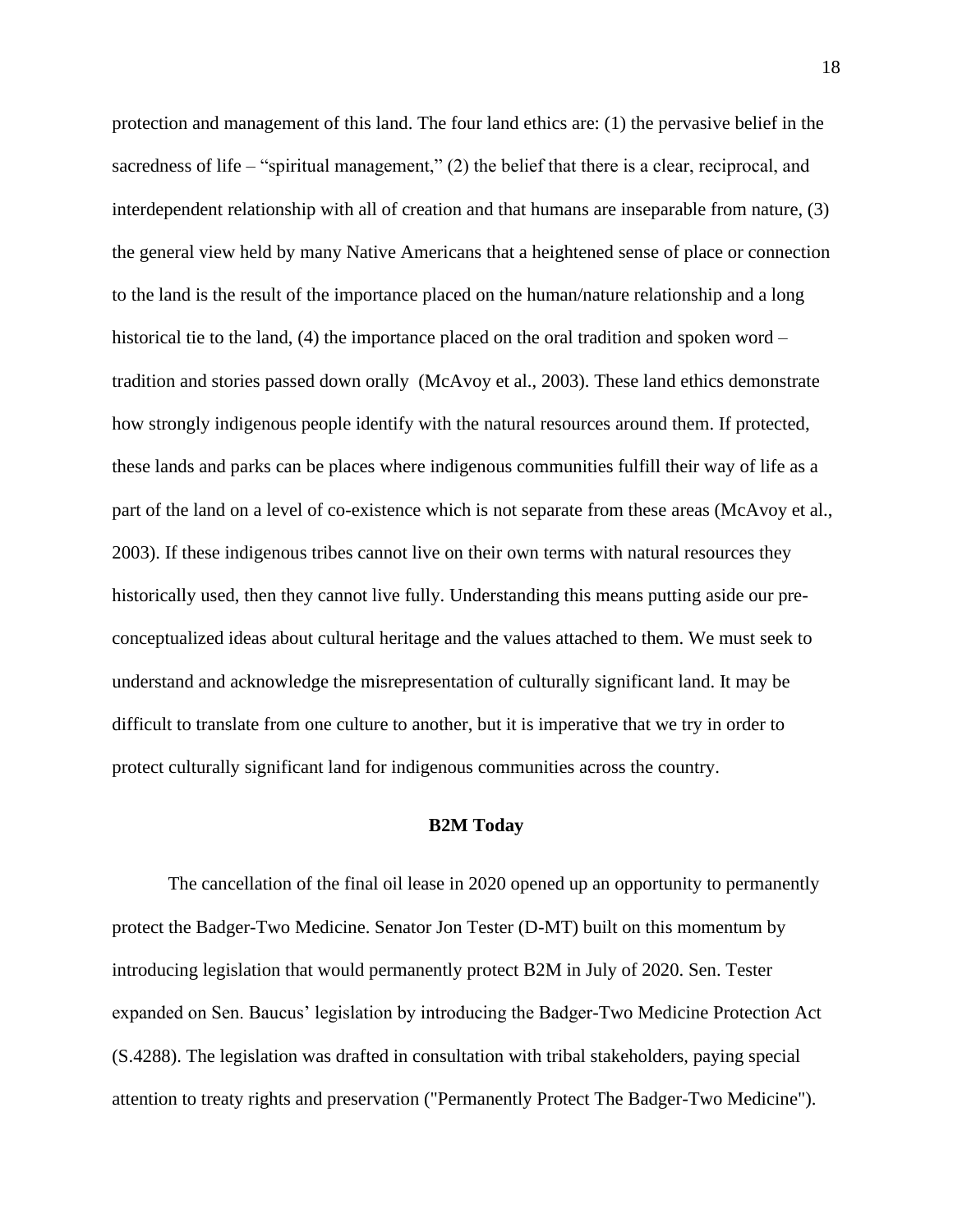The Act designates 127,447 acres within B2M as a Cultural Heritage Area, thereby recognizing the cultural and spiritual importance of B2M for the Blackfeet nation (S.4288). Recreational uses and traditional tribal uses of the land--including the exercise of treaty rights to remove timber from the land--are allowed. Mechanized vehicles, commercial harvest, non-essential development, and water sources such as dams are prohibited in the area in order to preserve B2M's ecological and cultural qualities. The Act also establishes the Badger-Two Medicine Advisory Council, consisting of Blackfeet tribal stakeholders. The primary purpose of the Council is to assist the USFS in creating an updated management plan for Lewis and Clark National Forest that enables the long-term protection of the B2M Cultural Heritage Area within three years as required by the Act. The legislation has garnered bipartisan support from recreationists and both Republican and Democratic politicians. (Randall, 2020) But the bill received no action during the 116th legislative session and must be reintroduced in the current 117th legislative session. Only about 2% of the more than 16,000 legislative measures in the 116th legislative session were enacted into law. (GovTrack.us, 2021) The bill is currently stalled by a disagreement between the US Forest Service and Blackfeet Tribal Business Council over how the proposed legislation would manage the protected land. Sen. Tester is waiting for the results of these discussions and until then, the bill will not be reintroduced, and it is effectively stalled (AP, 2021).

#### **Effective Media and Outreach**

 When individuals have a desire to create change, whether that's in their communities or on a global scale, they often turn to civic engagement as their first avenue to create that change. Civic engagement is a broad term that encapsulates many types of engagement activities, but it can be broken down into a couple of key tenets. The first is civic action, which refers to change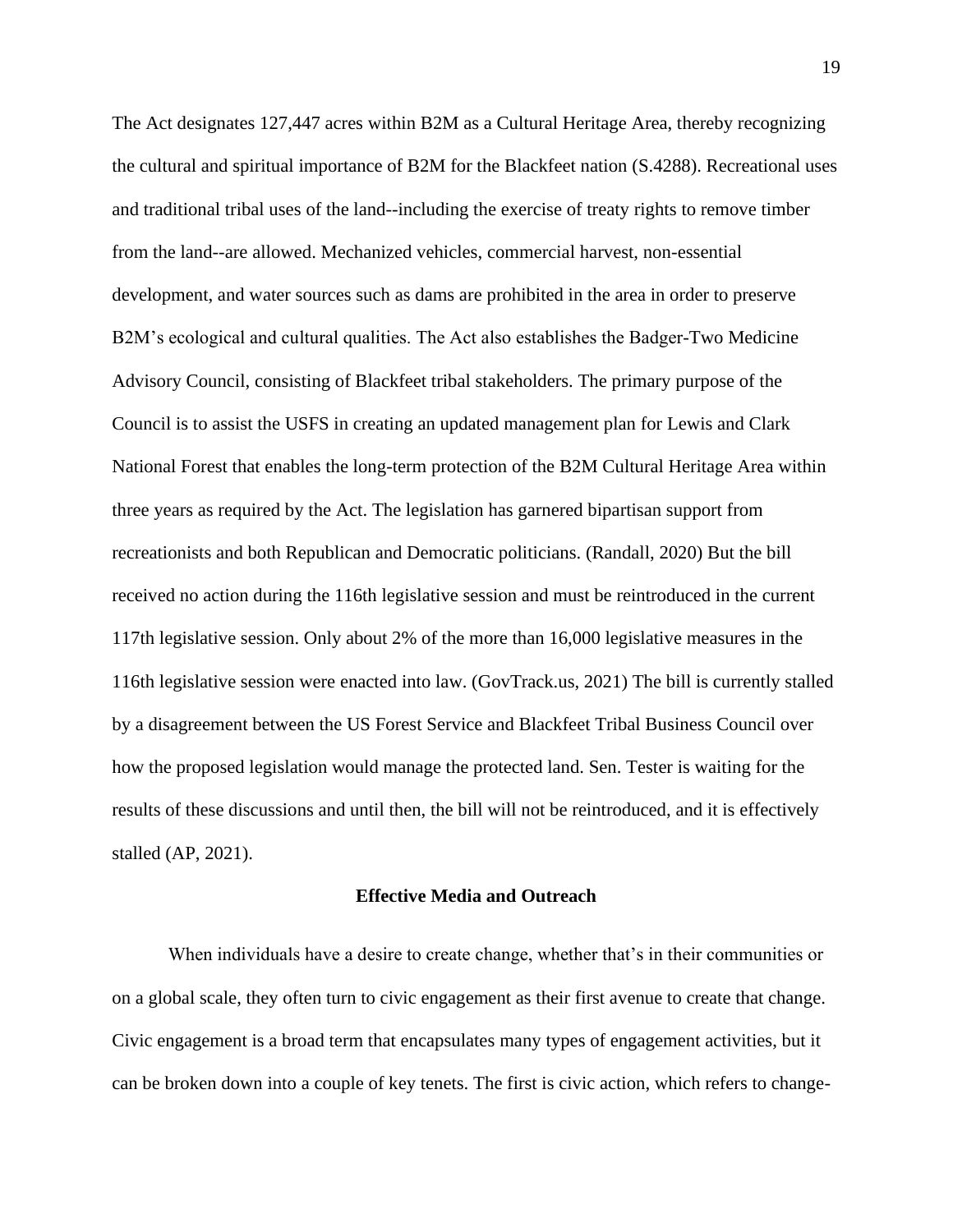making activities such as volunteering or advocacy. Then there is civic commitment, meaning a desire to make positive change in society, as well as civic skills, which are skills that allow us to be a part of civic structures like democracy and society. Finally, there is social cohesion, which refers to a sense of collectivism and trust between individuals in a community (Youth.gov). Civic engagement is a way for people to connect to their communities and create real change.

One of the main avenues of civic engagement is advocacy, which can take many shapes. Advocacy toolkits often describe two different types of advocacy, lobbying or direct communication, and campaigning. Lobbying is when individuals reach out directly to stakeholders to try and influence them to make changes. Campaigning involves spreading a message on a large scale to try and gather community support. Some examples of this are writing an op-ed for a newsletter, sending a chain or mass email, getting celebrity endorsements, creating online content or forums, hosting events, or advertising campaigns. What campaign strategy will be effective highly depends on the audience, the message that is being conveyed, what resources are available, and cultural contexts (WHO, 2008). Environmental advocacy can be different from other kinds of advocacy, as often it is focused on convincing governments and other stakeholders to make structural changes, as opposed to focusing on individual social behavior change. Therefore, lobbying and campaigning strategies should focus on messages that will change the minds and actions of lawmakers and key stakeholders. Furthermore, as the Badger-Two Medicine bill seems to have fairly bipartisan support, advocacy should be focused on mobilization rather than belief or behavior change. The Citizens Climate Lobby suggests several different advocacy methods at different levels, such as group development (diversifying group membership, recruiting volunteers, promoting chapter communication), grassroots outreach (tabling, public speaking), lobbying congress (finding personal contacts, highlighting support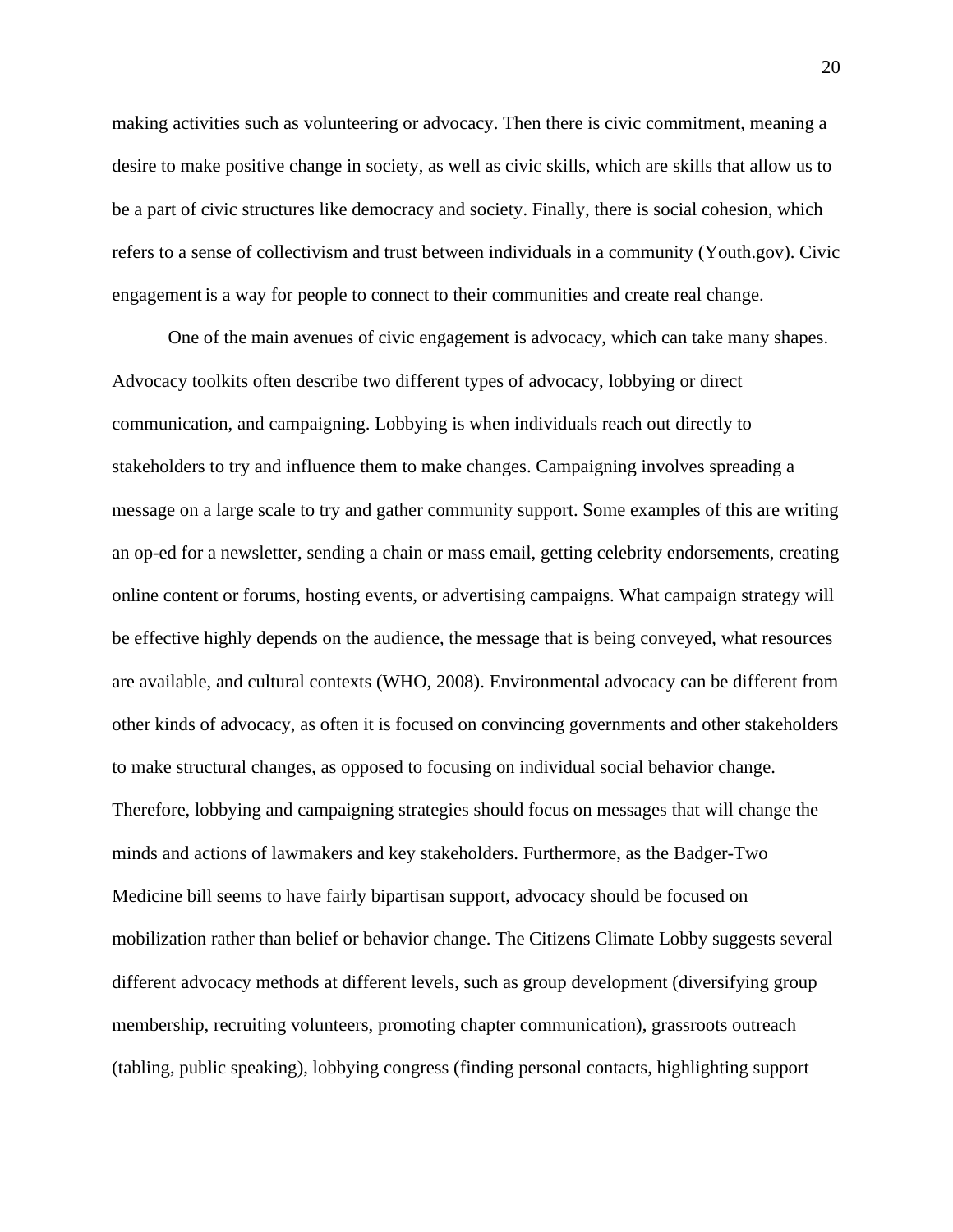being built), and media outreach (writing op-eds, social media, radio, or TV interviews), (Citizens Climate Lobby). Grassroots efforts are found to be very effective in swaying green policy. Because grassroots efforts can be more easily shaped to suit the needs and contexts of the city they are in, they are more effective than national efforts. Furthermore, cities with longstanding grassroots advocacy groups were more likely to see green policy adopted than other cities (Portney and Berry, 2016). The significance of this to our project is that, as stated previously, grassroots level advocacy is a significant and effective strategy for encouraging green policy and creating meaningful change.

 One of the methods of advocacy proposed by many groups is to reach out to local congress members as a means of encouraging them to vote for or propose policy that would be advantageous to the cause being advocated for. These communications can include personal letters, emails, or phone calls, or mass communication campaigns, which include form emails and scripted calls (Turner and Felkel, 2018). However, according to a report by the Congressional Management Foundation (CMF), there are many barriers to communication between congress members and their constituents (Goldsmith and Sinkaus, 2021). The first of these barriers is that there is not a sufficient amount of infrastructure to support the amount of communications that congress members are receiving, due to an increased popularity of mass communication campaigns and a decrease in congressional budget and staffing. This means that communication between congress members and constituents has become a bureaucratic item to check off the agenda, rather than an earnest attempt at communication from both parties. The research found that organizations or individuals that created relationships with their congress members were far more likely to have an impact on that member's decisions, regardless of the constituent's social connections or financial stake (Goldsmith and Sinkaus, 2021). It is also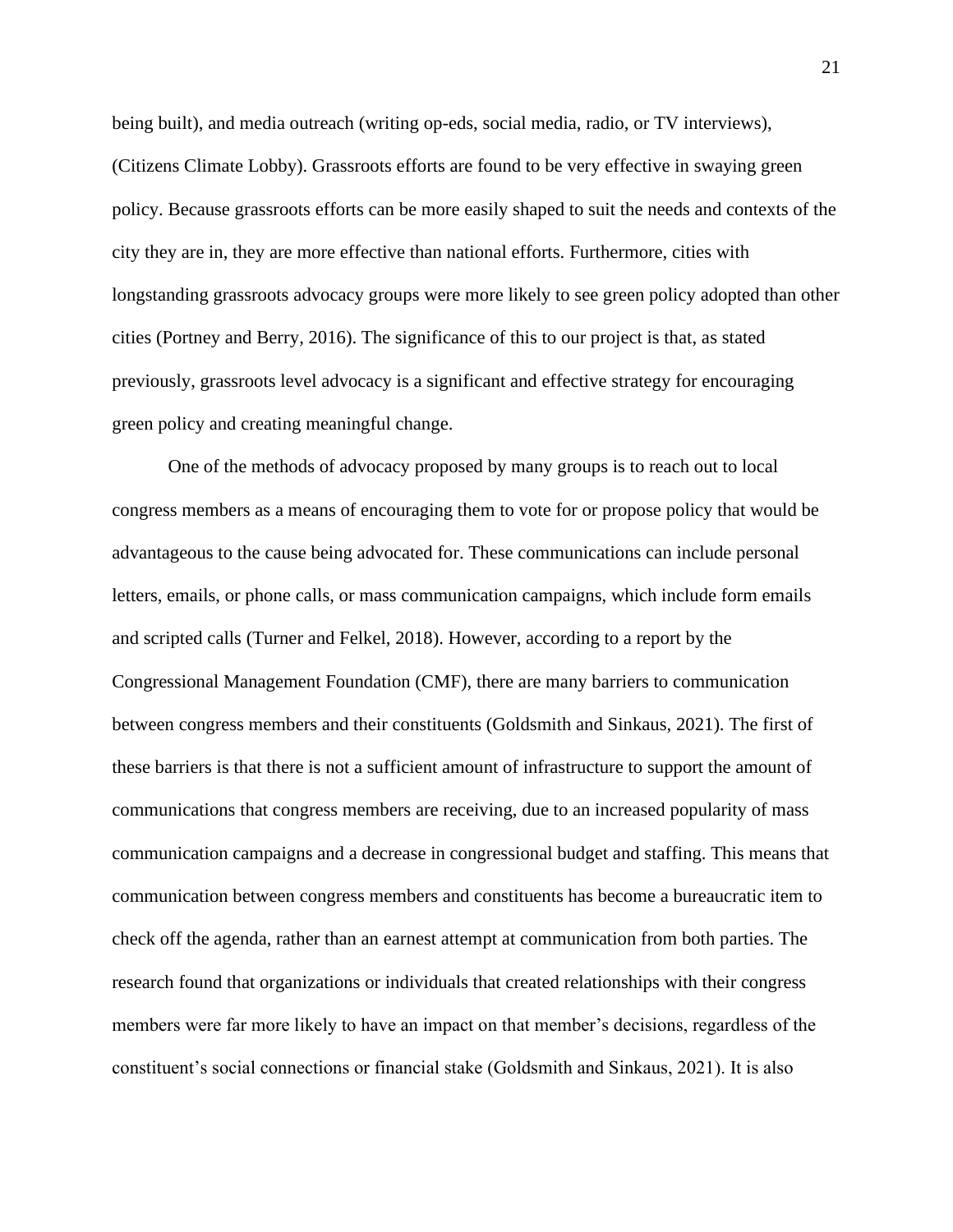important that these relationships be very local, as members of Congress tend to be uninterested in communications from voices out of their districts (Englin and Hankin, 2012). Another barrier to communication noted in the report by Goldsmith and Sinkaus was that congress members are not likely to be in communication with a diverse group of constituents. Congress members were found to engage more with those who either reached out to them or who the members thought might vote for them. This means that more marginalized populations may not have effective if any, communication with congress (Goldsmith and Sinkaus, 2021).

So, what works? According to the CMF, email has been used as the primary way for activists to connect with congress members, and 79% of advocacy groups say that they use mass form emails as a primary advocacy tactic. However, only 3% of congress members reported that this was an effective technique (Turner and Felkel, 2018). What seems to be most effective is when constituents create relationships and communicate directly with congress members. Grassroots organizations should use relationships with congress members as the main metric for political sway, but it can be used among other techniques, like personalized emails. Most congress members said that in-person meetings with constituents were the most important forms of communication for impacting their decisions (Fitch, Goldschmidt, and Cooper, 2017). These personalized communications can be very helpful to congress members, providing them with information on how bills would actually be affecting the people in their districts. This localized and personal information both betters communication and builds relationships that can be used for future advocacy.

There are many ways to advocate for areas of cultural importance, but every case should be approached subjectively, and in a mindful way. The Badger-Two Medicine is no different, and the history of advocacy this area has already seen is impressive. The threat of natural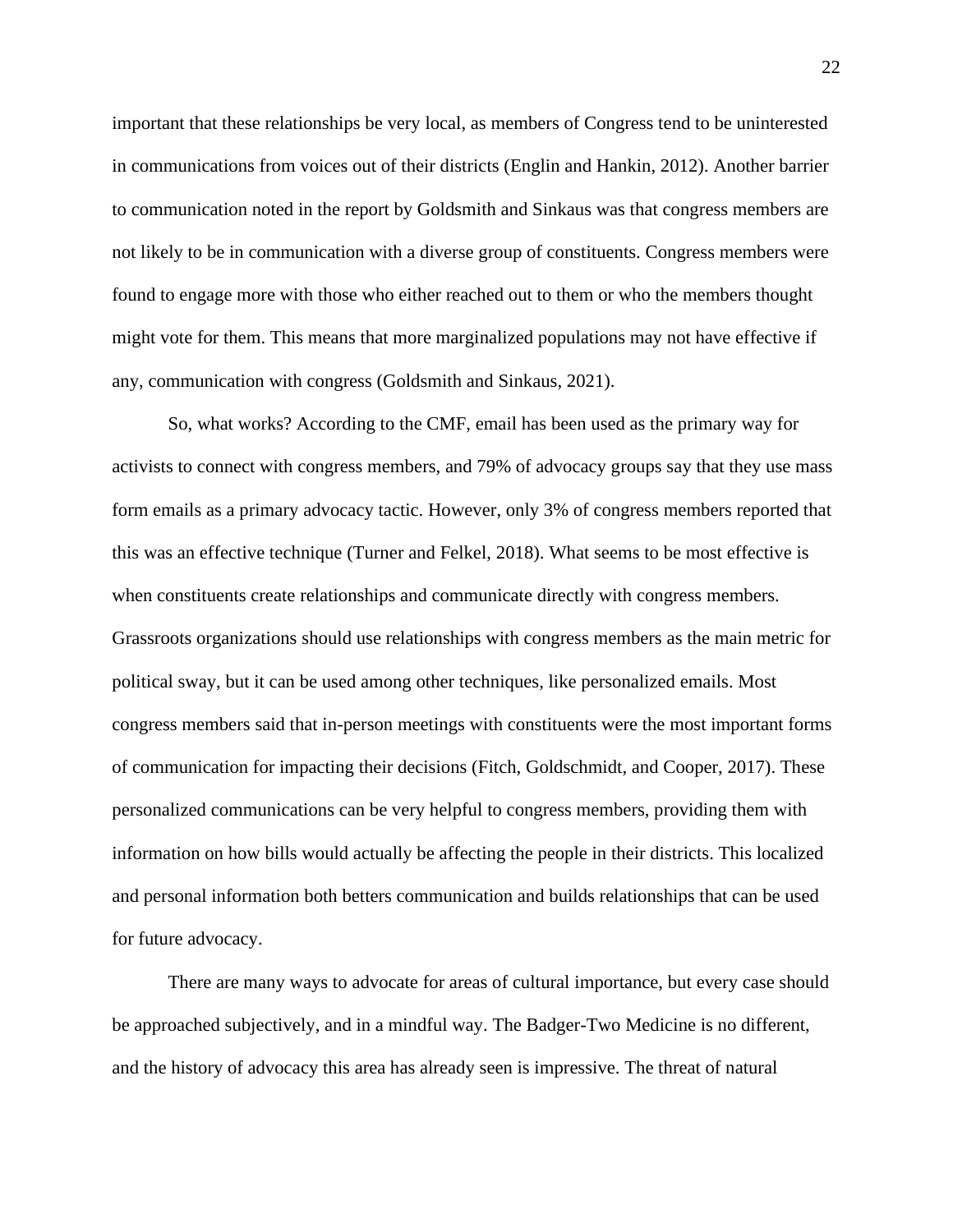resource extraction that has been present for the last few decades has been removed. This recent policy change opens the door for permanent protection of the land in the interest of the Blackfeet people, who have already been its caretakers for generations. These people's directive is ultimate as far as policy goes but furthering their directive can help secure their interests.

While we started our project exploring advocacy, we realized that it would be most sensitive and appropriate to take an education-based approach instead. We came to this conclusion based on our interview findings and the knowledge we gained through our research. We also feel that an education-based final project is more in line with our goal of this study, which is to better and more fully understand cultural significance and how it relates to the Badger-Two Medicine.

#### **Research Questions**

The purpose of this research was to investigate different advocacy strategies that could benefit areas in unique circumstances such as the Badger-Two Medicine. Advocacy for areas that lack protection was of particular interest to our group. Areas of significant interest for protection on the basis of cultural importance were explored using the Badger-Two Medicine area as a reference, but our group was able to broaden our research to a specific region of Spain. The purpose of including Galicia, Spain into our research was to explore the global context of cultural significance, make comparisons, and learn from different advocacy efforts and approaches. Our research focused on different strategies for protecting land, while being mindful of the people and resources involved. Initially, the effectiveness of different advocacy strategies was of particular interest, but during the process we also began to look into societal and cultural implications of land protection.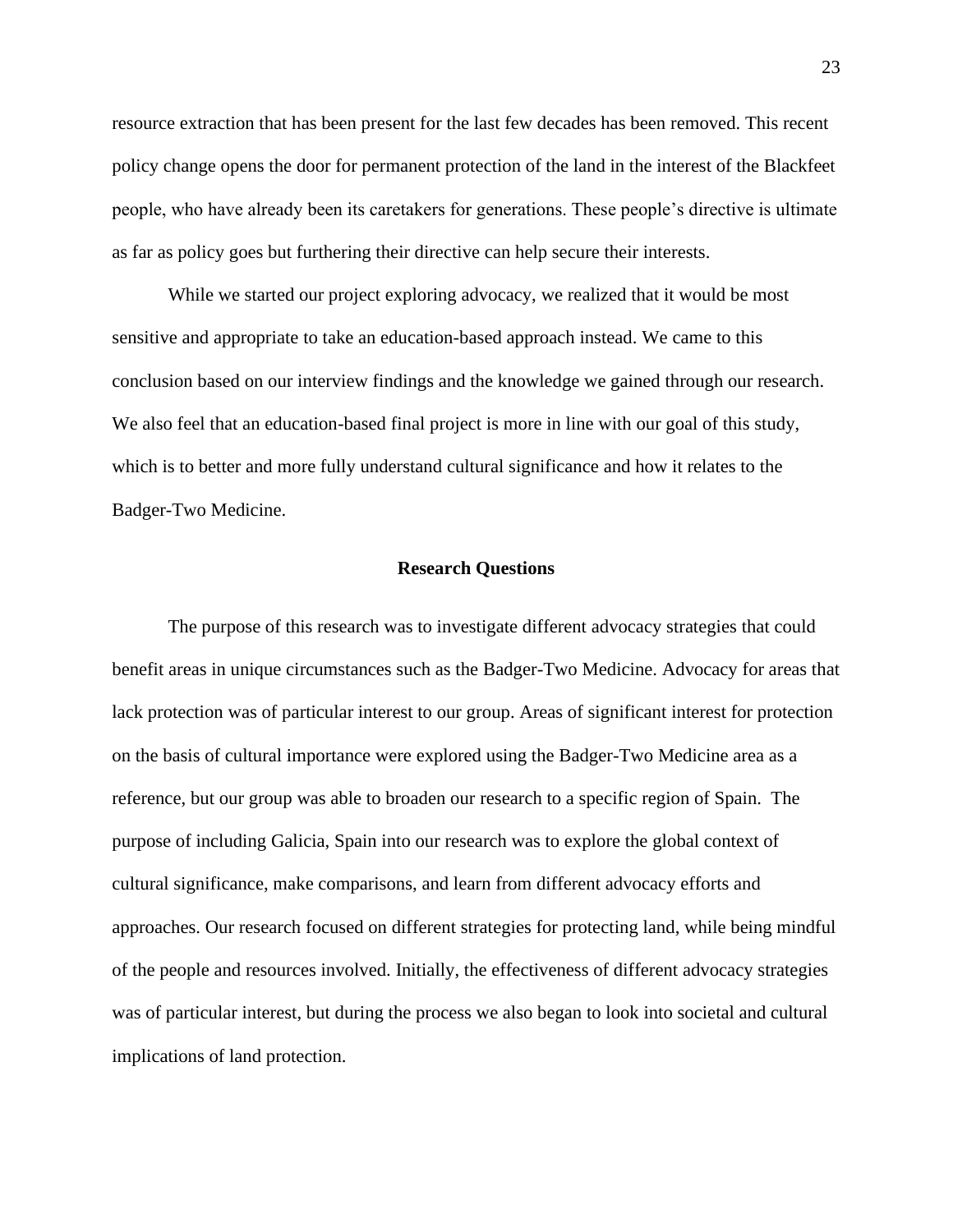#### **Methods**

#### *Step 1 - Interviews*

Cultural significance possesses many different forms, interpretations, and perspectives. While the National Historic Preservation Act contains a statutory definition of cultural significance, indigenous people may have a contrasting view of the term. In order to best advocate for protection of the B2M, it is important to understand how stakeholders such as the Blackfeet Nation define "cultural significance", while also exploring its policy implications in the past, present, and future. Each individual stakeholder or group provides unique insight into the management, advocacy, and policy complexities within B2M. We interviewed a diverse group of Badger-Two Medicine stakeholders that were identified through preliminary research. We developed our interview questions and chose a range of interviewees to explore different perspectives and gain a more well-rounded and full understanding of what is happening with the B2M.

After our initial research, we decided on interviewing members of five different groups: government agencies, advocacy groups, elected officials, tribal stakeholders, and academic stakeholders. While questions varied with each group, we started with our baseline questions which were: How do you define culturally significant land? What does the Badger-Two Medicine area represent to you?

Our first group is government agencies (USFS, etc). We asked about current challenges to engaging tribal members in B2M through existing mechanisms such as the NHPA. Although we ran into some roadblocks in reaching these agencies, we knew that getting a governmental perspective was important to understanding the B2M and its legislation.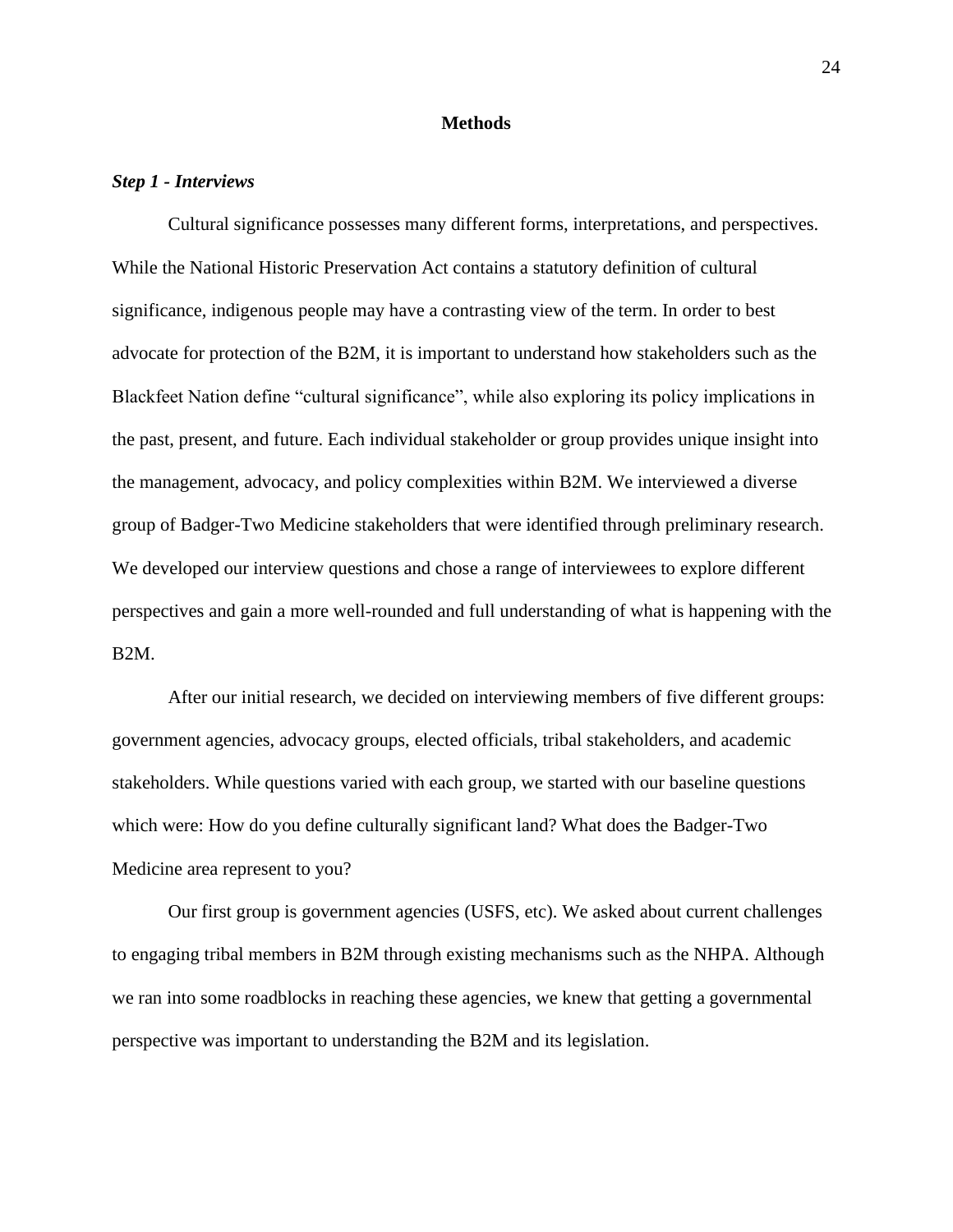Our second stakeholder group was advocacy organizations. We asked them about their work with the B2M and how they have collaborated with the tribes in their efforts. We also asked about what they thought the future of B2M as far as policy and management was and how they saw themselves involved in that future. These interviews helped us understand the place of non-tribal members in this discussion.

We asked Elected officials about potential legislative solutions and strategies in B2M moving forward. We also asked about the B2M Protection act, and what they thought of its stalling in congress. We knew it was important to interview elected officials to understand the policy side of the situation, and to understand the act from a lawmaker's perspective.

We tried to contact as many tribal members and stakeholders as we could, but unfortunately were not able to reach as many as we would have liked. We asked those that we were able to contact about their opinion on what's happening with the badger-two, as well as what they thought of the current and proposed co-management. This was the most important stakeholder group for us to contact, as the Blackfeet tribe has the final and most important say.

We also interviewed an academic stakeholder to get an academic and legal perspective on culturally significant land.

Finally, we interviewed natives of Galicia, Spain. We asked these interviewees about their ideas and experiences around culturally significant land. These interviews helped us get a more global perspective on the subject of cultural significance.

Our interviews were conducted in January-March 2020 and lasted 10-45 minutes each. We used Zoom for most of the interviews, but some occurred in person, over the phone, and via email Each team member was roughly responsible for interviews within one category, but some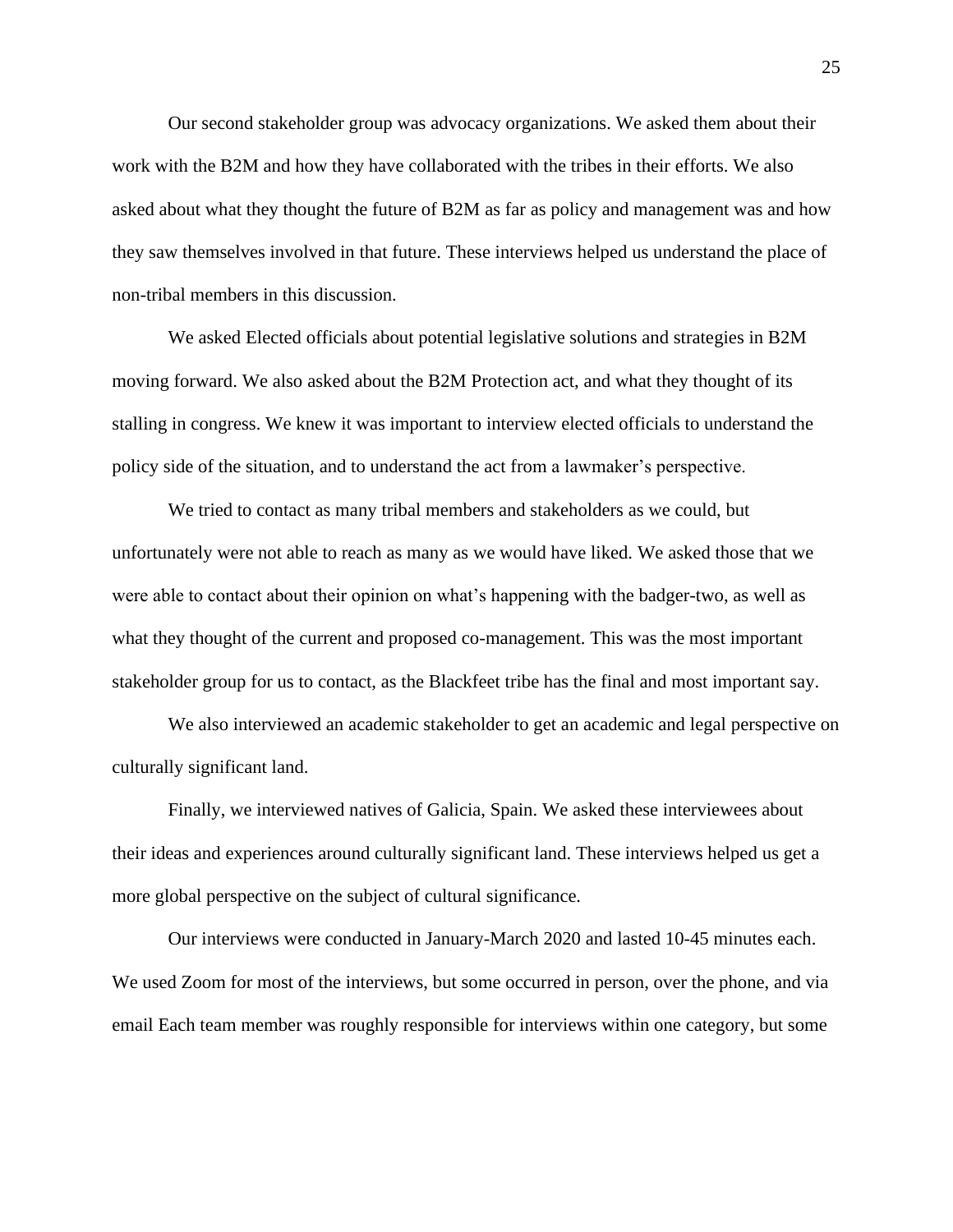overlap occurred for ease of scheduling, and because interviewees often recommended us to other contacts. We ended up conducting ten interviews total.

Interviews were conducted in a semi-structured format. We had 3-6 prepared questions per category but allowed interviews to take their own course and continue as long as was necessary and comfortable. The questions varied per stakeholder group, but centered around their involvement with B2M, their experiences with the B2M protection act, and their definitions of culturally significant land. The interview guide and specific questions for each stakeholder group are presented in Appendix 1.With the permission of the interviewee, interviews were recorded, transcribed, and analyzed for use as qualitative data. If the respondent was not okay with being recorded, then the interviewer took detailed notes to refer back to when analyzing.

Our group obtained IRB approval for these interviews, and each group member completed a human subjects protection course. To ensure privacy and consent, we first asked each respondent if they were comfortable being recorded for our own use, as well as whether or not they would like to be named in our findings. All respondents were told that they may stop the interview at any time, and they did not have to answer any questions they were not comfortable with. All transcriptions and recordings were only shared with group members.

During our fall semester we considered multiple scenarios to complete our capstone project. We used stakeholder input to decide that an exploratory study would best support our capstone aspirations that focused on education rather than advocacy. Scenarios that we considered include: 1) an art event where our group would seek local artists who have a connection to the Badger-Two Medicine area and wish to express their connection through artwork. This artwork would then be showcased and sold at an art event where local stakeholders, legislators, and senators could come together to create meaningful connections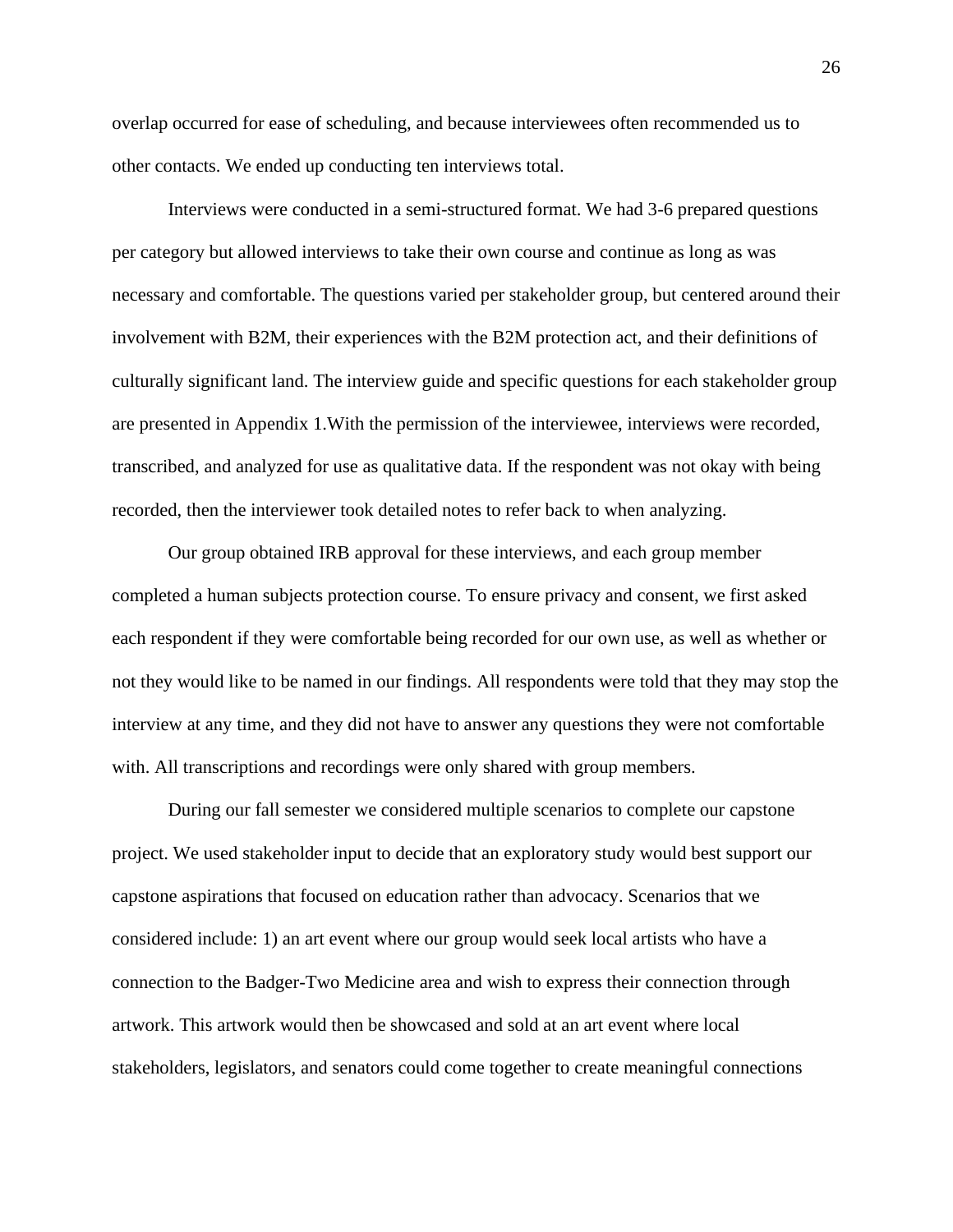through this artwork that advocates for the protection of the B2M as culturally significant land. 2) a hosted discussion with legislators involved in the B2M Protection Act. In this strategy, our group would create a plan to talk to and connect with these legislators about the Badger-Two Medicine area and why it should be protected under cultural significance. 3) Collaborate with other grassroots efforts, such as the Badger-Two Medicine Alliance to assist in the efforts they are already implementing to advocate for the B2M area. And lastly, 4) an advocacy event that would have incorporated a global scale where we would have focused on global issues around protecting land that is culturally significant.

#### *Step 2 – Discussion Panel*

In the midst of conducting our interviews, our group had to determine what our final event, or deliverable, would look like. Broadly, we wanted our outcome to encourage dialogue, inform others, and respect the tribes and our position as non-tribal members. After consulting with an academic interviewee with advocacy experience in the area, we determined that a Zoom panel would be a sensible path forward. We chose a Zoom panel for several reasons. First, the online format would be readily accessible to our chosen panelists and the general public interested in learning more about culturally significant land and the B2M area. Secondly, panel driven dialogue could perhaps broaden the perspectives of panelists, helping to create mutual understanding where there had not been any previously. A podcast by Montana Public Radio assessing the current and future management possibilities summed up the need for such dialogue succinctly. "Nick Mott: So, on one hand, we have the Blackfeet Nation making this very concerted push to get the land back. And on the other, we have conservation groups saying the American public needs to say in how this land is managed, where do we go from here? Aaron Bolton: As of now, that's a bit unclear. The two sides aren't really talking" (MTPR, 2022).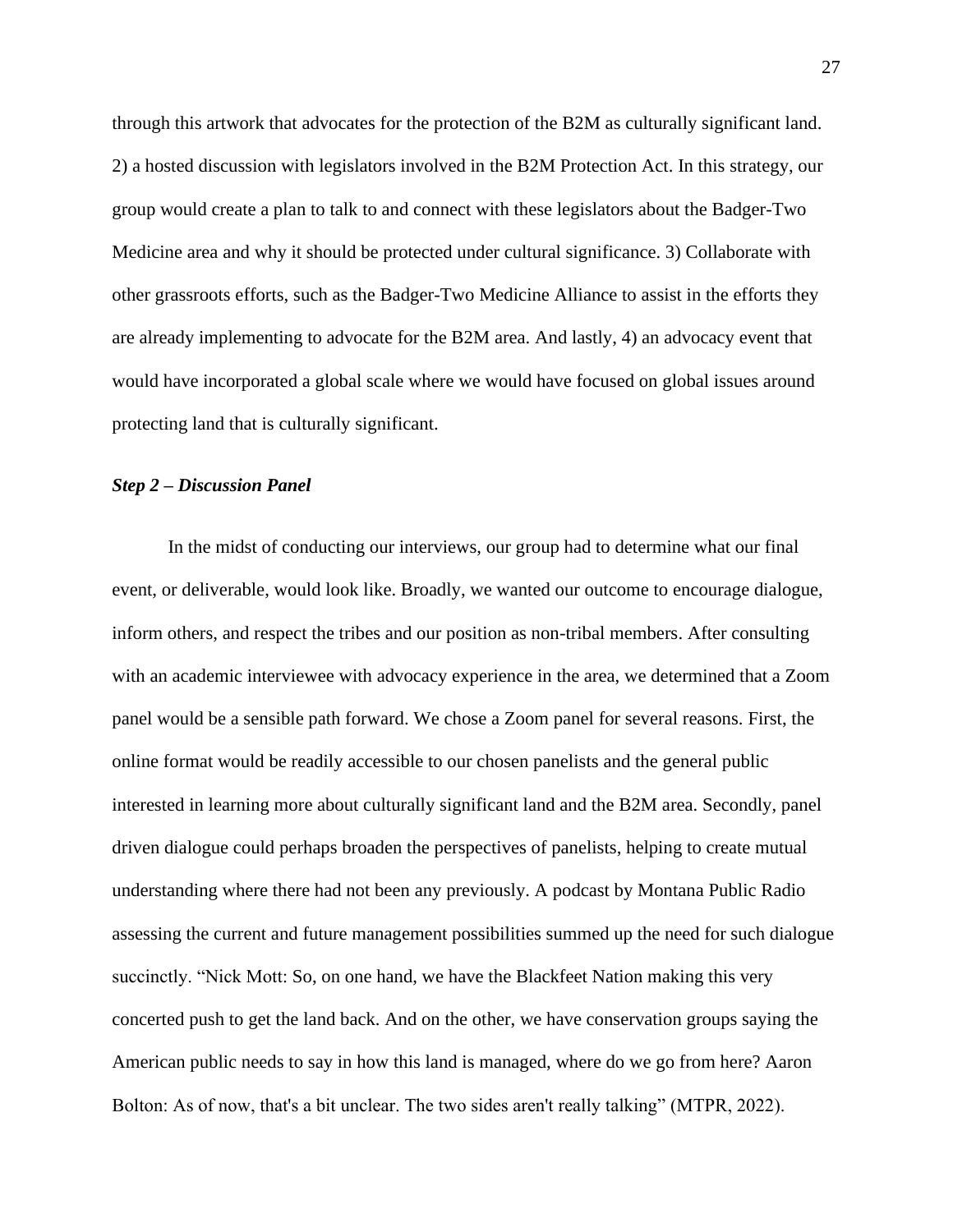We began gauging interest in panel participation after we determined that we would pursue facilitating a panel as a group. We first determined that the panel would take place April 20th, giving ample time to book panelists, plan out logistics, and market our panel to the general public. However, as we conducted outreach, we found that our challenges being experienced in the interview portion were equally applicable to the panel portion. We originally aimed to have the panel consist of one stakeholder from each group mentioned above, leading to five panelists in total. Some stakeholders declined due to time conflicts. One potential panelist was unable to attend, saying via email "I'm busy on April 20th with board meetings pretty much all afternoon and into the evening". Others declined for similar schedule related reasons. Some declined to participate for reasons beyond schedule conflicts, similar to the hesitations mentioned above. One stakeholder we reached out to decline the panel invite, stating that "in the past, we've really tried to prioritize having Blackfeet Tribal Leadership take the reins on defining what they want from the landscape and how they want it managed, and we'd want to make sure they had someone available to speak as well." We knew that tribal participation would be crucial to our panel, but we were unable to secure any tribal panel participants after extensive outreach - primarily due to time conflicts. In the end, we were able to secure Peter Metcalf (Executive Director of the Glacier-Two Medicine Alliance) and Monte Mills (Co-Director of the UM Margery Hunter Brown Indian Law Clinic). While we obviously didn't meet our panelist participation goals for the panel, our discussion was still informative and accessible like we had originally intended. Overall, the challenges we experienced are illustrative of the difficulties in navigating outreach for issues involving large groups of stakeholders.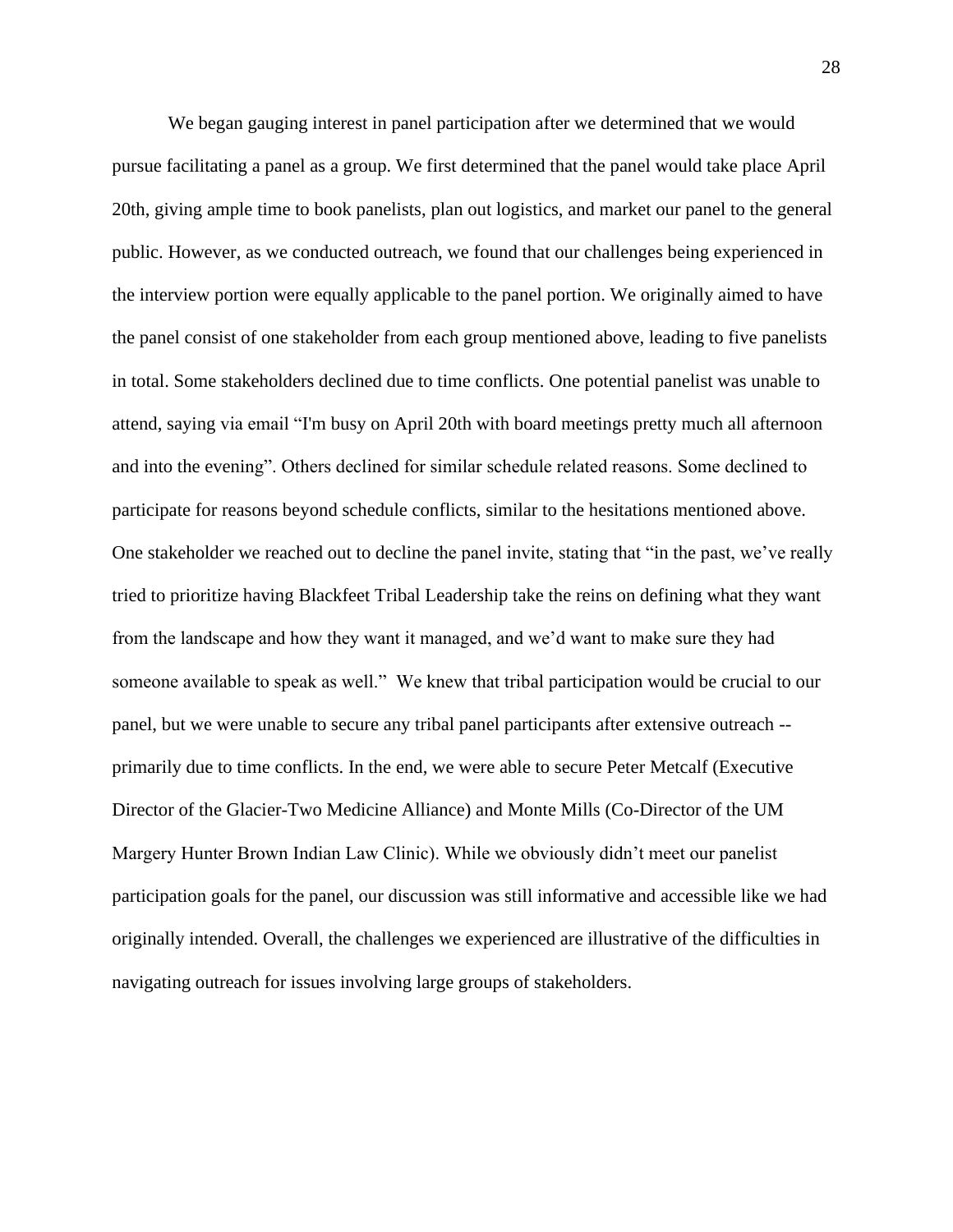Our Zoom panel discussion took place on April  $20<sup>th</sup>$  from 3:30 to 5 pm; the flyer is presented in Appendix 2. These flyers were printed and posted in multiple locations at the University of Montana campus, and were included in several student newsletters.

#### **Findings and Analysis**

Throughout our interviews, among different stakeholder groups, we discovered some common themes relating to the protection of the area. Our interviews and panel discussion both yielded information that we sorted into the following themes: the importance of deferring to the tribes; uncertainty regarding the future of the B2M's management; the need for public pressure in order to pass legislation; hope for collaboration between stakeholders; difficulty defining cultural significance; the variation of individual stances on the B2M; and the importance of patience.

Our group was also able to investigate some similarities, and differences, between the Badger-Two Medicine and the autonomous community of Galicia, Spain. In Spain we found that some common themes were: a strong connection to place; the importance of public opinion; difficulty defining cultural significance; the importance of protecting areas of long standing significance; and the importance of deferring to the native people.

The findings from the interview and panel data are organized around the main themes; original quotes are presented to support the themes that have emerged from the data and analysis. *Interviews*

#### **Theme: Uncertainty**

The first group of stakeholders that we interviewed are involved with policy making through legislation at the federal level. One of these interviewees stated that the reason for the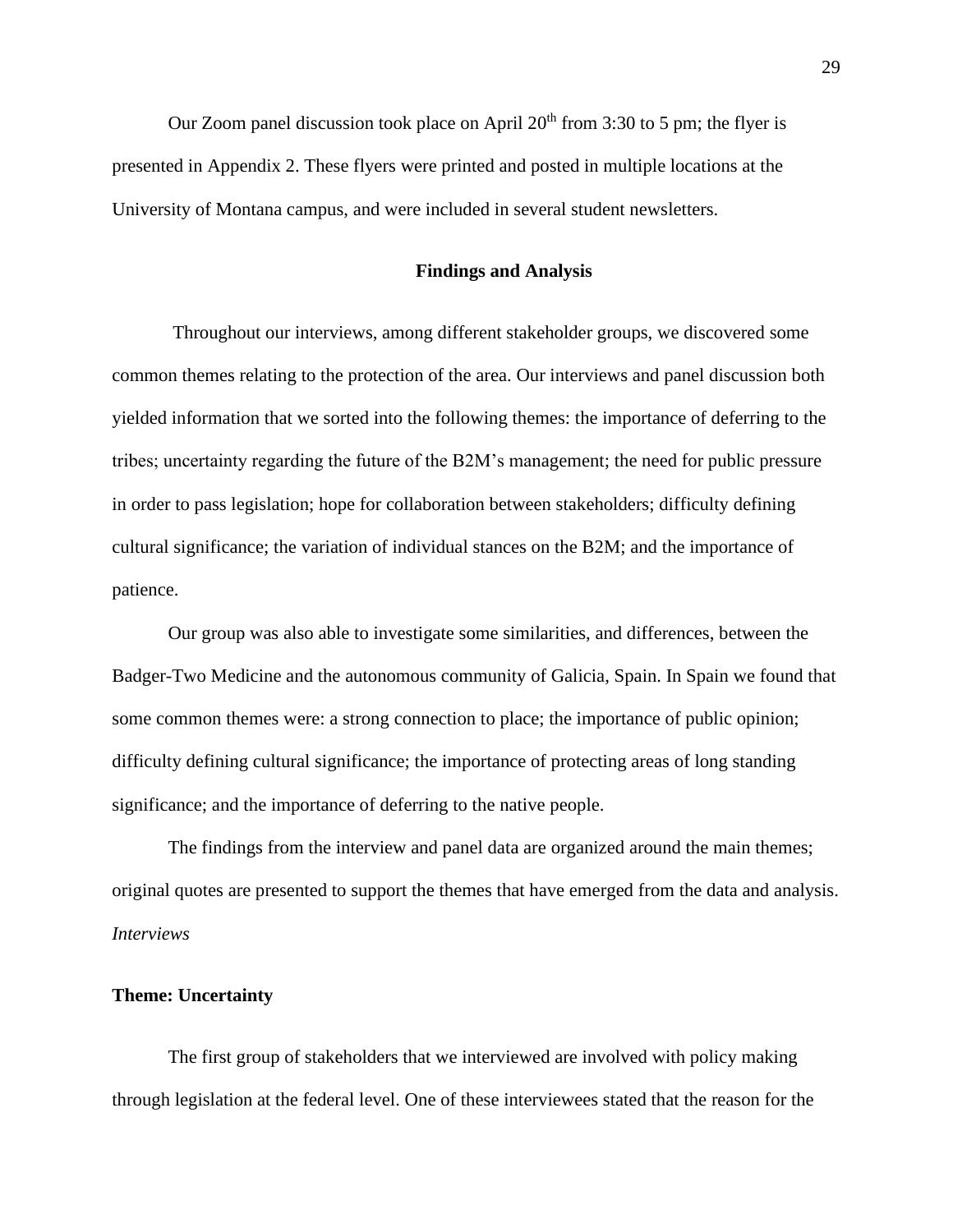Blackfeet Tribe dropping support for the Badger-Two Medicine Protection Act was because "somebody got to [the Tribal Business Council] and told them to pull the bill." When asked about the different co-management and LANDBACK approaches within the area, another federal policymaking respondent stated that future management in the area could be "more of a LANDBACK issue", before adding "But I shouldn't surmise because I really don't know." This statement reflects the uncertainty of how the area could be managed in the future, a common theme that we found throughout our interviews. One NGO interviewee also stressed the waitand-see nature of where things currently stand, saying "I think we'll keep doing projects that benefit the Badger through stewardship and like connecting folks to the land, both Blackfeet and non-Blackfeet…but as far as moving forward with anything outside of the Blackfeet asking us to, we won't."

#### **Theme: Support for Legislation**

This respondent underscored the essentiality of building widespread support for any legislation to be implemented, stating "I think in order to get [legislation] done, especially if it's a land transfer, you have to have bipartisan support." This stakeholder summed up where things stand by stating "I think there will be another [piece of legislation], we'll see what that bill looks like. We'll see what the buy-in is from the tribe, from Congress, and from other stakeholders, and then based on that it'll either move forward or it won't." This statement contributes to the theme of uncertainty mentioned above.

## **Theme: Tribal Involvement**

One federal policymaking interviewee underscored the importance of deferring to the Blackfeet Tribe for determining future management decisions, stating "the concept any of us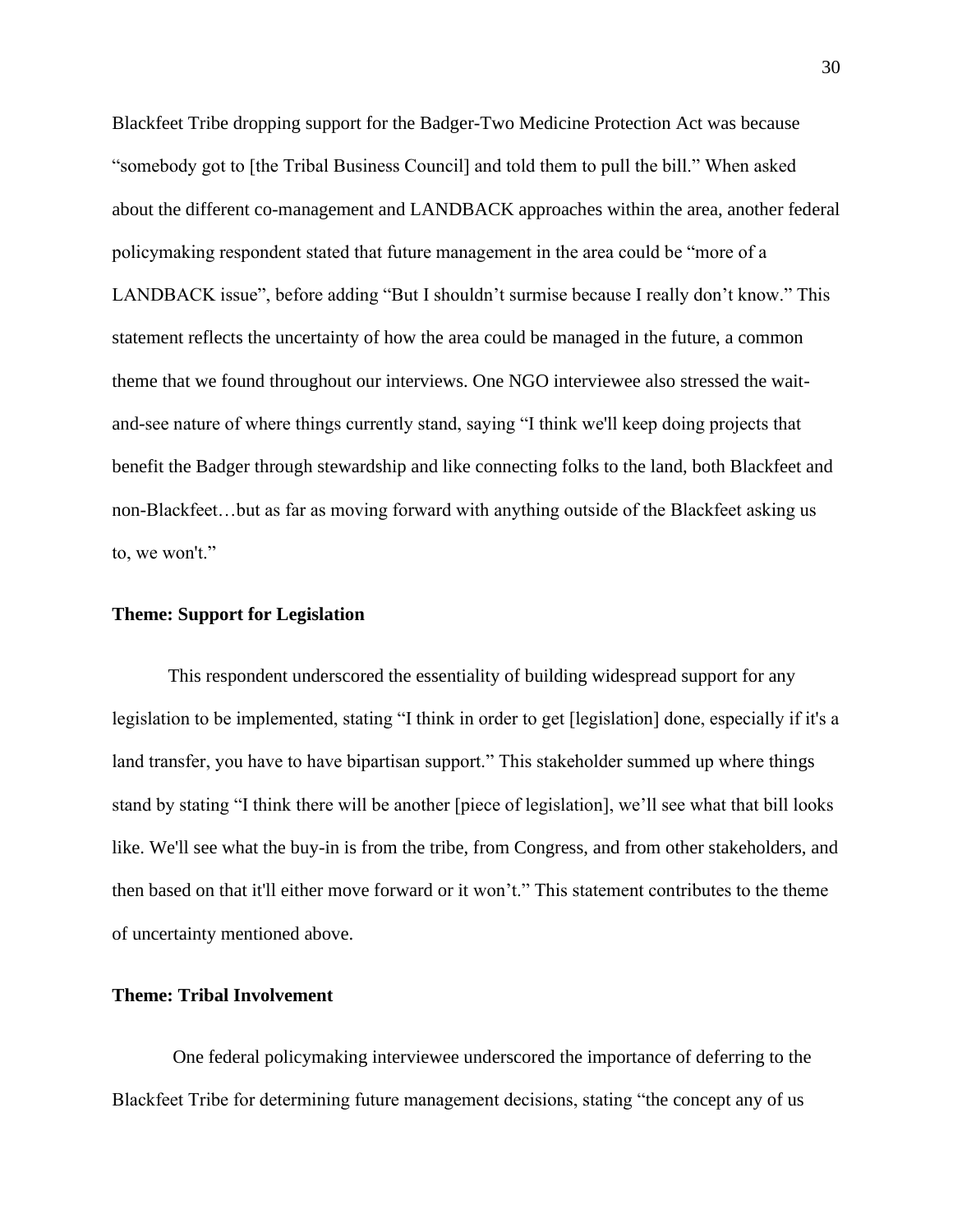might have of "protection" isn't necessarily what might be applicable to the Blackfeet Tribe…the meaning of any piece of land to me is completely different when I'm considering values and my own limited understanding of value compared to someone who holds their existence in the universe is directly tied to the same ground." The interviewee went on to conclude that "It's really a matter of respecting sovereign rights to defer to the Tribe on their timeline and desires for legislation….my conclusion on advocacy is limited and cautious, but deferential to Tribes"

#### **Theme: Collaborative Approach**

We interviewed a University of Montana faculty member familiar with land management decisions incorporating tribal entities. In reference to the B2M he said, "If there's going to be a path forward it is going to be collaborative." This is a common theme amongst all stakeholders we talked to. Effective land management decisions come from effective communication.

#### **Theme: Difficulty Defining Culturally Significant**

Additionally, that stakeholder added that cultural significance is difficult to define, a sentiment shared by many other stakeholders. The meaning is subjective and different across stakeholder groups. The term is largely used as a legal placeholder; the lack of a clear definition makes it important to clearly define what is being talked about when using the term.

#### **Theme: Tribal Self Determination**

One theme we noticed from our interviews was the importance of ensuring tribal members have the right to determine the future of the area. One tribal interviewee stated that "It's important to have Blackfeet tribal input when making future management decisions in the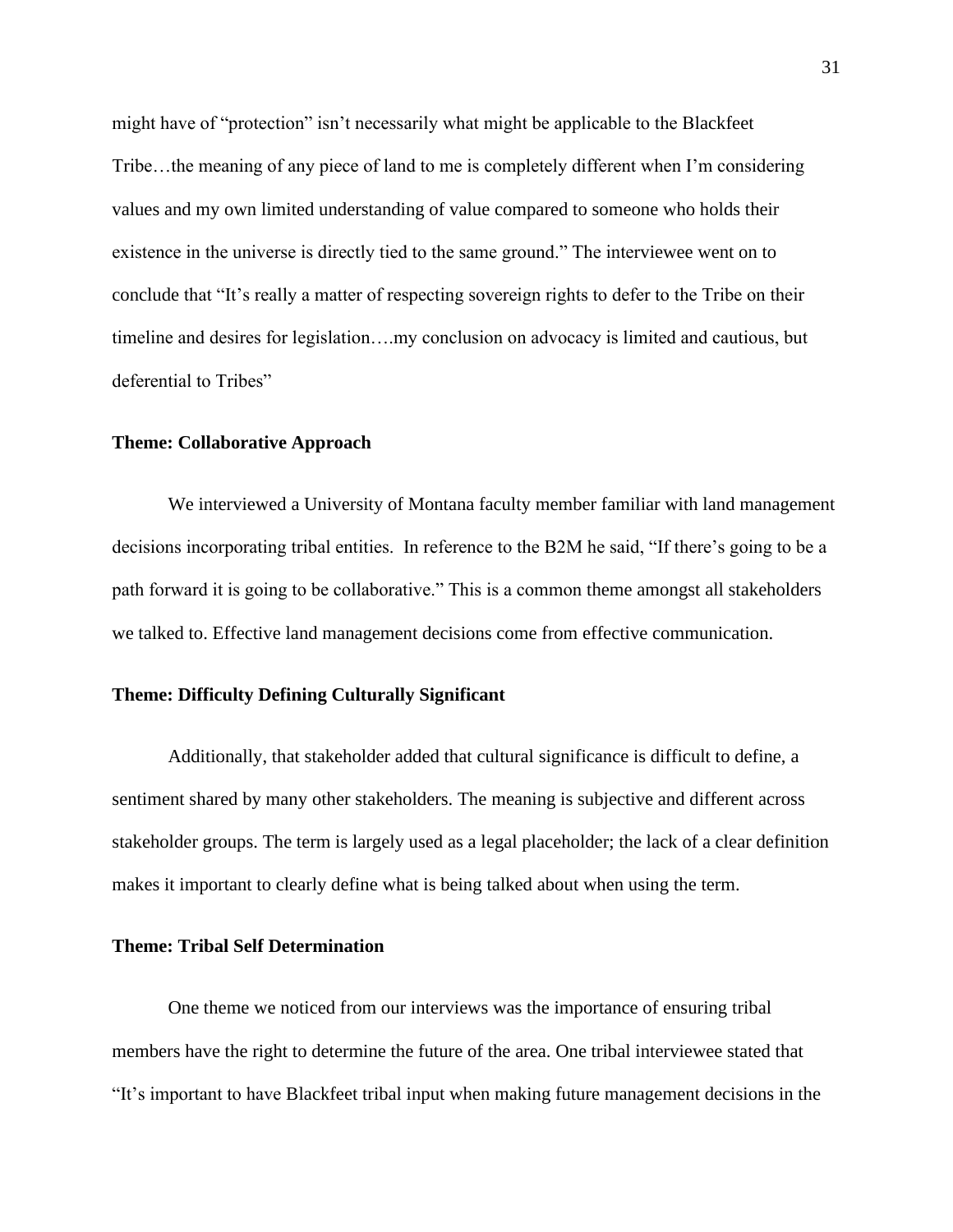Badger-Two Medicine". This interviewee also expressed support for the Badger-Two Medicine Protection Act introduced by Senator Tester, stating "it would be nice to see the B2M area, like the Tester bill, fully protected from those leases." One tribal interviewee provided support for a management policy in the area, saying that "based on our input and the culturally sensitive nature of the Badger-Two Medicine, we are the ones that recommended that motorized travel be banned in the Badger-Two Medicine area."

#### **Theme: Recognizing Diversity of Tribal Viewpoints**

But it's important to remember that tribal perspectives are highly unique, and one individual's perspective does not represent an entire indigenous population. We interviewed an enrolled tribal member with the Blackfeet Tribe who opposed Senator Tester's bill and would like to see ownership of the land transferred entirely back to the tribe. He did not believe that anyone other than the Blackfeet Tribe had a "seat at the table." He stated that the future of the B2M should be decided by the tribe. He also disagreed with the verbiage commonly used in reference to the B2M stating the ceded strip does not need to be "protected." Again, relaying to our theme that protection is difficult to define. This interviewees perspective in reference to the B2M area falls along views similar to the national "LANDBACK" movement.

#### **Theme: Protecting B2M**

One consistent theme was the desire to protect the B2M area. One of our interviewees from an NGO stressed the strong public support, saying that "There's a strong public narrative that supports maintaining it in some sort of an undeveloped space, and that supports a role for the Blackfeet in the management of that area, whatever that role may look like." Another NGO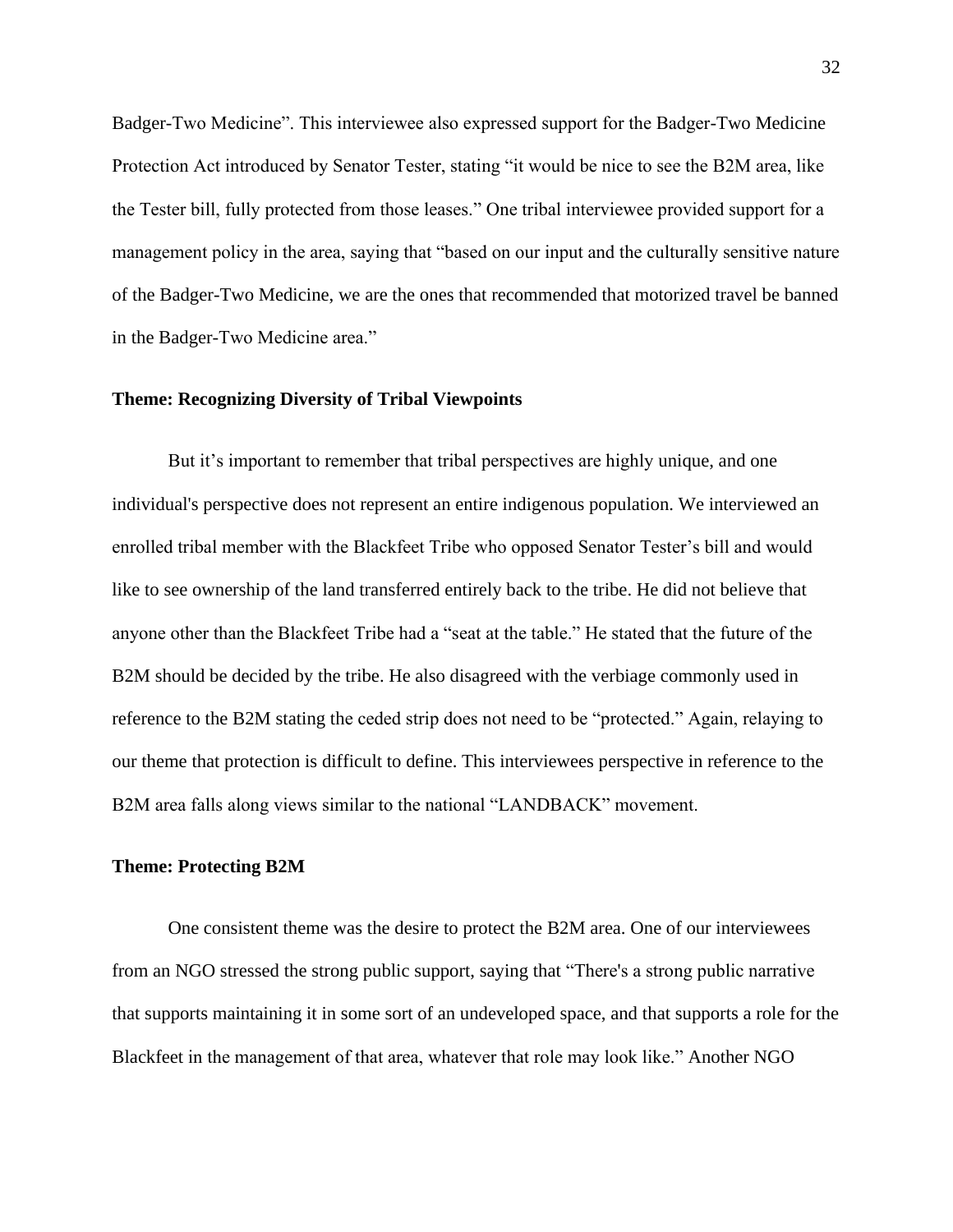interviewee stated that their organization has been "looking at some appropriate ways to protect [the area], whether that's [through] Wilderness [designation] or some other vehicle."

#### **Theme: Deferring to the Tribes**

But again, this interviewee drove home the importance of deferring to the Blackfeet tribe during such discussions, stating "the Blackfeet are the closest to the lands. They have a vested stake in the Badger-Two Medicine since they've been around, so when and if they come to a place where they're ready to see if we're interested in re-engaging, I think that's when we would show back up." Similarly, another NGO interviewee said that while there is "space for conservation to help lead in those conversations" it was up to the "Tribal leaders and how they want to engage the public." This interviewee also pointed out that a big problem was a "lack of consistent involvement with the tribe".

#### **Theme: Recognizing Diversity of Tribal Viewpoints**

A different NGO interviewee stressed the importance of not assuming that all Blackfeet tribal members have similar preferences for future management practices, saying "I think there's still elements within the Blackfeet, within and outside the government, that would see ccomanagement as a positive step for the Badger-Two Medicine. That being said, I think there are elements within Blackfeet that would like to see the land return to the Blackfeet control."

#### *Discussion Panel*

Despite having initially planned to host a talk between three stakeholders there were only two speakers, Monte Mills and Peter Metcalf who were still able to have a very enlightening dialogue. Several of the themes that had emerged from our initial interviews were also touched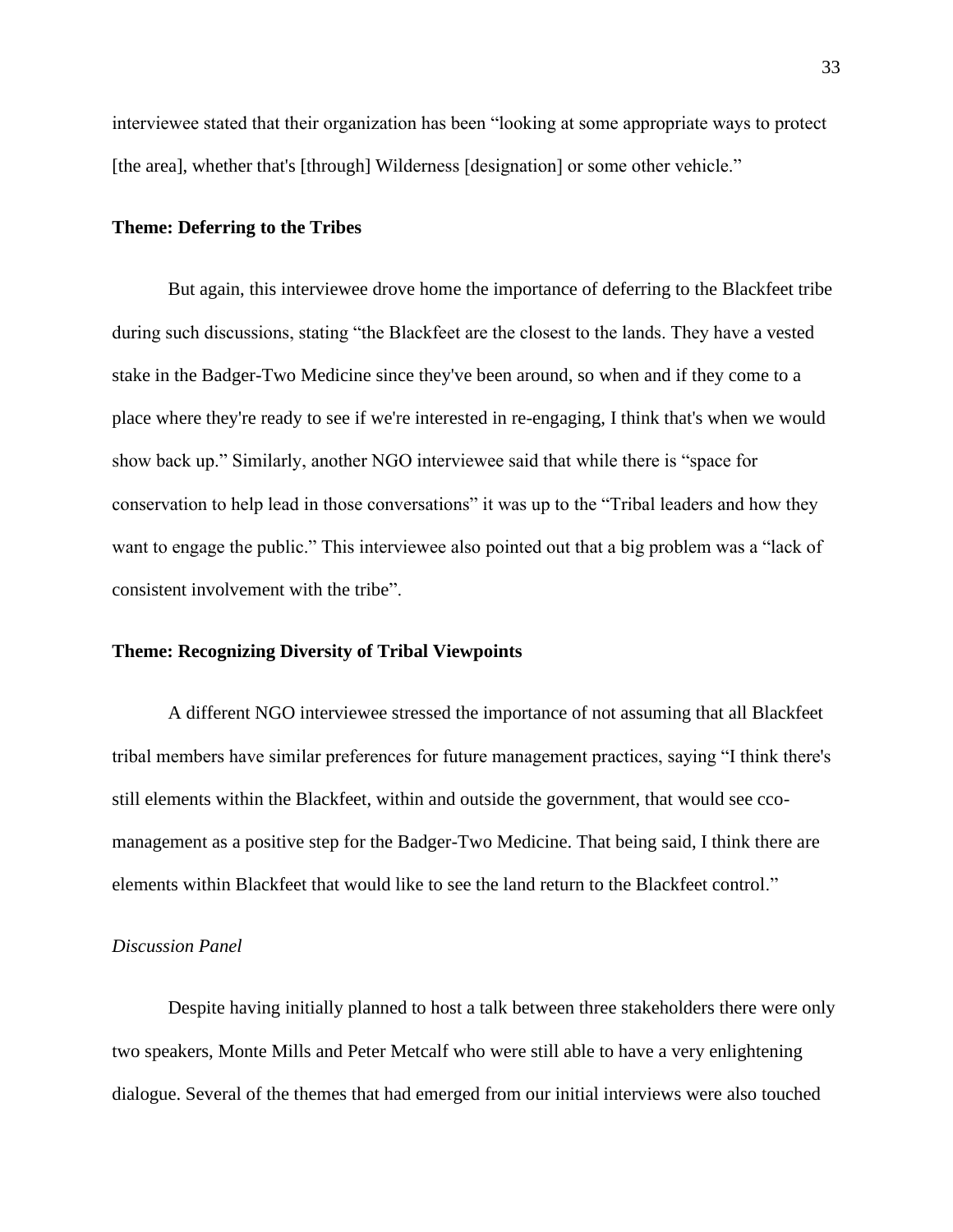on by Monte and Peter. One particular theme we found in our research was that **protecting B2M,** and the concept any of us might have of "protection" isn't necessarily what might be applicable to the Blackfeet Tribe. This theme was certainly reinforced by our panel's conversation.

In our broadcasted discussion with Monte Mills and Peter Metcalf, Monte explained that there is pressure from stakeholders for congress to pass legislation that promotes new management practices aiming at something collaborative. However, he stressed that it can be hard to define how these systems should work legally, and to what extent they should be collaborative. Despite this pressure from stakeholder groups, Monte explained, there are significant hurdles to passing something at a national level. However, mounting national pressure could expedite the process. Monte emphasized the themes of **collaboration and the difficulty of defining culturally significant lands.** 

Peter Metcalf is someone who works on the ground for the Badger-Two Medicine. His testimony was an important window into the eyes of a conservation group. Peter expressed some concern that the LANDBACK movement, if applied to the Badger-Two Medicine, could halt progress being made to find a solution. He was in favor of co management but stressed that deferring to the tribes' wants and needs was important. Peter Metcalf expressed his support for legislation like the Badger-Two Medicine Protection Act, that gave tribes more opportunities to co-manage effectively. For instance, they would have more power to say no, and more power to make long standing decisions under the bill which ultimately did not pass-- partially, he explained, because the tribes did not think that the bill went far enough. Peter underscored the importance of deferring to the tribes and working towards a co-management solution.

Overall better understanding can only help ensure a more productive conversation for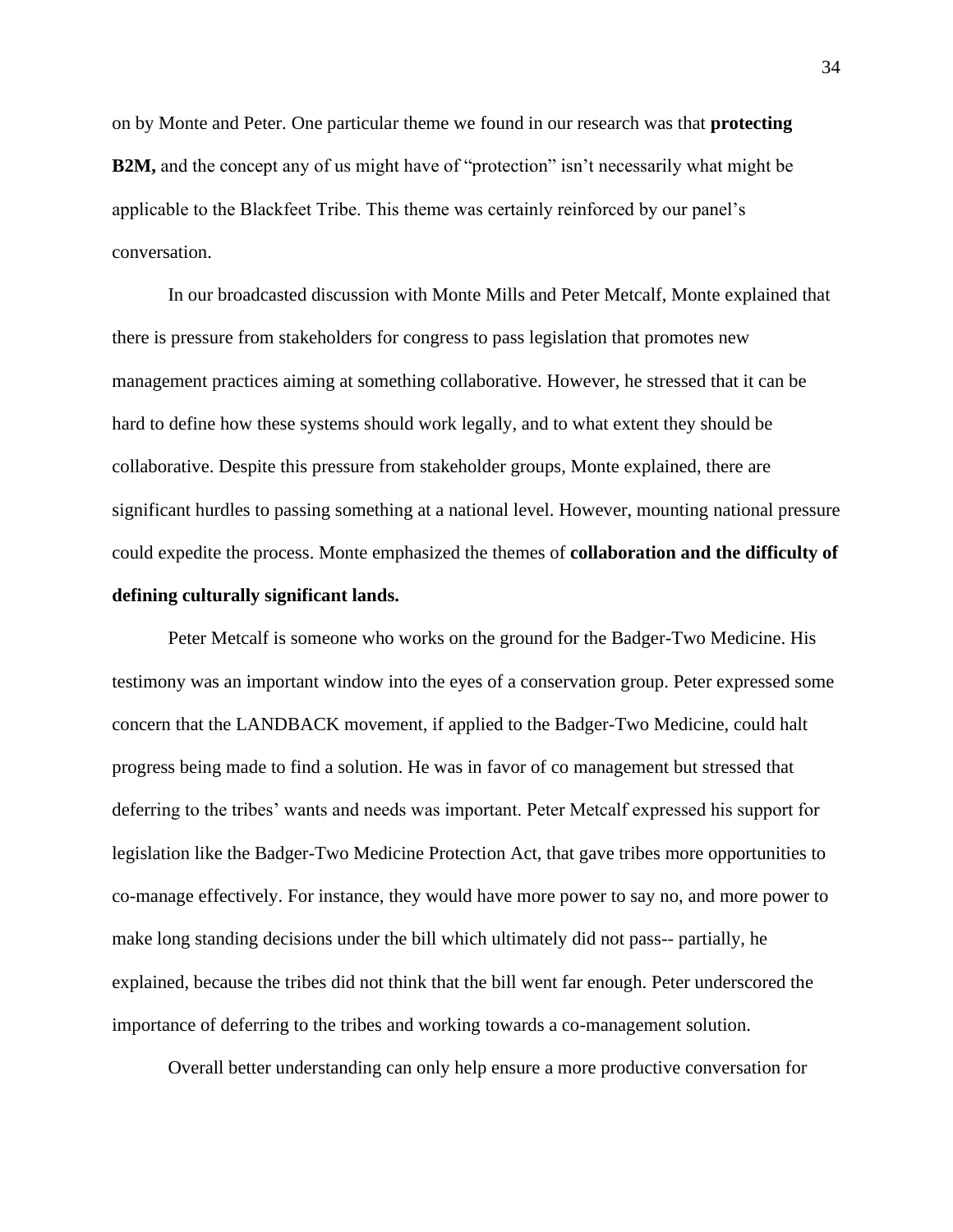stakeholders of the Badger-Two Medicine area. As Monte Mills said, "If there is going to be a path forward it is going to be collaborative".

#### *Global Perspectives*

This semester, one of our team members has been living and studying abroad in Vigo, Spain, a town which resides in the autonomous community of Galicia. In Vigo, this person has been able to connect our team with local perspectives through interviews and Ponte… Nas Ondas (PNO!), a Galician culture and education organization. Through these connections in Spain our team has been able to learn about and connect with the idea of cultural significance in a completely different way. Bringing a more personalized global perspective to our project. From this individual's research and interviews, our capstone team has been able better understand the complexities of managing culturally significant land in the Badger-Two Medicine area and tease out some common themes that apply to both regions.

The autonomous community of Galicia, Spain has its own language called Galician, a mix between Spanish and Portuguese, as well as its own cultural traditions. The management and protection of Galician culture and their traditions is in many ways solely in the hands of the people who live there, speak the language, and know the heritage. In addition to the people of Galicia who aim to protect their culture, there is one organization in Vigo, called Ponte… Nas Ondas (PNO!), whose focus is on protecting culturally significant oral traditions, cultural practices, and knowledge. In our research we have been able to connect with this organization through email to learn about the ways in which they have been safeguarding Galician culture since 1995 (Troncoso, 2018).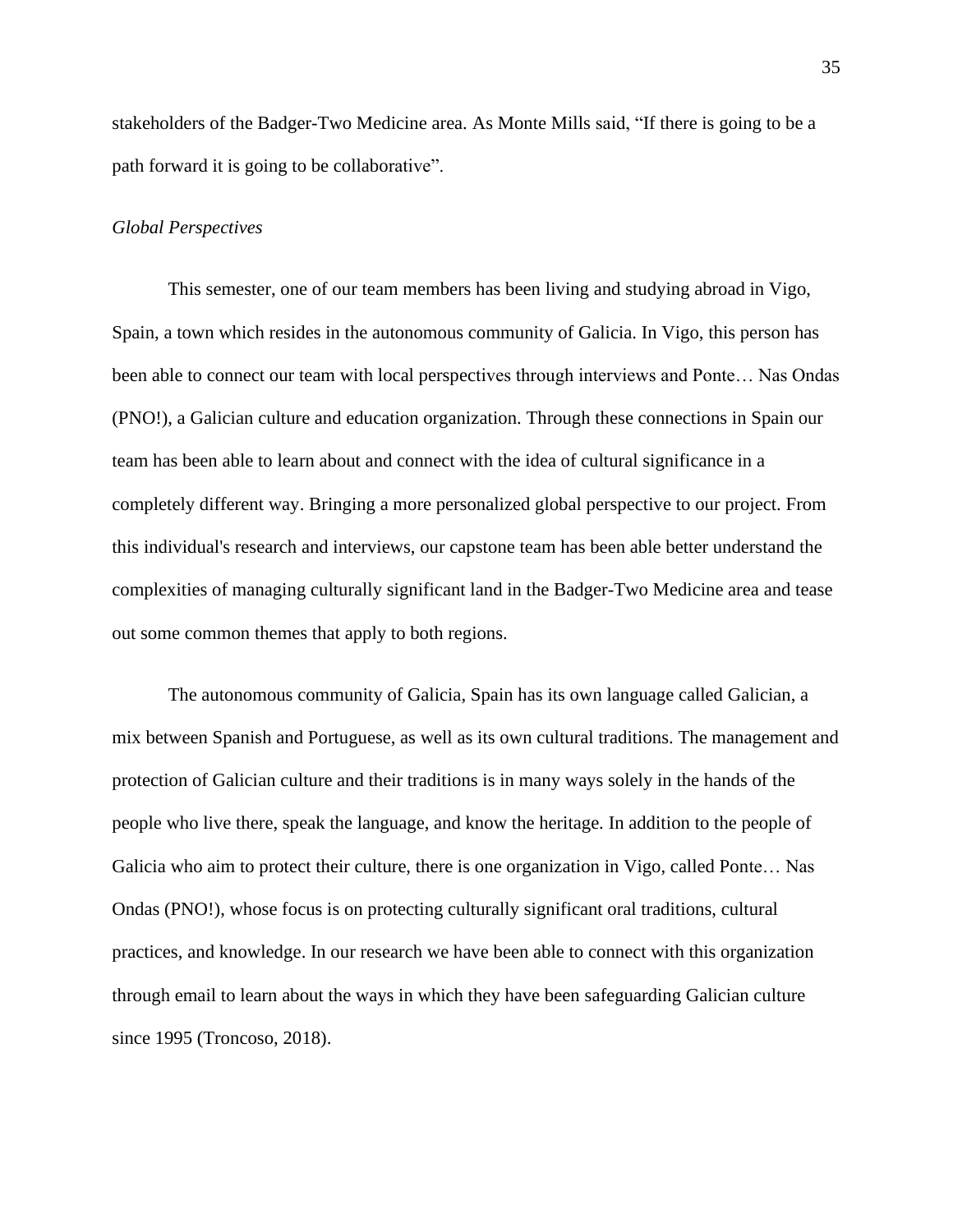As a Galician culture and education organization, PNO! focuses on protecting oral traditions and expression, performing arts, social practices, rituals, festivals, knowledge and practices concerning nature and the universe, and traditional craftsmanship. In 2015, they added another goal to their organization when they were accredited by the United Nations Educational, Scientific, and Cultural Organization (UNESCO) as an Intangible Heritage Consultant. After gaining the title of Intangible Heritage Consultant, PNO! became the middleman between the people of Galicia and the United Nations to act on protecting and recovering Galician culture. Today the organization is mainly composed of teachers from different education levels who not only support schools in educating their students about the importance of Galician heritage but also host events, activities, and projects. They focus on connecting students with their shared cultural heritage, showing them how it survives in small elements of their everyday life. PNO! further emphasizes the cultural significance of Galician heritage by pointing out that "it should not be forgotten that culture is a capability which resides in the human brain" (PNO!, n.d). Meaning that to Galicians, their culture is "significant" in that it's a manifestation that takes many diverse forms and mentalities which define their capabilities to connect with and practice a shared heritage.

To gain a broader perspective on what it means to manage for that cultural significance in Galicia our team decided to interview some locals. Throughout the course of a few weeks, three locals from Vigo were interviewed in person by our team member living there. These individuals were asked questions pertaining to what the land of Galicia represents to them, the types of cultural traditions, the importance of protecting these traditions, and what should be done to protect them. When asked what Galicia represented to them, each individual explained the deep attachment they feel towards it as it represents both their culture and their home. One interviewee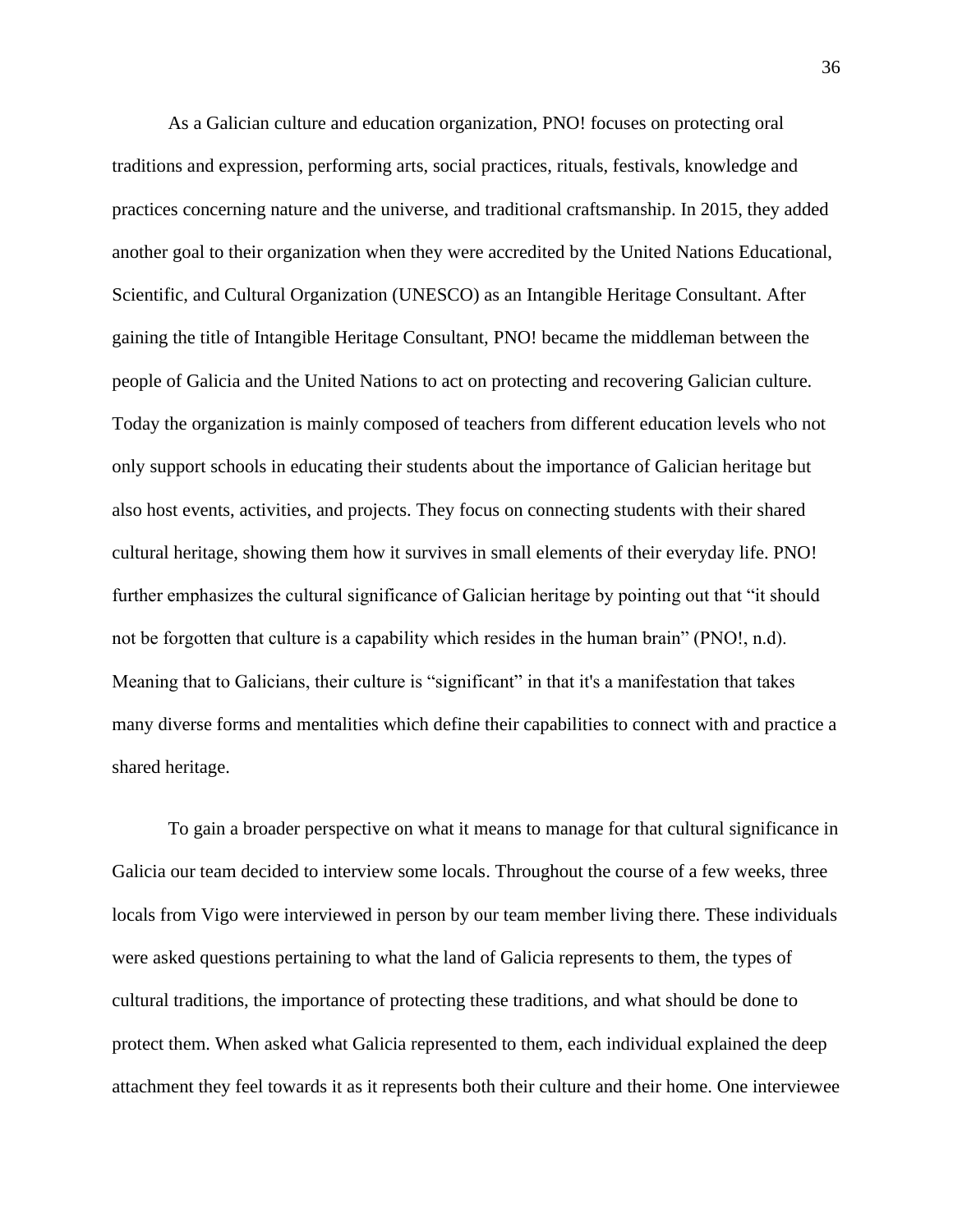stated, "it is the land that I miss when I am abroad and where I am moved by its landscapes, its music, and its language… it is the land I consider my own." Each interviewee also made it clear that protecting Galician culture and language was important. Explaining that preserving these things is not only inherently valuable but also central to their identity. While talking about the important traditions in Galician culture, each individual was able to list a variety of examples. Some of these examples included the drinking of "queimada," oral traditions, Carnival, and the music. One important addition brought up by an interviewee is that Galician "traditions are closely linked to Celtic culture. Many of them are related to magic (witches, goblins, devils), nature, water, both sea and rivers, and fire." To preserve this culture and the language, all the interviewees stated essentially the same thing. They explained that to preserve Galician culture, Spain needs to promote the culturally significant traditions and language in schools and through the government.

While the cultural significance of Galician traditions and the Badger-Two Medicine area are significantly different, our team did find some common themes between them. The most predominant theme in both cases is that cultural significance is difficult to define. In both areas, land represents the long-standing connection between the people and their culture. Defining these lands and the traditions as "culturally significant" is more a term used for management and does not always align with how the Galicians or the Blackfeet Tribe describe their land or have described it in the past. To these groups, their land extends beyond the scope of cultural significance because of their longstanding connection to it, including the language and traditions that have existed there since time and memorial.

The importance of deferring to those who partake in the culture is another common theme between the Badger-Two Medicine area and Galicia. In both cases, recognizing the tribal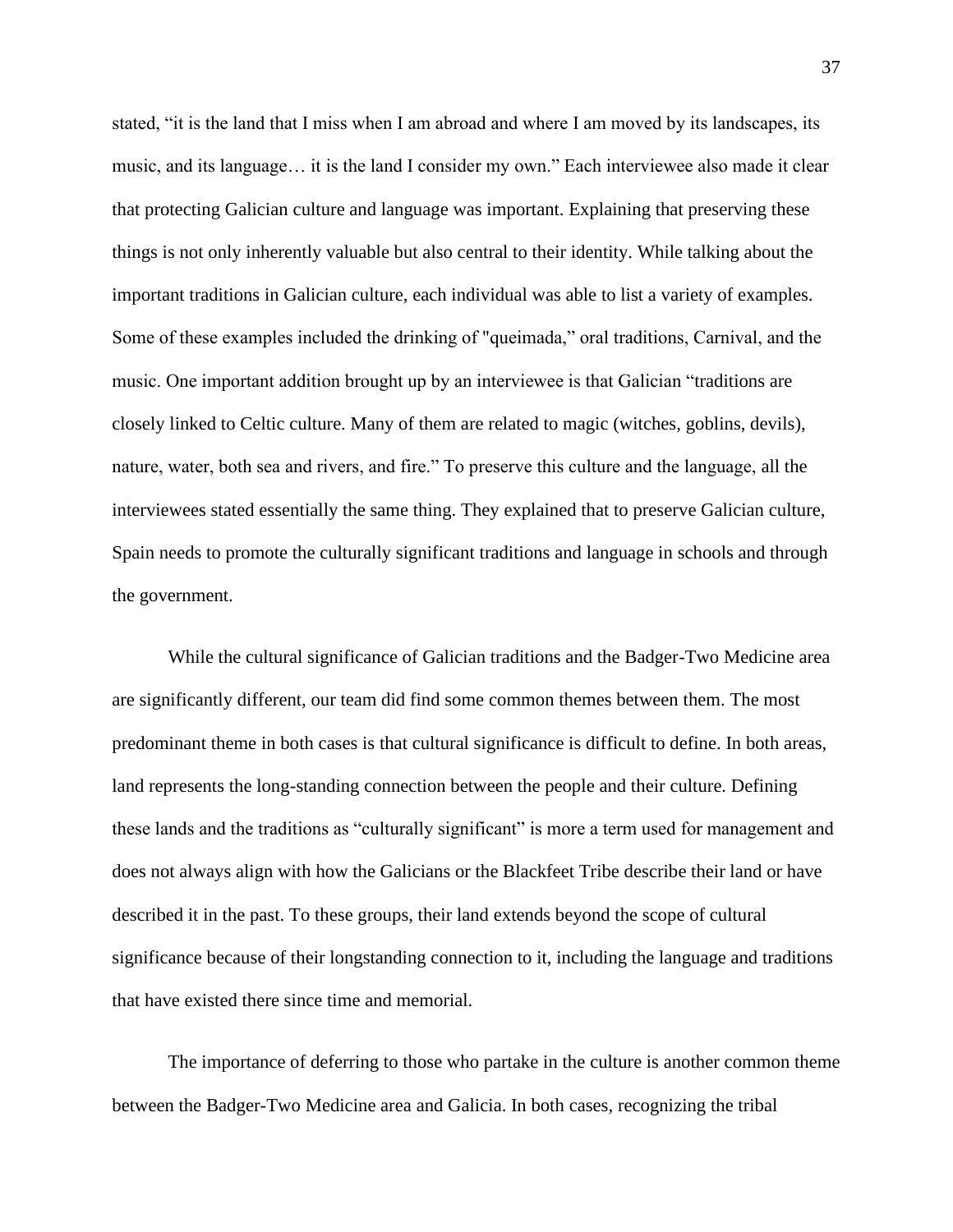members or local Galicians rights and interests in the land is the best way to ensure protection of an area and its traditions. The more we ask them for their input and involve them in the decision making, the more they can incorporate their perspectives, connections, knowledge, and resources. Creating a better outcome for everyone. While there seems to be agreement across the board between the Badger-Two Medicine area and Galicia about deferring to those who partake in the culture, there is a small gap in action. In Galicia, they have the PNO! cultural and education organization who acts as an Intangible Heritage Consultant to the United Nations, therefore ensuring that decision makers defer to Galicians. However, in the case of the Badger-Two Medicine area there is no organization like PNO! to aid in the deference to the Blackfeet Tribe.

In both Galicia and the Badger-Two Medicine area, there is a strong public narrative around the protection of the region and its culturally significant traditions. While this final common theme may differ around each area's idea of protection, both have support from the public about protecting the land and traditions culturally significant to them. In Galicia, protection means teaching their children to speak the language and partake in cultural traditions, keeping the culture alive through generations. In the Badger-Two Medicine area, protecting the land and its traditions is an act that is still trying to be defined. In both, there is strong support for the area's protection and ongoing conversations about the best ways to do so.

The common themes that join these two regions together in their journey **to protect that which is culturally significant to them is; cultural significance is difficult to define, the importance of deferring to native peoples, and the strong public narrative that is currently around protecting these areas and its culturally significant traditions**. Finding these common themes between Galicia and the Badger-Two Medicine area has solidified the importance of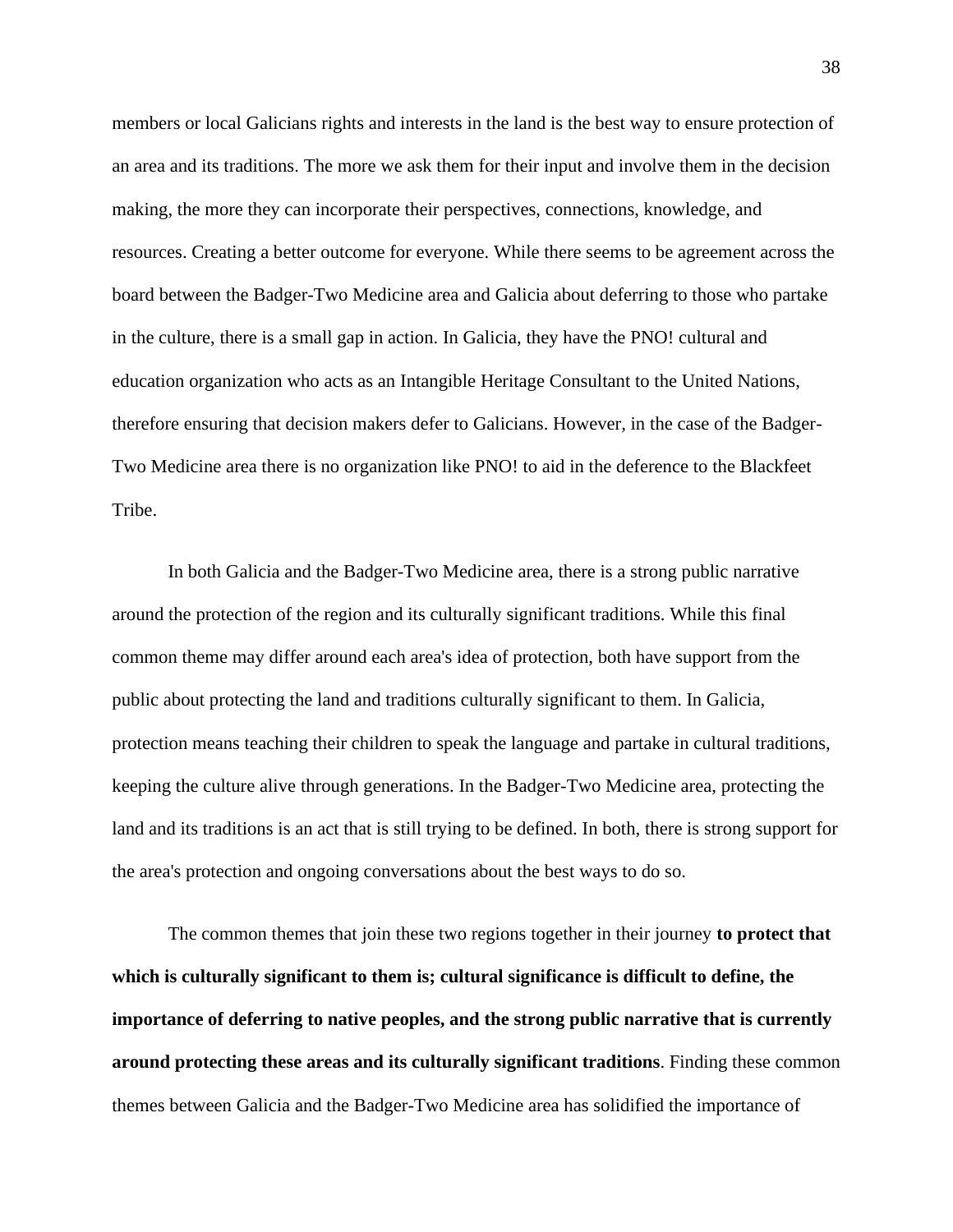protecting culturally significant land globally. It has also made our group realize the important differences in the needs and wants of each group who wish to protect and manage that which is culturally significant to them. Each culture brings a unique knowledge about their landscape because of their current and historical connection to it and those of us who do not partake in that culture and its traditions should be open and willing to listen to that knowledge. A lesson that has helped us when working though our project about managing culturally significant land in the Badger-Two Medicine.

#### **Recommendations**

The future of managing culturally significant lands is collaboration. Through our conversations, interviews, and panel discussion with multiple stakeholders and tribal members about the protection of the Badger-Two Medicine area our team has found time and time again that the future should be a more collaborative approach. The Badger-Two Medicine area is a unique piece of land culturally significant to the Blackfeet Tribe, and as such it has its own special management needs. If this area is to be protected for cultural significance in the future, our team recommends taking a collaborative path. One that defers to tribal knowledge and involvement because of the unique connections the Blackfeet Tribe has to the land and their right to be involved in management decisions made on it. The question that non-tribal stakeholders need to be asking themselves is how they can best support and promote tribal knowledge as a basis for protection. This type of collaboration is an opportunity to rethink how public land management should be addressed elsewhere in the United States and the Badger-Two Medicine area could serve as an example of tribal involvement.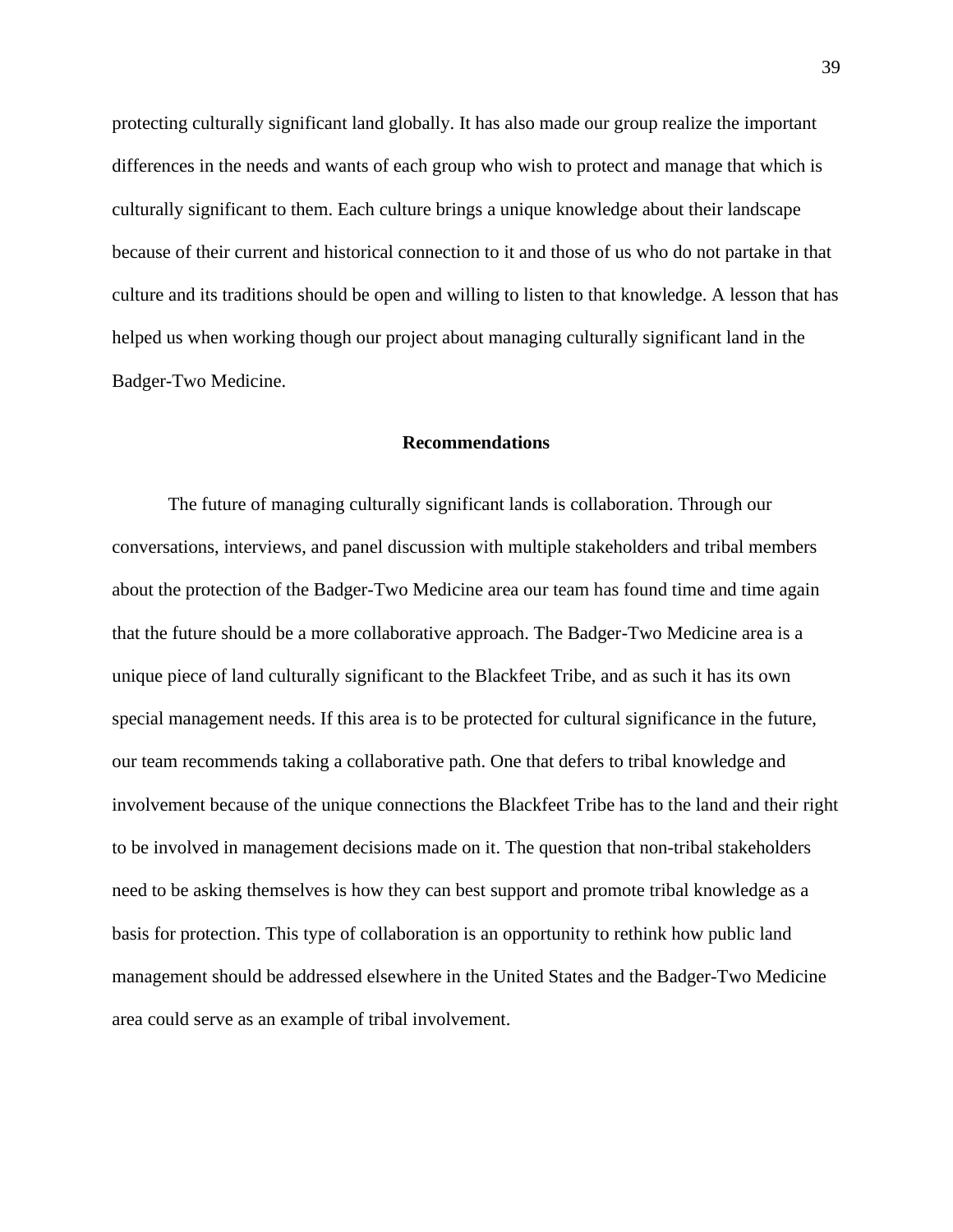Future work on protecting the Badger-Two Medicine area under cultural significance should address other common themes found throughout our research. One of these themes is the uncertainty around how this area should be managed in the future. This creates a potential for the exploration of different management approaches in the B2M area, whether that be through legislation, collaboration, a LANDBACK approach or a culmination of all three. If a decision is to be made on the future management of the Badger-Two Medicine area, there must be further research done on the different types of land management and their ramifications. Another theme found in our research was that tribal perspectives are highly unique and individual; therefore, one does not represent the entire indigenous population. In order to understand and acknowledge the range of tribal perspectives around protecting the B2M area for cultural significance there must be further investigation into these perspectives. Some techniques that we recommend for further investigation may take the form of more interviews, a questionnaire, or a platform or meeting where these viewpoints can be expressed. The final common theme is that both cultural significance and protection are difficult ideas to define. The reason being that both have very different and complex ways that they can be defined depending on what is identified as valuable to the Blackfeet Tribe and possibly other stakeholders in the B2M area, depending on the management regime. To define these terms, our team suggested further exploration into what the Blackfeet Tribe and other stakeholders value in the area and from there create informed decisions about the protection.

As our team has learned, the protection and management of culturally significant lands is an issue felt across borders. As such, our team also recommends that further research be conducted on the protection and management of culturally significant land globally. While there is no "one size fits all" solution to protecting culturally significant land there are lessons to be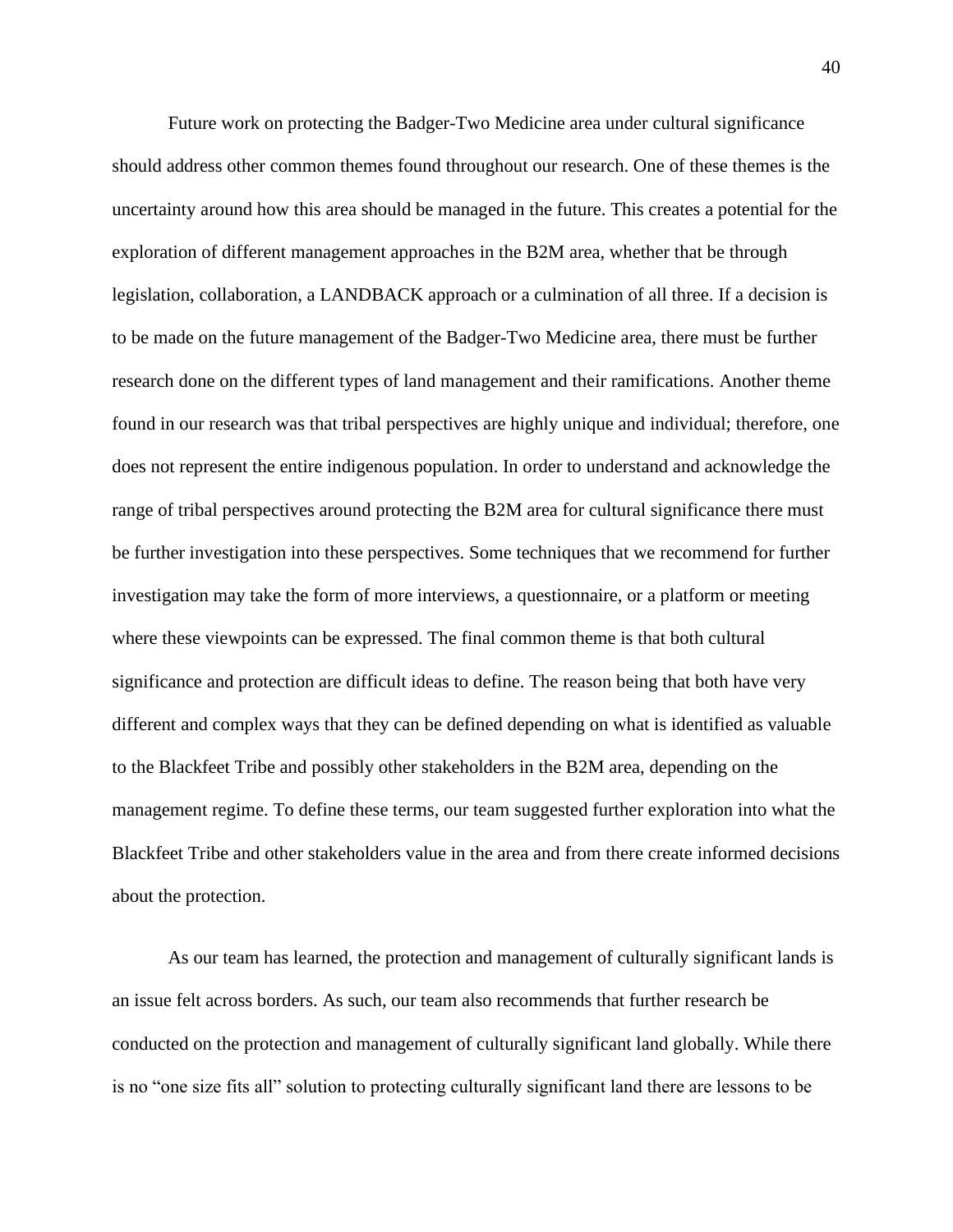learned from other areas that have tried. Exploring this issue more deeply with the help of tribes and other cultures from around the world, like the Galicians of Spain, is the only way to protect their land and traditions in a way they see fit. Think of it as collaboration across borders. From this research and our recommendations, we hope the path forward is clear, leading us to a more hopeful future in public land management.

#### **Conclusion**

The lack of protection and exploitation of indigenous lands is a global issue spanning continents, countries, and the governments within. The Badger Two-Medicine reflects abuses of culturally significant lands seen on a global scale. In our research and exploratory study, the Badger-Two Medicine area has served as a case study of culturally significant land. The goal of our capstone was to educate the public and show how stakeholders are making land management decisions in the B2M while also identifying themes through our interviews across stakeholder groups that can help navigate land management decisions on culturally significant land across the globe. Throughout our capstone project, our group identified the historical and existing context of indigenous land protection, what cultural significance means, and how land management decisions are being made in the Badger-Two Medicine today. Moving forward, we hope our capstone project can be used as a resource in understanding culturally significant land.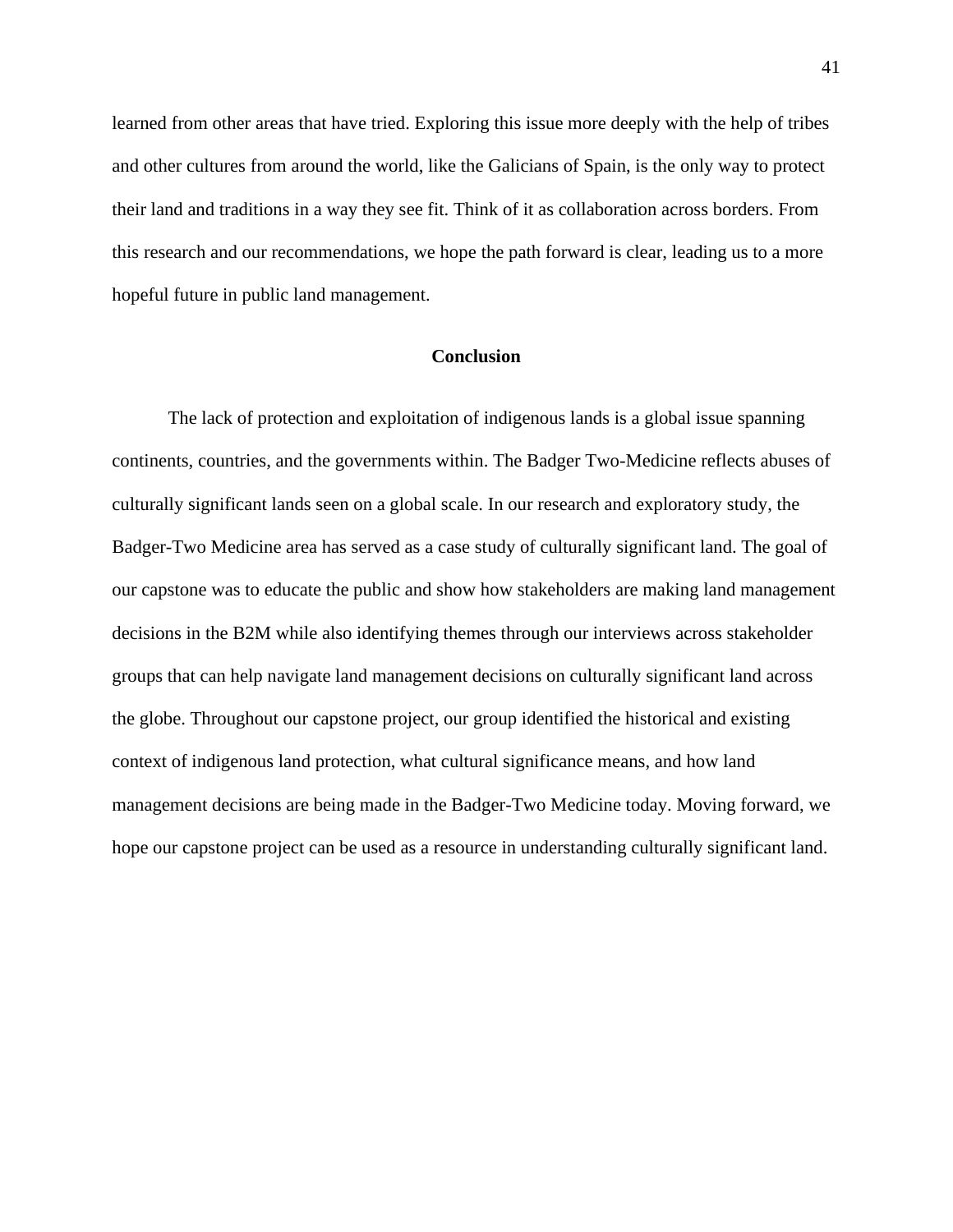### **Appendix 1**

### **Interview Guide**

Questions for all interviewees:

- · How do you define culturally significant land?
- · What does the Badger Two Medicine Area (B2M) represent to you?

Stakeholder group: Advocacy groups

As a non-profit organization focused on conserving the B2M area, what advice do you have for a group looking to advocate for legislation that protects this culturally significant land?

· What kind of advocacy actions do you think would be impactful on the issue at this time?

· What advocacy strategies have you been using, and have they been effective? Stakeholder group: Elected officials

· Do you think there is a feasible chance that the B2M area will gain permanent legal protection? If so, how do you think this might happen?

· How do you think non-Blackfeet members should advocate for policies that protect B2M?

Stakeholder group: Government Agencies

What role does your agency play in the protection of the B2M? What about other culturally significant land?

· What are some current challenges your agency has faced in engaging with tribal members with your current mechanisms?

· How could these mechanisms be improved?

Stakeholder group: Independent Stakeholders

- · Is your group in favor or against the protection of the B2M? Why?
- · If against, what might change your mind?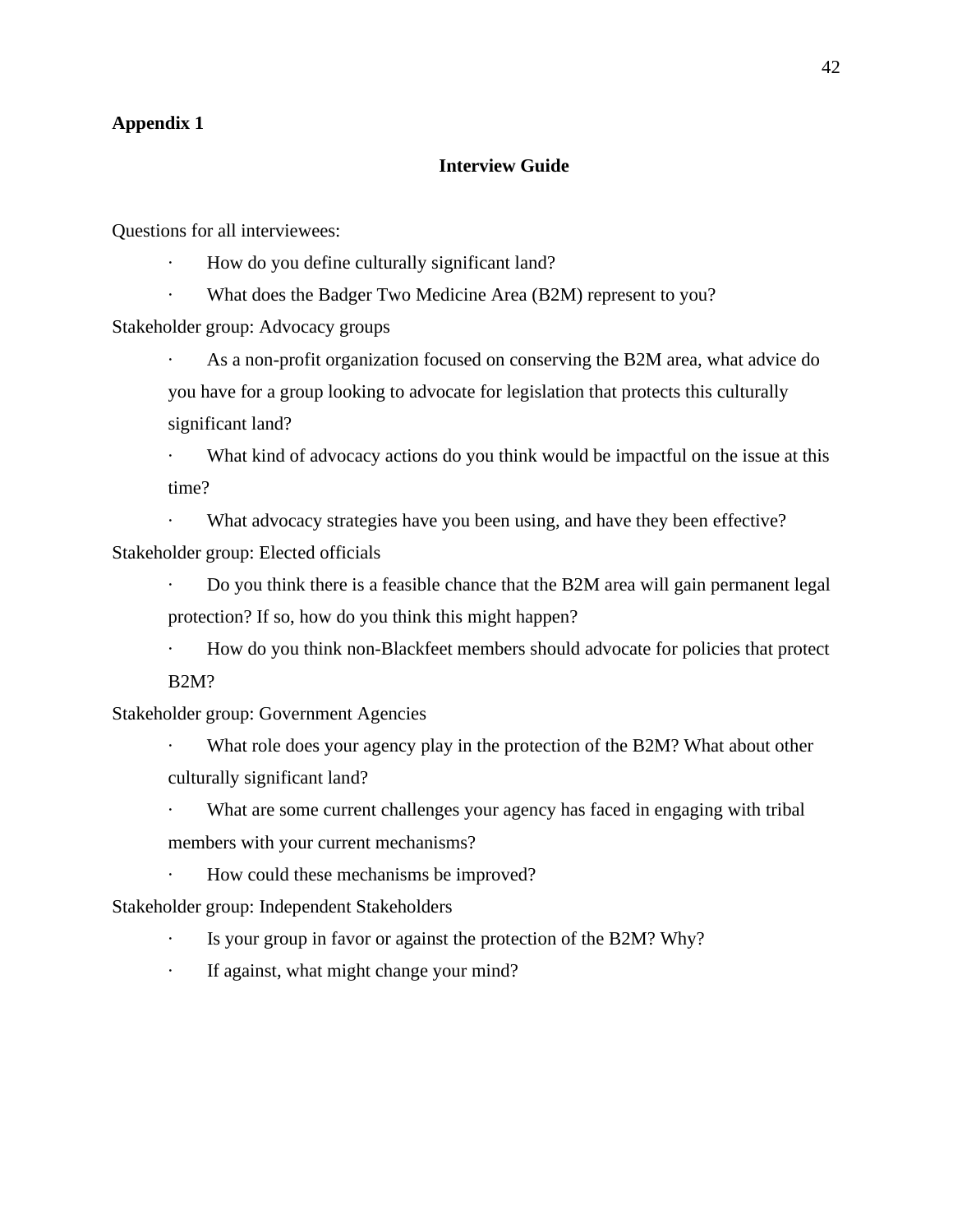# **Appendix 2**

#### **Interview Guide: Global Perspective in Spain**

English Version:

- 1. Where are you from?
- 2. Do you speak Galician?
- 3. How would you define culturally significant traditions?
- 4. What does the autonomous community of Galicia represent to you?
- 5. As a local, do you believe it is important to preserve the Galician language and culture? If yes, why. If not, why?
- 6. What are some important cultural traditions in Galicia?
- 7. In your opinion, what should be done to preserve the Galician culture and language?
- 8. Anything else you would like to add?

Spanish Version:

- 1. ¿De dónde eres?
- 2. ¿Hablas gallego?
- 3. ¿Cómo definiría las tradiciones culturalmente significativas?
- 4. ¿Qué representa para usted la comunidad autónoma de Galicia?
- 5. Como local, ¿crees que es importante preservar la lengua y la cultura gallegas? En caso afirmativo, ¿por qué? Si no, ¿por qué no?
- 6. ¿Cuáles son las tradiciones culturales más importantes de Galicia?
- 7. En su opinión, ¿qué debería hacerse para preservar la cultura y la lengua gallegas?
- 8. ¿Desea añadir algo más?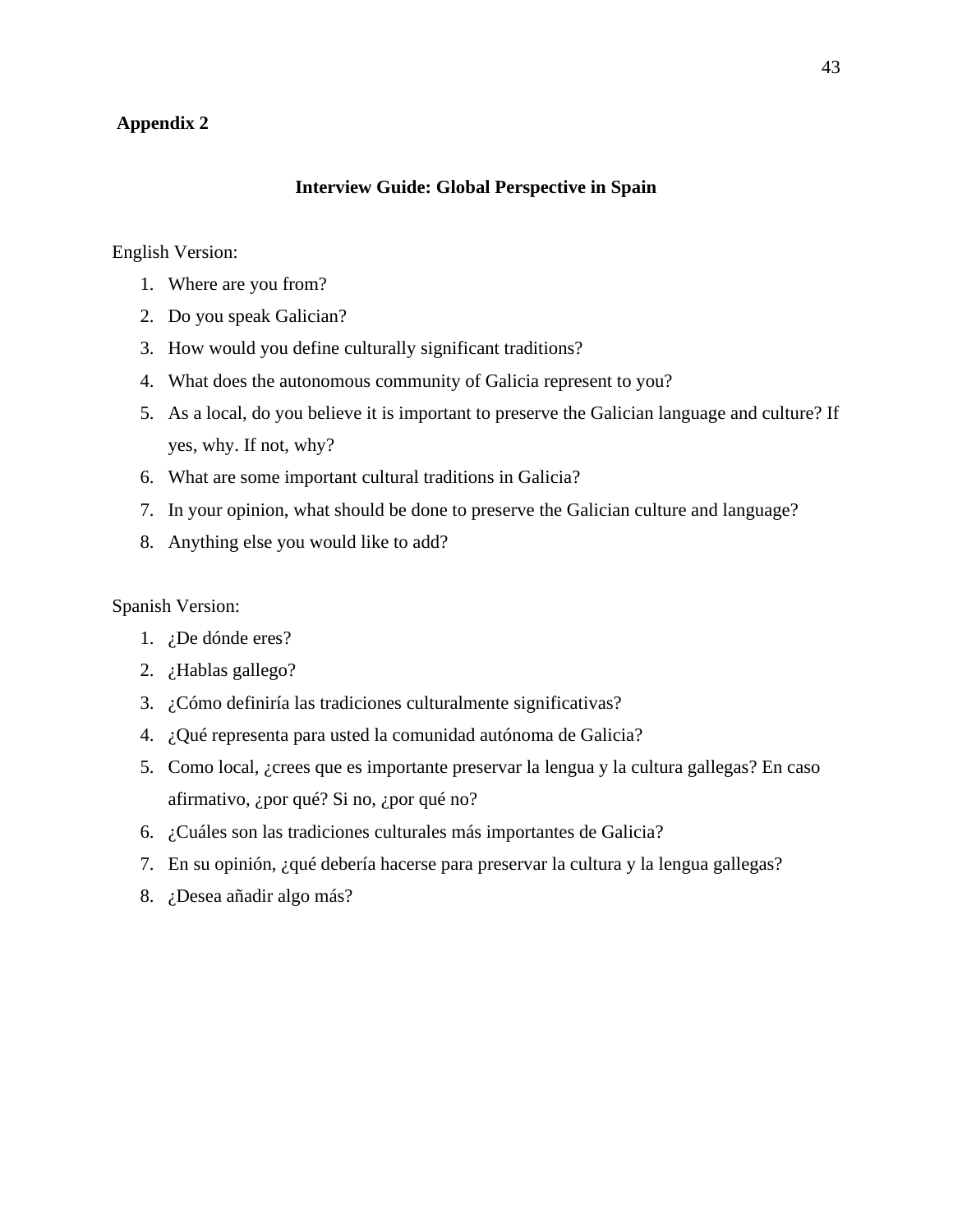# **Appendix 3**

**Discussion Panel Flyer** 



# **Appendix 4**

# **Project Implementation Plan**

Jan. 18-Jan. 21) IRB documentation was prepared and submitted for approval and a list of contacts was compiled for potential interviewees. Jan. 24-Jan. 28) Inquired about tribal outreach permission and received confirmation of permission. Reached out to contacts and identified willingness to engage in an interview. Jan. 31- Mar. 4) Started conducting interviews and continued to reach out to contacts. Jan. 31 - Mar. 4) Transcribed interviews and started the process of interview analysis and synthesis, charting the next course of action. Decided to host a discussion. Mar. 4.- April 19) Formed questions, prepared logistics and advertising for the hosted discussion. April 20) Hosted a panel discussion with Monte Mills and Peter Metcalf.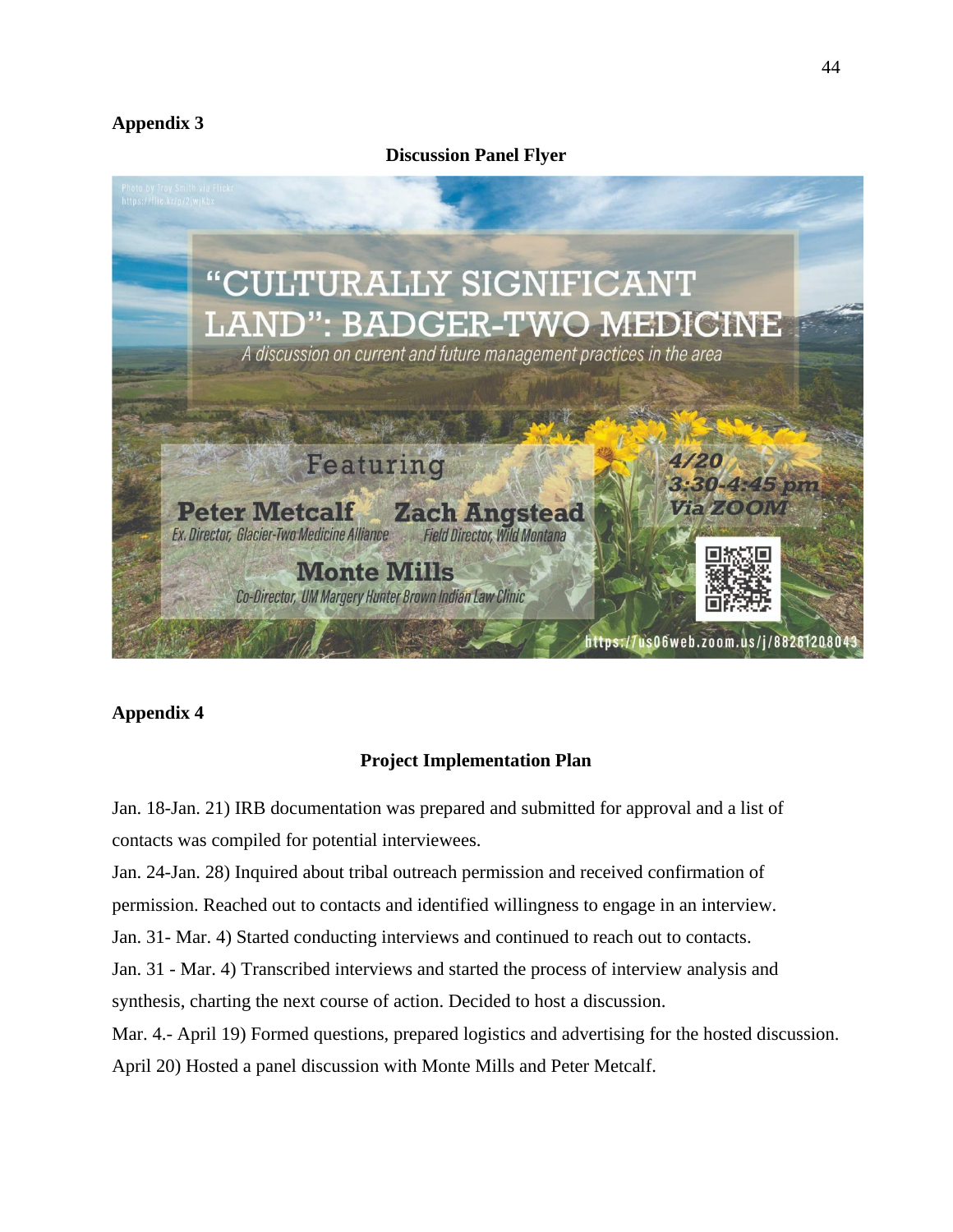April 20- 22) Analyzed findings from panel discussion and prepared for the UMCUR presentation.

April 22) Presented at UMCUR

April 23 - May 6) Prepared final report and wrap-up of the project.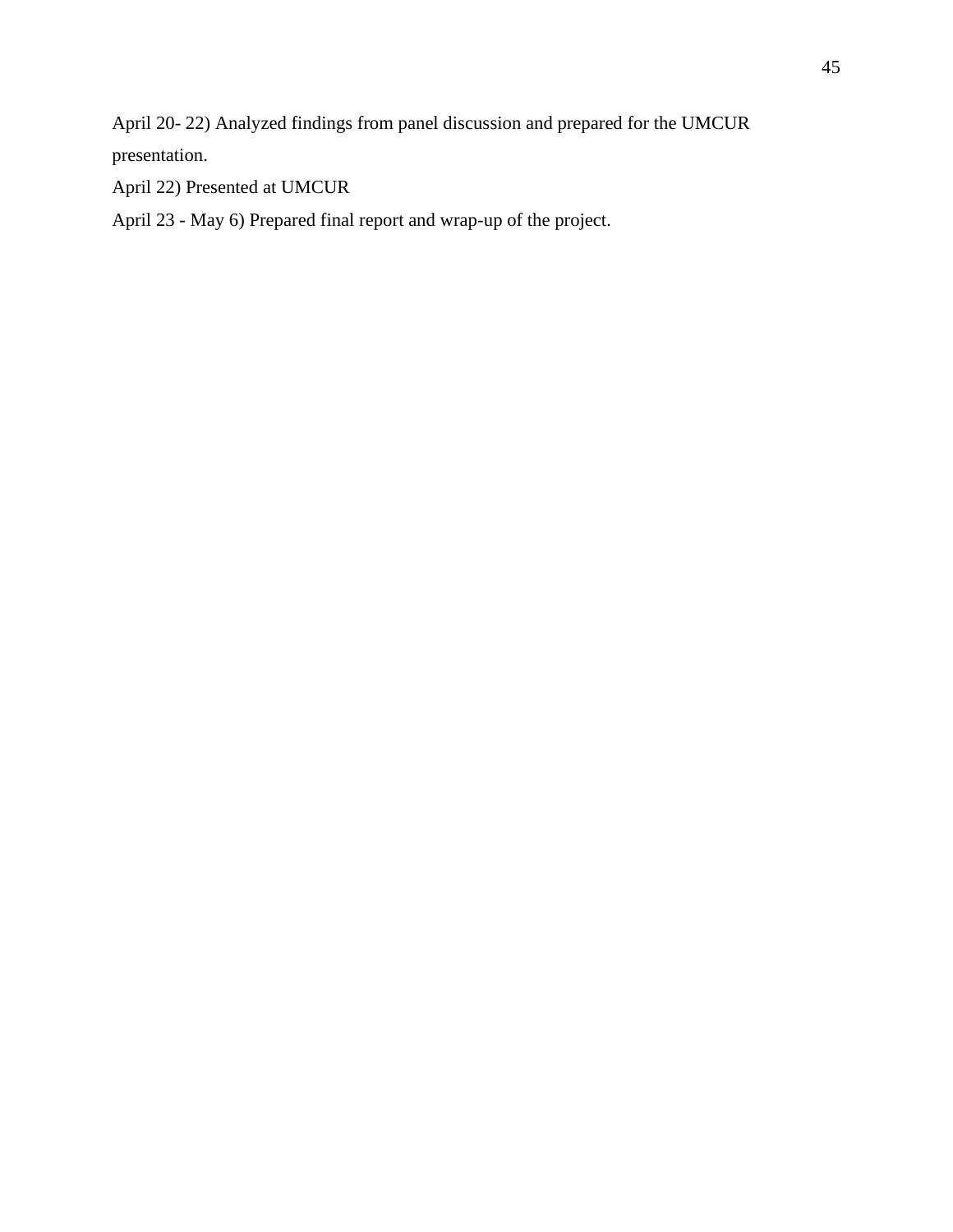### **References**

- Barras, Leslie E. (2010). "Section 106 of the National Historic Preservation Act: Back to Basics." *National Trust For Historic Preservation*.
- Blake, J. (2000). "On defining the cultural heritage." *The International and Comparative Law Quarterly, 49*(1), 61-85. Retrieved from <http://www.jstor.org/stable/761578>
- Brubeck, Kimberly. (2017) "Press Release: Interior Department Cancels Remaining Oil and Gas Leases in Montana's Badger-Two Medicine Area: 2017." *U.S. Department of the Interior.*
- ENZIE, M., and B. RANDON. (2021). "Colorado Natural Resources, Energy & Environmental." *Law Review* 32.1 Web.
- Confederated Salish and Kootenai Tribes (CSKT). (2005). "Mission Mountains Tribal Wilderness: A Case Study." *Native Lands and Wilderness Council*
- DeSantis, Mark. (2020) "The Federal Role in Historic Preservation: An Overview." *Congressional Research Service*.
- Englin, S., & Hankin, S. (2012). (rep.). "The Advocacy Gap." *Climate Access*. Retrieved October 2021, from https://climateaccess.org/system/files/Englin\_Advocacy%20Gap.pdf.
- Fitch, B., Goldschmidt, K., & Cooper, N. F. (2017). (rep.). "Citizen-Centric Advocacy: The Untapped Power of Constituent Engagement." *Congressional Management Foundation.* Retrieved from http://www.congressfoundation.org/storage/documents/CMF\_Pubs/cmf-citizencentric-advocacy.pdf.
- Freedman, Eric. (2021). "When Indigenous Rights and Wilderness Collide: Prosecution of Native Americans for using Motors in Minnesota's Boundary Waters Canoe Wilderness Area*." American Indian Quarterly* 26.3 (2002): 378-92. ProQuest.
- Goldschmidt, K., & Sinkaus, B. J. (2021). (rep.). "The Future of Citizen Engagement: Rebuilding the Democratic Dialogue." *Congressional Management Foundation.* Retrieved October 22, 2021, from https://www.congressfoundation.org/storage/documents/CMF\_Pubs/cmf\_citizen\_ engagement\_rebuilding\_democratic\_dialogue.pdf.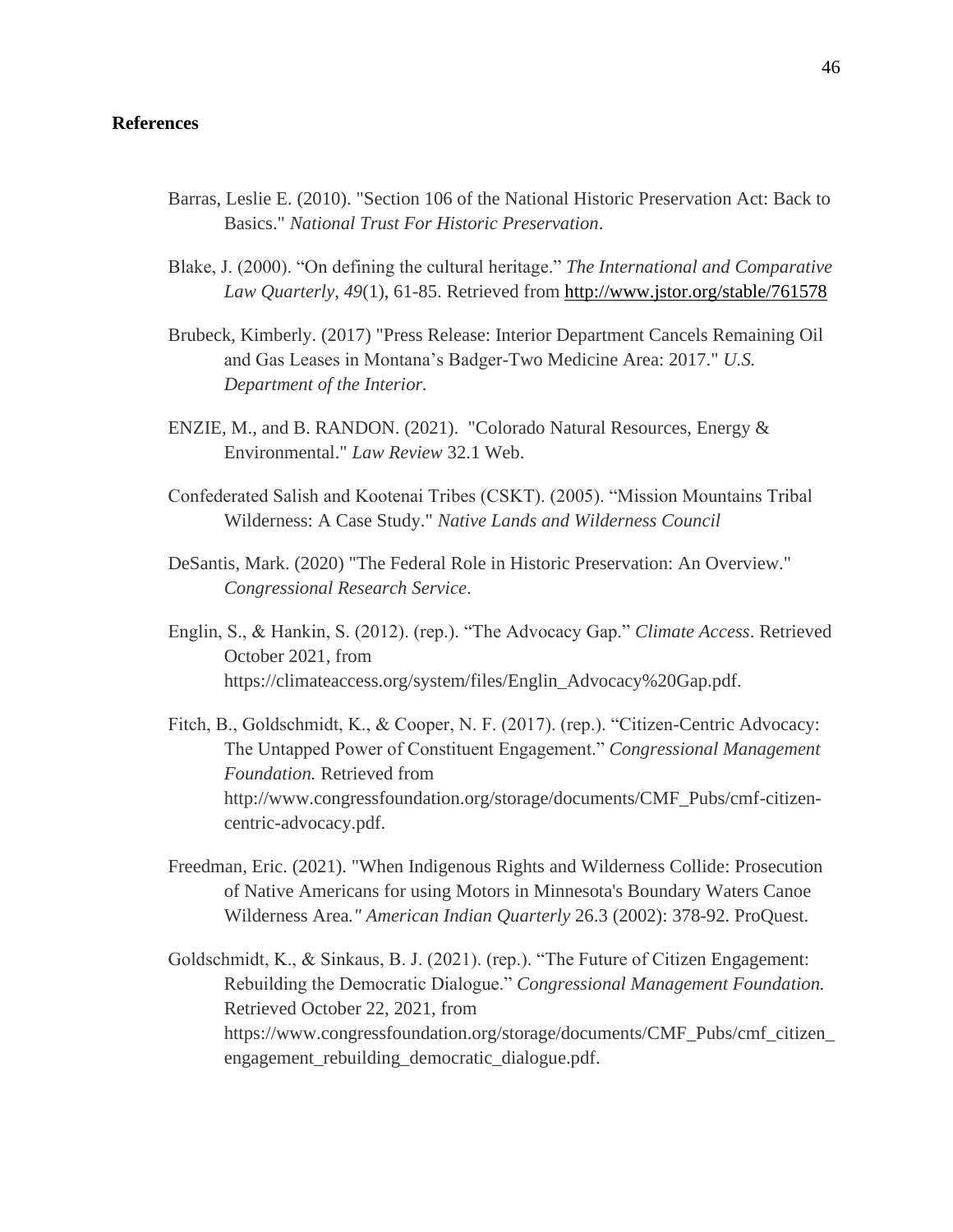- Graber, Christoph B. (2009). "Aboriginal Self-Determination Vs the Propertisation of Traditional Culture: The Case of Sacred Wanjina Sites." *Australian indigenous law review* 13.2): 18-34. Web.
- Hiller, Chris, and Elizabeth Carlson. (2018) "THESE ARE INDIGENOUS LANDS: Foregrounding Settler Colonialism and Indigenous Sovereignty as Primary Contexts for Canadian Environmental Social Work." *Canadian Social Work Review* 35.1 45-70. Web.
- Hodder, I. (2010). "Cultural heritage rights: From ownership and descent to justice and well-being." *Anthropological Quarterly, 83*(4), 861-882. Retrieved fro[m](http://www.jstor.org/stable/40890842) <http://www.jstor.org/stable/40890842>
- "H.R.1306 115th Congress (2017-2018): Western Oregon Tribal Fairness Act." *Congress.gov*, Library of Congress, 8 January 2018[,](https://www.congress.gov/bill/115th-congress/house-bill/1306) [https://www.congress.gov/bill/115th-congress/house-bill/1306.](https://www.congress.gov/bill/115th-congress/house-bill/1306)
- "H.R.3873 101st Congress (1989-1990): Badger-Two Medicine Act of 1990." *Congress.gov*, Library of Congress, 17 April 1990, https://www.congress.gov/bill/101st-congress/house-bill/3873.
- "H.R.4635 101st Congress (1989-1990): Montana Interim Roadless Lands Release and Conservation Act of 1990." *Congress.gov*, Library of Congress, 3 May 1990[,](https://www.congress.gov/bill/101st-congress/house-bill/4635) [https://www.congress.gov/bill/101st-congress/house-bill/4635.](https://www.congress.gov/bill/101st-congress/house-bill/4635)
- Indigenous Peoples at the United Nation. (n.d.) "Indigenous Peoples at the United Nations." *Department of Economic and Social Affairs Indigenous Peoples*Web.
- Marshall, Robert. (1930). "The Problem of the Wilderness." *The Scientific Monthly*, vol. 30, no. 2, American Association for the Advancement of Science. pp. 141–48[,](http://www.jstor.org/stable/14646) [http://www.jstor.org/stable/14646.](http://www.jstor.org/stable/14646)
- McAvoy, L., McDonald, D., & Carlson, M. (2003). "American indian/first nation place attachment to park lands: The case of the nuu-chah-nulth of British Columbia." *Journal of Park & Recreation Administration, 21*(2), 84-104. Retrieved fro[m](https://search.ebscohost.com/login.aspx?direct=true&db=a9h&AN=32547366&site=ehost-live) [https://search.ebscohost.com/login.aspx?direct=true&db=a9h&AN=32547366&si](https://search.ebscohost.com/login.aspx?direct=true&db=a9h&AN=32547366&site=ehost-live) [te=ehost-live](https://search.ebscohost.com/login.aspx?direct=true&db=a9h&AN=32547366&site=ehost-live)
- Mills, M., & Nie, M. (2021). "Bridges to a New Era: A Report on the Past, Present, and Potential Future of Tribal Co-Management on Federal Public Lands." *Public Land & Resources Law Review*, *44*(1), 2.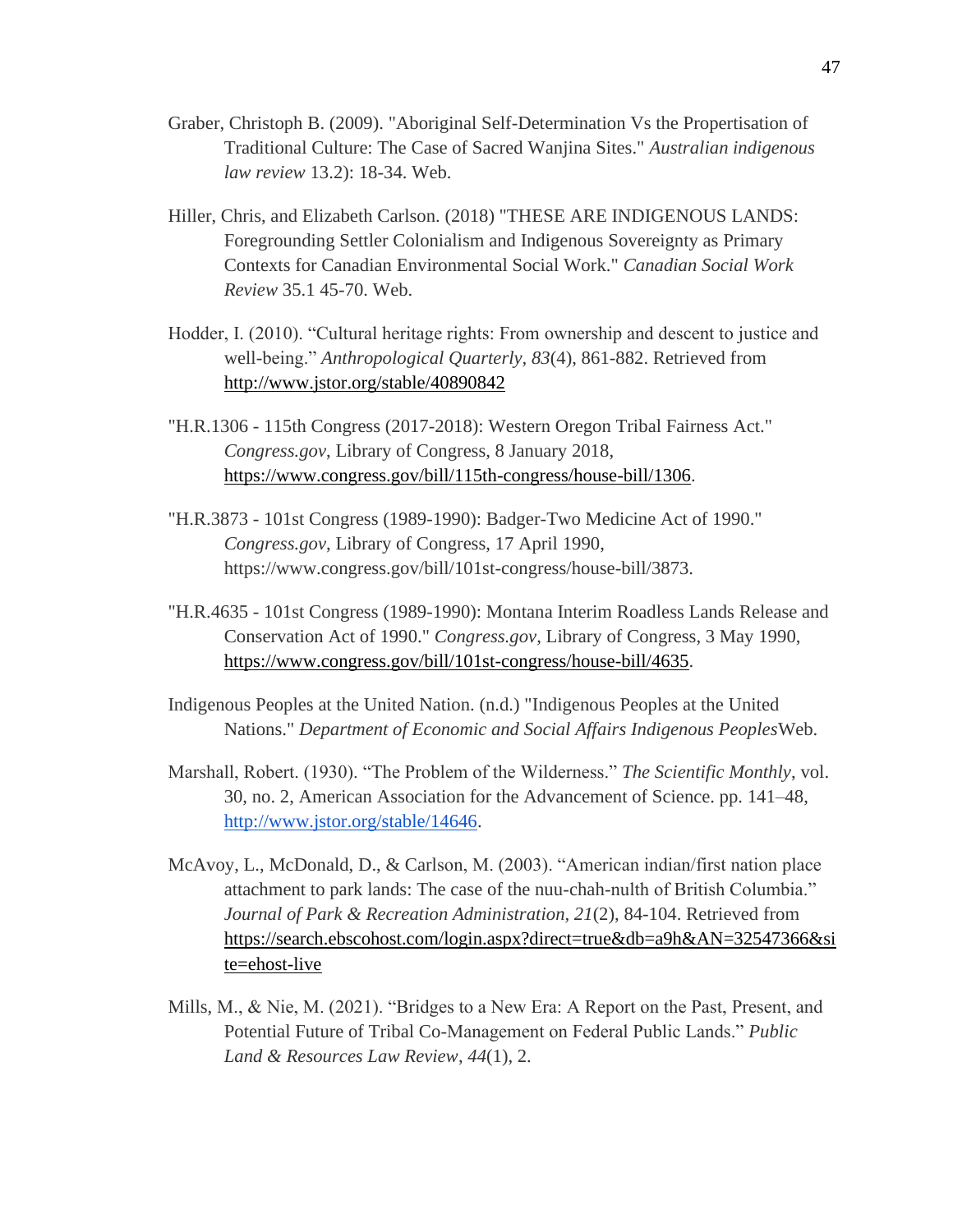MTPR (Montana Public Radio). (2022). "Who decides the future of the Badger-Two Medicine?" *Shared State.* 

National Historic Preservation Act of 1966, 54 U.S.C.A. § 306108

National Park Service. (n.d.). "National Register of Historic Places." Web.

- Nie, M. (2008). "The use of co-management and protected land-use designations to protect tribal cultural resources and reserved treaty rights on federal lands." *Natural Resources Journal*, 585-647.
- Ore, Kathryn Sears (2017) "Form and Substance: The National Historic Preservation Act, Badger-Two Medicine, and Meaningful Consultation." Public Land & Resources Law Review: Vol. 38 , Article 7. Available at[:https://scholarworks.umt.edu/plrlr/vol38/iss1/7](https://scholarworks.umt.edu/plrlr/vol38/iss1/7)
- PNO! (n.d.). "Ponte... NAS Ondas! Galicia." Retrieved May 3, 2022, from http://pontenasondas.org/
- Preso, Timothy. (2014, October 28). "Letter to Sally Jewell and Tom Vilsack Re: Oil and gas leases in Badger-Two Medicine region of Lewis & Clark National Forest." *Earthjustice* Web.
- *Pueblo of Sandia v. Babbitt*, 231 F.3d 878, 879 (D.C. Cir. 2000)
- Randall, C. (2020). "New Bill Would Permanently Protect 130,000 Acres of Montana's Badger-Two Medicine." *High Country News.*  https://www.hcn.org/articles/indigenous-affairs-wilderness-new-bill-wouldpermanently-protect-130-000-acres-of-montanas-badger-two-medicine.
- Ravna, Øyvind, and Nigel Bankes. (2017). "Recognition of Indigenous Land Rights in Norway and Canada." *International Journal on Minority and Group Rights* 24.1. 70-117. *JSTOR.* Web.
- Ristroph, Elizaveta Barrett. (2014). "Traditional Cultural Districts: An Opportunity for Alaska Tribes to Protect Subsistence Rights and Traditional Lands." *Alaska L. Rev.* 31. 211.
- SCHELD, S., TAPLIN, D. H., & LOW, S. M. (2014). "The values-based approach for cultural-heritage preservation in U.S. public parks." *APT Bulletin: The Journal of Preservation Technology, 45*(2), 49-56. Retrieved fro[mhttp://www.jstor.org/stable/23799527](http://www.jstor.org/stable/23799527)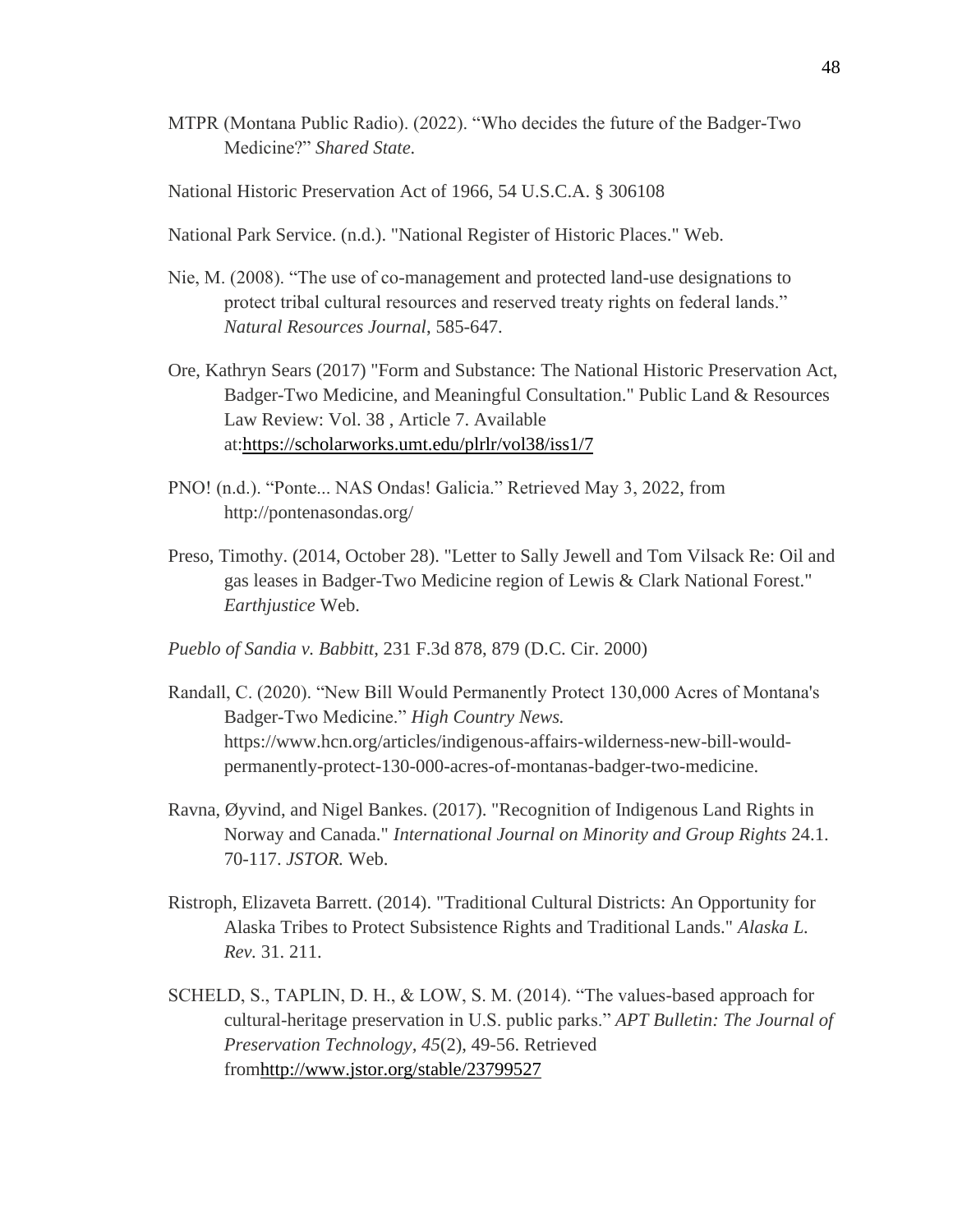- Senate. Rept. 107-285 "T'UF SHUR BIEN PRESERVATION TRUST AREA ACT." (2002) *Congress.gov*, Library of Congress, 26 October 2021[,](https://www.congress.gov/congressional-report/107th-congress/senate-report/285) [https://www.congress.gov/congressional-report/107th-congress/senate-report/285.](https://www.congress.gov/congressional-report/107th-congress/senate-report/285)
- "Statistics and Historical Comparison." *GovTrack.us*, https://www.govtrack.us/congress/bills/statistics.
- Subramanian, Divya. "Legislating the Labor Force: Sedentarization and Development in India and the United States, 1870–1915." *Comparative Studies in Society and History* 61.4 (2019): 835-63. Web.
- "S.4288 116th Congress (2019-2020): Badger-Two Medicine Protection Act." *Congress.gov*, Library of Congress, 22 July 2020[,](https://www.congress.gov/bill/116th-congress/senate-bill/4288/text) [https://www.congress.gov/bill/116th-congress/senate-bill/4288/text.](https://www.congress.gov/bill/116th-congress/senate-bill/4288/text)
- "S.853 103rd Congress (1993-1994): A bill entitled the "Badger-Two Medicine Protection Act"." *Congress.gov*, Library of Congress, 30 April 1993[,](https://www.congress.gov/bill/103rd-congress/senate-bill/853) [https://www.congress.gov/bill/103rd-congress/senate-bill/853.](https://www.congress.gov/bill/103rd-congress/senate-bill/853)
- *The Cow Creek Story. (n.d.)* Cow Creek Band of Umpqua Tribe of Indians[.](https://www.cowcreek-nsn.gov/tribal-story/) <https://www.cowcreek-nsn.gov/tribal-story/>
- Thoreau, Henry David. (1862). "Walking." *The Atlantic*, Atlantic Media Company. https://www.theatlantic.com/magazine/archive/1862/06/walking/304674/.
- Troncoso, S. V. (Ed.). (2018, May 21). *Cultural and Educational Association "Ponte... NAS Ondas"*. ICH NGO Forum. Retrieved April 3, 2022, from http://www.ichngoforum.org/cultural-educational-association-ponte-nas-ondas/
- Turner, S., & Felkel, C. (2018, August 16). "*Citizen engagement: What works and what doesn't*." Congressional Management Foundation. Retrieved October 2021, from https://www.congressfoundation.org/news/blog/1541.
- "United States : H.R. 1884, Save Oak Flat Act." *MENA Report* (2021)Web.
- Watson, Alan; Murrieta-Saldivar, Joaquin; McBride, Brooke, comps. (2011). "Science and stewardship to protect and sustain wilderness values": Ninth World Wilderness Congress symposium; November 6-13, 2009; Meridá, Yucatán, Mexico. Proceedings RMRS-P-64. Fort Collins, CO: U.S. Department of Agriculture, Forest Service, Rocky Mountain Research Station. 225 p.
- Weaver, J. L. (2015). "Vital Lands, Sacred Lands-Innovative Conservation of Wildlife and Cultural Values Badger-Two Medicine Area, Montana."